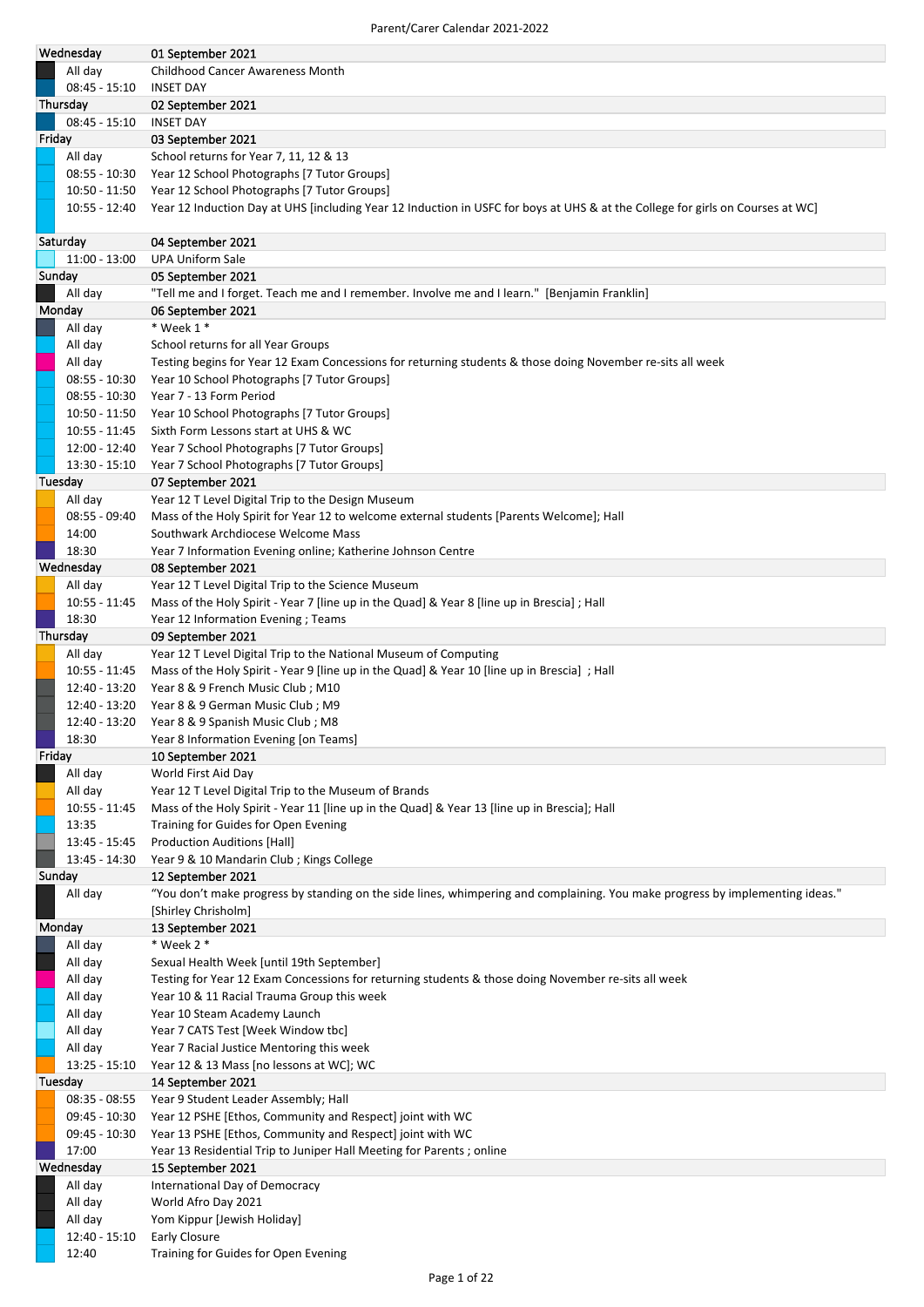|        | 13:25                            | Year 12 Celebration                                                                                                                                                                              |
|--------|----------------------------------|--------------------------------------------------------------------------------------------------------------------------------------------------------------------------------------------------|
|        | 13:30 - 14:30                    | Year 12 Bookfest Event with Jess Phillips MP; Wimbledon Common                                                                                                                                   |
|        | 17:00 - 21:00                    | Open Evening [booked time slots with one Parent/Carer and one Year 6 student only]: time slots 5.00 - 6.00 pm, 6.00 - 7.00 pm, 7.00 -                                                            |
|        | Thursday                         | 8.00 pm & 8.00 - 9.00 pm with one Parent Tour and Headteacher Talk                                                                                                                               |
|        | 12:40 - 13:20                    | 16 September 2021<br>Year 8 & 9 French Music Club; M10                                                                                                                                           |
|        | 12:40 - 13:20                    | Year 8 & 9 German Music Club; M9                                                                                                                                                                 |
|        | 12:40 - 13:20                    | Year 8 & 9 Spanish Music Club; M8                                                                                                                                                                |
|        | 15:30 - 16:00                    | Year 7 - 13 Consultative Group Meeting                                                                                                                                                           |
|        | 18:30                            | Year 9 Information Evening [on Teams]                                                                                                                                                            |
| Friday |                                  | 17 September 2021                                                                                                                                                                                |
|        | All day                          | <b>Macmillan Coffee Morning</b><br>Wimbledon Bookfest Young Writers' Competition Prizegiving for Year 10s & Prize Winners [am - time tbc]; Wimbledon Common                                      |
|        | All day                          |                                                                                                                                                                                                  |
|        | All day                          | Year 13 Deadline of Final Draft of Personal Statements to Form Tutors                                                                                                                            |
|        | $08:30 - 08:55$                  | Year 11 Student Leader Assembly; Hall                                                                                                                                                            |
|        | $13:25 - 15:10$                  | Year 12 Critical Minds Conference ; Wimbledon Common or Hall                                                                                                                                     |
|        | 13:45 - 15:45                    | Production Rehearsal; St Angela's                                                                                                                                                                |
|        | 13:45 - 14:30                    | Year 9 & 10 Mandarin Club; Kings College                                                                                                                                                         |
|        | 14:00 - 15:30                    | Year 7 Parents Networking Event; Morley Park                                                                                                                                                     |
| Sunday | All day                          | 19 September 2021<br>International Day of Peace. We need to think of ourselves more and more as a single family living in a common home. [Fratelli Tutti]                                        |
|        |                                  |                                                                                                                                                                                                  |
|        | Monday                           | 20 September 2021                                                                                                                                                                                |
|        | All day                          | $*$ Week 3 $*$                                                                                                                                                                                   |
|        | All day                          | First Day of Sukkot [Jewish Holiday]                                                                                                                                                             |
|        | All day                          | Hispanic Heritage Celebration until 1st October [whole school event]                                                                                                                             |
|        | All day                          | Hispanic Heritage Week                                                                                                                                                                           |
|        | All day<br>$09:00 - 10:00$       | Testing for Year 12 Exam Concessions for returning students & those doing November re-sits all week<br>Physical Open Morning [booked time slots with one Parent/Carer & one Year 6 Student only] |
|        | $11:00 - 12:15$                  | Physical Open Morning [booked time slots with one Parent/Carer & one Year 6 Student only]                                                                                                        |
|        | $15:15 - 17:00$                  | Production Rehearsal; St Angela's                                                                                                                                                                |
|        | Tuesday                          | 21 September 2021                                                                                                                                                                                |
|        | All day                          | International Day of Peace                                                                                                                                                                       |
|        | All day                          | Year 7 SEND Coffee Morning - virtual or in Cherry [invitation only]                                                                                                                              |
|        | 09:00 - 10:00                    | Physical Open Morning [booked time slots with one Parent/Carer & one Year 6 Student only]                                                                                                        |
|        | 09:45 - 10:30<br>09:45 - 10:30   | Year 12 PSHE [Sexual Harassment & Violence] joint with WC<br>Year 13 PSHE [Sexual Harassment & Violence] joint with WC                                                                           |
|        | $10:30 - 10:55$                  | International Day of Peace Prayer Stations ; Chapel                                                                                                                                              |
|        | 11:00 - 12:15                    | Physical Open Morning [booked time slots with one Parent/Carer & one Year 6 Student only]                                                                                                        |
|        | 13:25 - 15:10                    | Year 7 Safer Travel Afternoon; Hall                                                                                                                                                              |
|        | Wednesday                        | 22 September 2021                                                                                                                                                                                |
|        | All day                          | September Equinox                                                                                                                                                                                |
|        | All day                          | Sociology A Level Trip [Beliefs in Society] to the Buddhapadipa Temple, Wimbledon                                                                                                                |
|        | $09:00 - 10:00$<br>11:00 - 12:15 | Physical Open Morning [booked time slots with one Parent/Carer & one Year 6 Student only]<br>Physical Open Morning [booked time slots with one Parent/Carer & one Year 6 Student only]           |
|        | 15:15 - 17:00                    | Production Rehearsal; St Angela's                                                                                                                                                                |
|        | 15:30 - 18:30                    | GCSE Music Performing NEA Recording Session; Hall                                                                                                                                                |
|        | Thursday                         | 23 September 2021                                                                                                                                                                                |
|        | All day                          | Year 13 Personal Statement Clinic with University [Anita Ryan]                                                                                                                                   |
|        | $09:00 - 10:00$                  | Physical Open Morning [booked time slots with one Parent/Carer & one Year 6 Student only]                                                                                                        |
|        | 11:00 - 12:15                    | Physical Open Morning [booked time slots with one Parent/Carer & one Year 6 Student only]                                                                                                        |
|        | 12:40 - 13:20<br>12:40 - 13:20   | Year 8 & 9 French Music Club; M10<br>Year 8 & 9 German Music Club; M9                                                                                                                            |
|        | 12:40 - 13:20                    | Year 8 & 9 Spanish Music Club; M8                                                                                                                                                                |
| Friday |                                  | 24 September 2021                                                                                                                                                                                |
|        | All day                          | Year 11 Retreat Day; Parish Hall, Sacred Heart                                                                                                                                                   |
|        | $09:00 - 10:00$                  | Physical Open Morning [booked time slots with one Parent/Carer & one Year 6 Student only]                                                                                                        |
|        | 11:00 - 12:15                    | Physical Open Morning [booked time slots with one Parent/Carer & one Year 6 Student only]                                                                                                        |
|        | $12:00 - 16:00$<br>13:45 - 15:45 | Wimbledon Partnership 'Art of Learning' Workshops for Year 10<br>Production Rehearsal; St Angela's                                                                                               |
|        | 13:45 - 14:30                    | Year 9 & 10 Mandarin Club; Kings College                                                                                                                                                         |
|        | Saturday                         | 25 September 2021                                                                                                                                                                                |
|        | $08:30 - 08:55$                  | Assembly Year 11 - Introduction to Year 11 Careers Programme including an LMI NESTA Update & how to use the new UHS Careers Hub                                                                  |
|        |                                  | Resources Independently [Launch of new Student & Parent/Carer Zones]; online                                                                                                                     |
| Sunday |                                  | 26 September 2021                                                                                                                                                                                |
|        | All day                          | Feast of St Francis of Assisi 4th October: "Start by doing what is necessary, then what is possible, and suddenly you are doing the                                                              |
|        | All day                          | impossible." [St. Francis Of Assisi]<br>Hoshana Rabbah [Jewish Holiday]                                                                                                                          |
|        | Monday                           | 27 September 2021                                                                                                                                                                                |
|        | All day                          | * Week 4 *                                                                                                                                                                                       |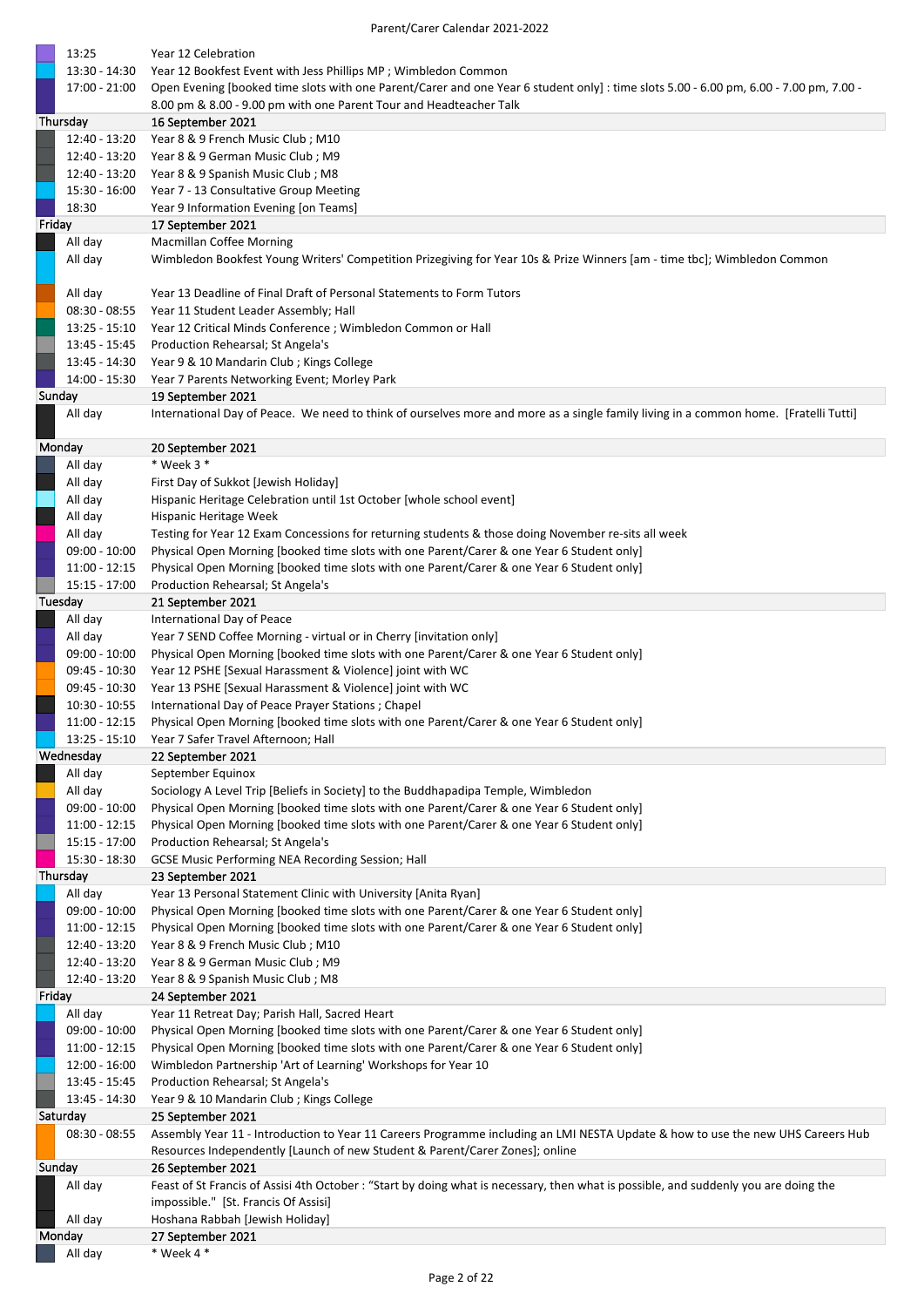| All day            | European Day of Languages - MFL [all Year Groups]                                                                       |
|--------------------|-------------------------------------------------------------------------------------------------------------------------|
| All day            | Rescheduled Year 13 Geography Residential Trip to Juniper Hall for NEA                                                  |
| All day            | Shemini Atzeret [Jewish Holiday]                                                                                        |
| All day            | Testing for Year 12 Exam Concessions for returning students & those doing November re-sits all week                     |
| All day            | Year 9 & 10 PiXL Test Assessment Week. EMB open                                                                         |
| $09:00 - 10:00$    | Physical Open Morning [booked time slots with one Parent/Carer & one Year 6 Student only]                               |
| $11:00 - 12:15$    | Physical Open Morning [booked time slots with one Parent/Carer & one Year 6 Student only]                               |
| 14:00              | Sociology Trip to the Mosque                                                                                            |
| 15:15 - 17:00      | Production Rehearsal; St Angela's                                                                                       |
| 18:30              | Year 13 Information Evening; Teams                                                                                      |
| Tuesday            | 28 September 2021                                                                                                       |
| All day            | Rescheduled Year 13 Geography Residential Trip to Juniper Hall for NEA                                                  |
| All day            | Simchat Torah [Jewish Holiday]                                                                                          |
| All day            | Year 12 & 13 Emirates Apprenticeships Fair [Raising Aspirations Trip] - 30 students with Anita Ryan                     |
| 09:00 - 10:00      | Physical Open Morning [booked time slots with one Parent/Carer & one Year 6 Student only]                               |
| 09:45 - 10:30      | Year 12 PSHE [Relationships & Healthy Masculinity] joint with WC                                                        |
| 09:45 - 10:30      | Year 13 PSHE [Relationships & Healthy Masculinity] joint with WC                                                        |
| $11:00 - 12:15$    | Physical Open Morning [booked time slots with one Parent/Carer & one Year 6 Student only]                               |
| 18:30              | Year 10 Information Evening ; on Teams                                                                                  |
| Wednesday          | 29 September 2021                                                                                                       |
| All day            | Rescheduled Year 13 Geography Residential Trip to Juniper Hall for NEA                                                  |
| All day            | Year 13 History Trip to the National Archives for NEA                                                                   |
| $09:00 - 10:00$    | Physical Open Morning [booked time slots with one Parent/Carer & one Year 6 Student only]                               |
| $11:00 - 12:15$    | Physical Open Morning [booked time slots with one Parent/Carer & one Year 6 Student only]                               |
| $12:40 - 15:10$    | FIA Homeless Shelter Enrichment/Perseid School Community Service Project                                                |
| 15:15 - 17:00      | Production Rehearsal; St Angela's                                                                                       |
| Thursday           | 30 September 2021                                                                                                       |
| All day            | Rescheduled Year 13 Geography Residential Trip to Juniper Hall for NEA                                                  |
| 09:00 - 10:00      | Physical Open Morning [booked time slots with one Parent/Carer & one Year 6 Student only]                               |
| 11:00 - 12:15      | Physical Open Morning [booked time slots with one Parent/Carer & one Year 6 Student only]                               |
| 12:40 - 13:20      | Year 8 & 9 French Music Club; M10                                                                                       |
| 12:40 - 13:20      | Year 8 & 9 German Music Club; M9                                                                                        |
| 12:40 - 13:20      | Year 8 & 9 Spanish Music Club; M8                                                                                       |
| Friday             | 01 October 2021                                                                                                         |
| All day            | <b>Black History Month starts</b>                                                                                       |
| All day            | Domestic Violence Awareness Month                                                                                       |
| All day            | Year 11 GCSE PE Climbing Assessment                                                                                     |
| 09:00 - 10:00      | Physical Open Morning [booked time slots with one Parent/Carer & one Year 6 Student only]                               |
| 10:30              | Beginning of Year Mass; St George's Cathedral                                                                           |
| $11:00 - 12:15$    | Physical Open Morning [booked time slots with one Parent/Carer & one Year 6 Student only]                               |
| 13:45 - 15:45      | Production Rehearsal; St Angela's                                                                                       |
| 13:45 - 14:30      | Year 9 & 10 Mandarin Club; Kings College                                                                                |
| 13:45              | Year 11 English Literature Paper 1 Mock Exam                                                                            |
| Sunday             | 03 October 2021                                                                                                         |
| All day            | Black History Month : "We are shaped by every language and culture, drawn from every end of this Earth." [Barack Obama] |
|                    |                                                                                                                         |
| Monday             | 04 October 2021                                                                                                         |
| All day            | $*$ Week 5 $*$                                                                                                          |
| All day            | Feast of St Francis of Assisi                                                                                           |
| All day            | Start of GCE resits from TAG's Autumn Exams until 22nd October                                                          |
| All day            | Year 10 Exam Concessions Assessments with Jo Thompson all week                                                          |
| All day            | Year 7 & 8 Test Assessment Week                                                                                         |
| $09:00 - 10:00$    | Physical Open Morning [booked time slots with one Parent/Carer & one Year 6 Student only]                               |
| 11:00 - 12:15      | Physical Open Morning [booked time slots with one Parent/Carer & one Year 6 Student only]                               |
| 15:15 - 17:00      | Production Rehearsal; St Angela's                                                                                       |
| Tuesday            | 05 October 2021                                                                                                         |
| All day            | Year 8 SEND Coffee Morning - virtual or in Cherry [invitation only]                                                     |
| $09:00 - 10:00$    | Physical Open Morning [booked time slots with one Parent/Carer & one Year 6 Student only]                               |
| $11:00 - 12:15$    | Physical Open Morning [booked time slots with one Parent/Carer & one Year 6 Student only]                               |
| Wednesday          | 06 October 2021                                                                                                         |
|                    | Music Concert Trip [evening]                                                                                            |
| All day            |                                                                                                                         |
| $09:00 - 10:00$    | Physical Open Morning [booked time slots with one Parent/Carer & one Year 6 Student only]                               |
| 11:00 - 12:15      | Physical Open Morning [booked time slots with one Parent/Carer & one Year 6 Student only]                               |
| 12:40 - 15:10      | FIA Homeless Shelter Enrichment/Perseid School Community Service Project                                                |
| 12:40 - 13:20      | Year 7 - 13 World of Work Wednesday [Focus on Emergency Services] - Anita Ryan & Careers Lead; LRC                      |
| $13:25 - 15:10$    | Year 12 & 13 Wimbledon Walking Tour for History Students led by Debra Beale                                             |
| 13:30 - 15:30      | Year 13 Psychology Walking Talking Mock; USFC                                                                           |
| 18:30              | Year 11 Information Evening                                                                                             |
| Thursday           | 07 October 2021                                                                                                         |
| All day<br>All day | National Poetry Day<br>Navaratri [Hindu Holiday]                                                                        |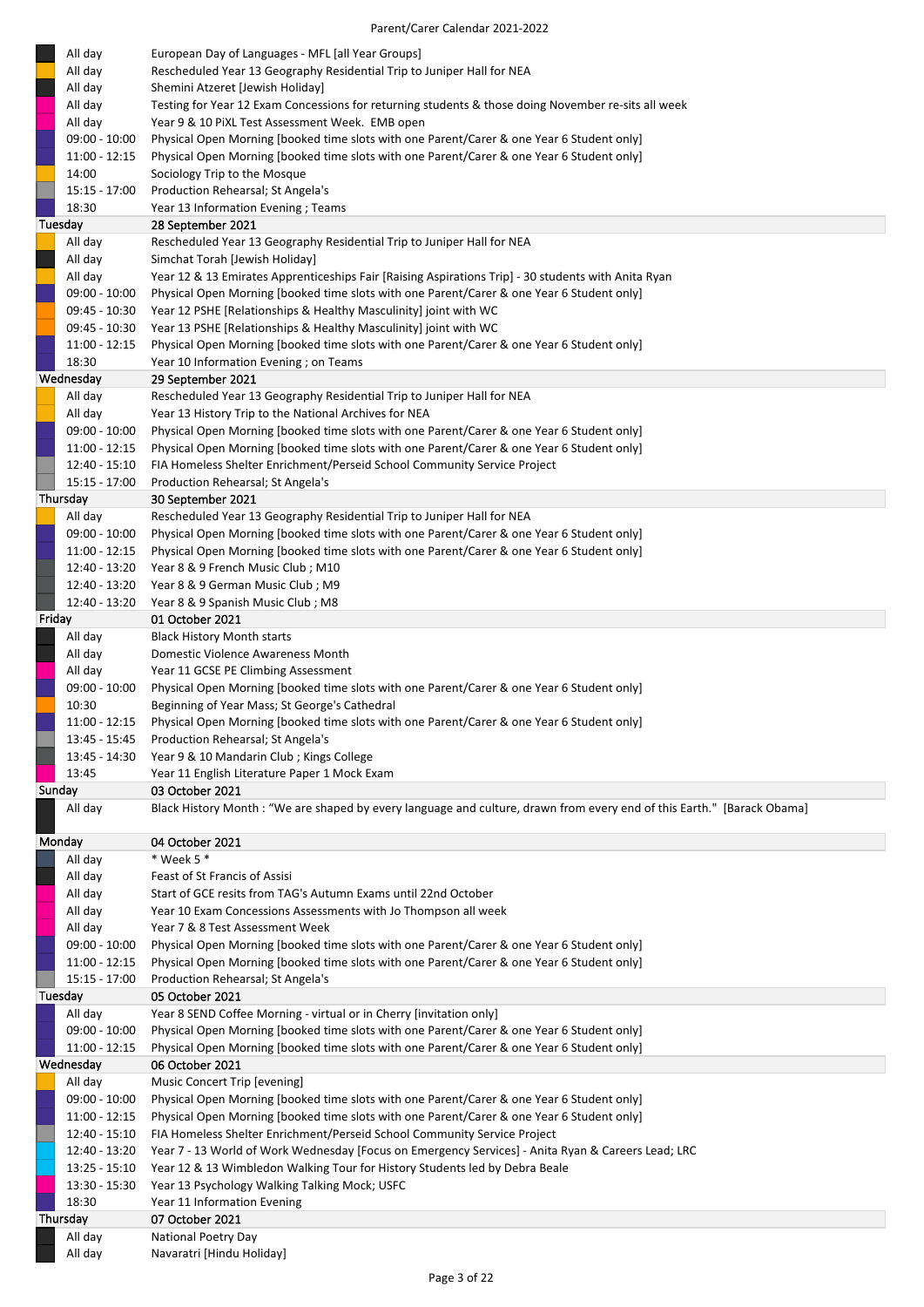| All day                          | Wimbledon Partnership 'A Midsummer Nights Dream' Globe Theatre Trip for Year 10 Group - Day Trip                                       |
|----------------------------------|----------------------------------------------------------------------------------------------------------------------------------------|
| All day                          | Year 7, 8 & 9 Trip to Bletchley Park [Stem Girls only day] - 16 students, age 11 - 15                                                  |
| $09:00 - 10:00$                  | Physical Open Morning [booked time slots with one Parent/Carer & one Year 6 Student only]                                              |
| $11:00 - 12:15$                  | Physical Open Morning [booked time slots with one Parent/Carer & one Year 6 Student only]                                              |
| 12:40 - 13:20                    | Year 13 UCAS Lunchtime Workshops with Anita Ryan; LRC                                                                                  |
| 12:40 - 13:20                    | Year 8 & 9 French Music Club; M10                                                                                                      |
| 12:40 - 13:20<br>12:40 - 13:20   | Year 8 & 9 German Music Club; M9<br>Year 8 & 9 Spanish Music Club; M8                                                                  |
| 18:30 - 19:30                    | 13DDR GCSE Drama Component 1 Final Performance                                                                                         |
| Friday                           | 08 October 2021                                                                                                                        |
| All day                          | International Day of the Girl Event with WOW                                                                                           |
| All day                          | Year 9 & 10 Grade Review Entry Window Closes                                                                                           |
| $09:00 - 10:00$                  | Physical Open Morning [booked time slots with one Parent/Carer & one Year 6 Student only]                                              |
| $11:00 - 12:15$                  | Physical Open Morning [booked time slots with one Parent/Carer & one Year 6 Student only]                                              |
| $13:25 - 15:15$                  | Year 13 Biology Full Paper Practice [1.5 hours]                                                                                        |
| 13:45 - 15:45                    | Production Rehearsal; St Angela's                                                                                                      |
| 13:45 - 14:30                    | Year 9 & 10 Mandarin Club; Kings College                                                                                               |
| 13:45<br>14:00 - 15:00           | Year 11 Maths Mock Exam<br>School Council Meeting [Year 7 - 11]                                                                        |
| Sunday                           | 10 October 2021                                                                                                                        |
| All day                          | St Teresa Avila Feast Day: 15th October                                                                                                |
|                                  | [11th International day of the girl] "For prayer is nothing else than being on terms of friendship with God."                          |
| All day                          | World Mental Health Day                                                                                                                |
| Monday                           | 11 October 2021                                                                                                                        |
| All day                          | * Week 6 *                                                                                                                             |
| All day                          | International Day of the Girl Child                                                                                                    |
| All day                          | Virtual Exchange Week [students exchange videos with partner school : Largente - Bayonne, France/San Jose e La Montana - Valencia,     |
|                                  | Spain & Ursuline School - Koeln, Germany]                                                                                              |
| All day<br>15:15 - 17:00         | Year 10 Exam Concessions Assessments with Jo Thompson all week<br>Production Rehearsal; St Angela's                                    |
| Tuesday                          | 12 October 2021                                                                                                                        |
| All day                          | Ada Lovelace Day [International day celebrating the achievements of women in Science, Technology, Engineering & Maths]                 |
|                                  |                                                                                                                                        |
| $08:55 - 15:10$                  | Year 13 Faith Development Day; UHS & WC                                                                                                |
| $11:00 - 12:00$                  | Year 10 & Year 11 French [British Film Industry online event]                                                                          |
| 18:30 - 21:00                    | 11ADR GCSE Drama Component 1 Final Performance                                                                                         |
| Wednesday                        | 13 October 2021                                                                                                                        |
| 12:40 - 15:10                    | FIA Homeless Shelter Enrichment/Perseid School Community Service Project                                                               |
| 15:15 - 17:00<br>Thursday        | Production Rehearsal; St Angela's<br>14 October 2021                                                                                   |
| All day                          | Dussehra [Hindu Holiday]                                                                                                               |
| All day                          | Inter-House Competition [National Chocolate Week Cooking Competition] - Design a chocolate recipe to be trialled in the School Canteen |
|                                  |                                                                                                                                        |
| 17:00 - 21:00                    | Sixth Form Open Evening; WC                                                                                                            |
| Friday                           | 15 October 2021                                                                                                                        |
| All day                          | Feast of St Teresa of Avila                                                                                                            |
| All day                          | Year 11 Biology Paper [1 hour]                                                                                                         |
| All day                          | Year 11 English Literature Mock Exam [pm]; Hall                                                                                        |
| $08:55 - 13:45$<br>13:45 - 15:45 | Year 12 Academic Review Day; WC<br>Production Rehearsal; St Angela's                                                                   |
| 13:45 - 14:30                    | Year 9 & 10 Mandarin Club; Kings College                                                                                               |
| 15:00 - 17:00                    | Year 11 GCSE PE Swimming Assessment ; WC                                                                                               |
| Saturday                         | 16 October 2021                                                                                                                        |
| All day                          | Show Racism the Red Card                                                                                                               |
| Sunday                           | 17 October 2021                                                                                                                        |
| All day                          | Feast of St Ursula                                                                                                                     |
| All day                          | St Ursula Feast Day : 21st October "The world doesn't need what women have, it needs what women are." [St. Teresa Benedicta of the     |
|                                  | Cross] [Edith Stein]                                                                                                                   |
| Monday<br>All day                | 18 October 2021<br>* Week 7 *                                                                                                          |
|                                  | Milad un Nabi [Mawlid] - Islam                                                                                                         |
|                                  |                                                                                                                                        |
| All day                          |                                                                                                                                        |
| 15:15 - 17:00<br>Tuesday         | Production Rehearsal; St Angela's<br>19 October 2021                                                                                   |
| All day                          | Sixth Form SEND Coffee Morning - virtual or in Cherry [invitation only] : discussion Exam Concessions & what this means/support for    |
|                                  | exams                                                                                                                                  |
| All day                          | Year 12 & 13 Physics Trip [mechanics] to Thorpe Park with Alex Rushforth                                                               |
| 18:30 - 21:00                    | 11BDR GCSE Drama Component 1 Final Performance                                                                                         |
| Wednesday                        | 20 October 2021                                                                                                                        |
| 12:40 - 15:10                    | FIA Homeless Shelter Enrichment/Perseid School Community Service Project                                                               |
| Thursday<br>All day              | 21 October 2021<br>Year 12 & 13 Chemistry Trip: Making Aspirin with Enda Daly; Roehampton University                                   |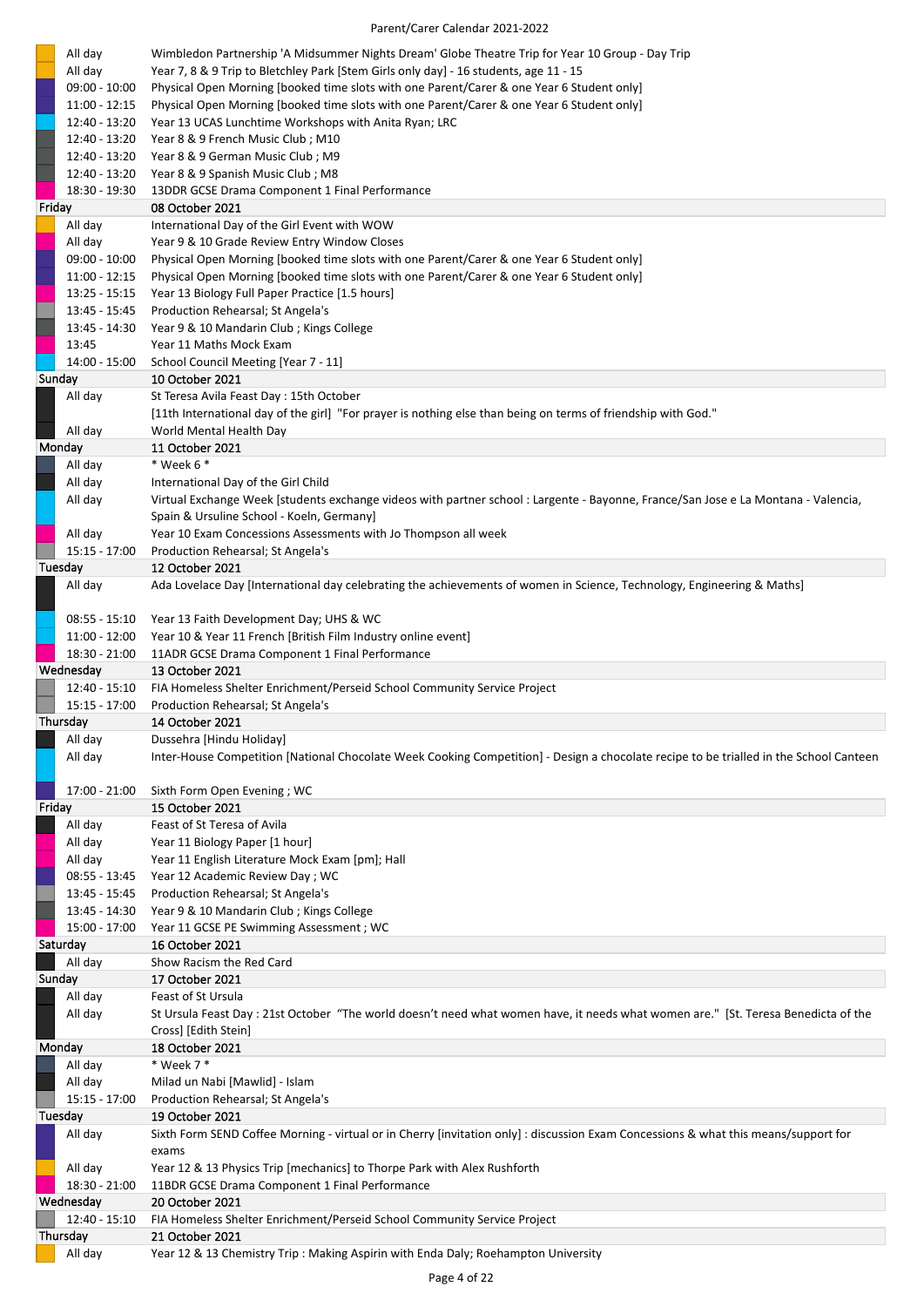| 08:55 - 15:10                    | Year 12 Faith Day at WC. Lessons as normal for Year 13 at WC                                                                                                                                                                                             |
|----------------------------------|----------------------------------------------------------------------------------------------------------------------------------------------------------------------------------------------------------------------------------------------------------|
| 12:40 - 13:20                    | Year 8 & 9 French Music Club; M10                                                                                                                                                                                                                        |
| 12:40 - 13:20                    | Year 8 & 9 German Music Club; M9                                                                                                                                                                                                                         |
| 12:40 - 13:20<br>$13:25 - 15:10$ | Year 8 & 9 Spanish Music Club; M8<br>Academic Review Day for Year 7, 8, 9, 10, 11, 12 & 13 [on School Cloud]                                                                                                                                             |
| Friday                           | 22 October 2021                                                                                                                                                                                                                                          |
| 08:55 - 13:35                    | Academic Review Day for Year, 7, 8, 9, 10, 11, 12 & 13 Academic Review Day [Lessons for Year 12 at WC as normal]; on Teams                                                                                                                               |
|                                  |                                                                                                                                                                                                                                                          |
| Monday                           | 25 October 2021                                                                                                                                                                                                                                          |
| All day                          | Half Term                                                                                                                                                                                                                                                |
| Tuesday<br>All day               | 26 October 2021<br>Half Term                                                                                                                                                                                                                             |
| Wednesday                        | 27 October 2021                                                                                                                                                                                                                                          |
| All day                          | <b>Half Term</b>                                                                                                                                                                                                                                         |
| Thursday                         | 28 October 2021                                                                                                                                                                                                                                          |
| All day                          | Half Term                                                                                                                                                                                                                                                |
| Friday                           | 29 October 2021                                                                                                                                                                                                                                          |
| All day                          | <b>Half Term</b>                                                                                                                                                                                                                                         |
| Sunday                           | 31 October 2021                                                                                                                                                                                                                                          |
| All day<br>Monday                | Believe - Risk new things. God wants only what is for your good and joy. [Rule, Chapter 10/18]<br>01 November 2021                                                                                                                                       |
| All day                          | * Week 8 *                                                                                                                                                                                                                                               |
| All day                          | All Saints' Day                                                                                                                                                                                                                                          |
| All day                          | Extra Day's Holiday for the Queen's Jubilee                                                                                                                                                                                                              |
| Tuesday                          | 02 November 2021                                                                                                                                                                                                                                         |
| All day                          | All Souls' Day                                                                                                                                                                                                                                           |
| $08:55 - 15:10$                  | <b>INSET DAY</b>                                                                                                                                                                                                                                         |
| Wednesday                        | 03 November 2021                                                                                                                                                                                                                                         |
| $08:55 - 15:10$<br>Thursday      | <b>INSET DAY</b><br>04 November 2021                                                                                                                                                                                                                     |
| All day                          | GCSE re-sit Maths Paper 1 [Non-Calculator]                                                                                                                                                                                                               |
| All day                          | GCSE re-sit Maths Paper 2 Calculator                                                                                                                                                                                                                     |
| All day                          | GCSE re-sits English Paper 1                                                                                                                                                                                                                             |
| All day                          | Lessons as normal at WC for Year 12 [tbc]                                                                                                                                                                                                                |
| All day                          | Year 10 Tablet Distribution                                                                                                                                                                                                                              |
| All day                          | Year 13 Mock Exams [A Level & VTQ] [Inspera back-up]; Gym                                                                                                                                                                                                |
| All day                          | Year 13 Mock Exams [A Level & VTQ] [Inspera back-up]; USFC                                                                                                                                                                                               |
| All day<br>All day               | Year 13 Mock Exams [A Level & VTQ] in USFC until Tuesday 9th November [Inspera back-up]<br>Year 13 Oxbridge pre-assessment Tests & BMAT Tests with Polly Harrison                                                                                        |
| 12:40 - 13:20                    | Year 8 & 9 French Music Club ; M10                                                                                                                                                                                                                       |
|                                  | 12:40 - 13:20  Year 8 & 9 German Music Club; M9                                                                                                                                                                                                          |
| 12:40 - 13:20                    | Year 8 & 9 Spanish Music Club; M8                                                                                                                                                                                                                        |
| Friday                           | 05 November 2021                                                                                                                                                                                                                                         |
| All day                          | Year 13 Micro Business Pitch [T Level students to attend]                                                                                                                                                                                                |
| All day                          | Year 13 Mock Exams [A Level & VTQ] [Inspera back-up]; Gym                                                                                                                                                                                                |
| 13:45 - 15:45<br>13:45 - 14:30   | Production Rehearsal; St Angela's<br>Year 9 & 10 Mandarin Club; Kings College                                                                                                                                                                            |
| Saturday                         | 06 November 2021                                                                                                                                                                                                                                         |
| $09:00 - 15:00$                  | Year 11 Art Coursework Preparation Session ; St Angela's                                                                                                                                                                                                 |
| Sunday                           | 07 November 2021                                                                                                                                                                                                                                         |
| All day                          | Remembrance : "Only a life lived for others is a life worthwhile." [Albert Einstein]                                                                                                                                                                     |
| Monday                           | 08 November 2021                                                                                                                                                                                                                                         |
| All day                          | * Week 9 *                                                                                                                                                                                                                                               |
| All day<br>All day               | GCSE re-sit Maths Paper 3 [Calculator]<br>Year 13 Mock Exams [A Level & VTQ] [Inspera back-up]; USFC                                                                                                                                                     |
| All day                          | Year 7 Racial Justice Mentoring this week                                                                                                                                                                                                                |
| 15:15 - 17:00                    | Production Rehearsal; St Angela's                                                                                                                                                                                                                        |
| Tuesday                          | 09 November 2021                                                                                                                                                                                                                                         |
| All day                          | Steam Academy: Trip to Camden Market to see what foods are sold on the stalls and researching how Science is used [Chin Chin                                                                                                                             |
|                                  | Laboratories] with Rachel Hoyles                                                                                                                                                                                                                         |
| All day                          | Year 13 Mock Exams finish; USFC                                                                                                                                                                                                                          |
| All day                          | Year 9 SEND Coffee Morning - virtual or in Cherry [invitation only]                                                                                                                                                                                      |
| $08:35 - 08:55$                  | Year 9 Assembly [STEM Day Celebration. Each subject to do a 5 minute discussion on how technology has changed their subject - STEAM<br>pupils decide on how STEM can be promoted across the school and be part of the program] with Halima Bhayat ; Hall |
|                                  |                                                                                                                                                                                                                                                          |
| 08:55 - 15:10                    | TEAM Global Politics Conference for Year 12 Politics, History & Economics students with Polly Harrison ; Hall                                                                                                                                            |
| 11:00 - 12:00                    | Year 10 & 11 German: Exploring Identity & Belonging through short film for Key Stage 4 German; online                                                                                                                                                    |
| 11:00 - 12:00                    | Year 10 & Year 11 German - Identity in Films [British Film Industry online event]                                                                                                                                                                        |
| Wednesday                        | 10 November 2021                                                                                                                                                                                                                                         |
| $10:30 - 10:55$                  | Lighting of Candles & Prayers for Deceased; Chapel                                                                                                                                                                                                       |
| 12:40 - 15:10                    | FIA Homeless Shelter Enrichment/Perseid School Community Service Project                                                                                                                                                                                 |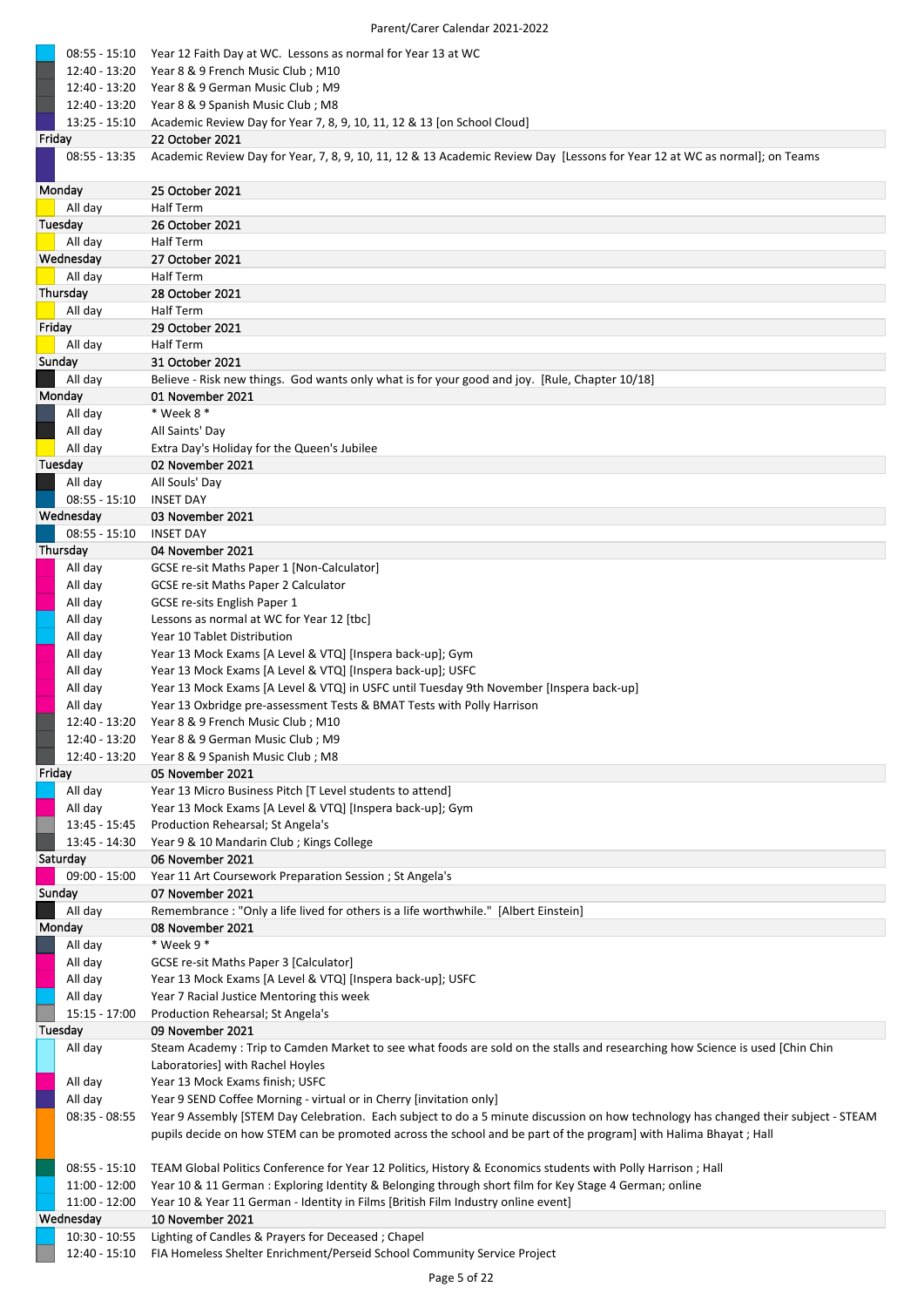|        | 15:15 - 17:00                    | Production Rehearsal; St Angela's                                                                                                                                                            |
|--------|----------------------------------|----------------------------------------------------------------------------------------------------------------------------------------------------------------------------------------------|
|        | 18:30                            | Year 7 Commissioning Service                                                                                                                                                                 |
|        | Thursday                         | 11 November 2021                                                                                                                                                                             |
|        | All day                          | Music Concert Trip [evening]                                                                                                                                                                 |
|        | All day                          | Remembrance Day                                                                                                                                                                              |
|        | All day<br>All day               | <b>Twitter Trip</b><br>Year 7 & 8 Parent Workshop from Cluster on Teams [Building Resilience]                                                                                                |
|        | $10:30 - 15:00$                  | Year 12 & Year 13 Spanish [British Film Industry outing]                                                                                                                                     |
|        | 10:55 - 12:40                    | Year 12 & 13 Remembrance Mass [no lessons at WC]; WC                                                                                                                                         |
|        | 11:00                            | Remembrance Day Service live streamed on Teams                                                                                                                                               |
|        | $12:40 - 13:20$                  | Year 13 UCAS Lunchtime Workshops with Anita Ryan; LRC                                                                                                                                        |
|        | 12:40 - 13:20                    | Year 8 & 9 French Music Club ; M10                                                                                                                                                           |
|        | 12:40 - 13:20                    | Year 8 & 9 German Music Club; M9                                                                                                                                                             |
|        | 12:40 - 13:20                    | Year 8 & 9 Spanish Music Club; M8                                                                                                                                                            |
| Friday |                                  | 12 November 2021                                                                                                                                                                             |
|        | All day                          | Covent Garden Business Challenge semi-final with Polly Harrison [30 Year 12 students & visiting Primary Schools]; Hall & Gym                                                                 |
|        |                                  |                                                                                                                                                                                              |
|        | 13:45 - 15:45                    | Production Rehearsal; St Angela's                                                                                                                                                            |
|        | 13:45 - 14:30                    | Year 9 & 10 Mandarin Club; Kings College                                                                                                                                                     |
|        | 13:45                            | Year 11 Science Mock Window; Hall                                                                                                                                                            |
|        | Saturday                         | 13 November 2021                                                                                                                                                                             |
|        | All day                          | World Kindness Day                                                                                                                                                                           |
|        | $09:30 - 15:30$                  | Production Music Rehearsal; Hall                                                                                                                                                             |
|        | Sunday                           | 14 November 2021                                                                                                                                                                             |
|        | All day                          | Anti bullying week [13th World Kindness Day] "If people were silent nothing would change." [Malala Yousafzai]                                                                                |
|        | All day                          | Remembrance Sunday                                                                                                                                                                           |
|        | 12:30 - 15:30                    | Production Rehearsal ; Hall                                                                                                                                                                  |
|        | Monday                           | 15 November 2021                                                                                                                                                                             |
|        | All day                          | * Week 10 *                                                                                                                                                                                  |
|        | All day                          | Anti-Bullying Week [until 21st November]                                                                                                                                                     |
|        | All day                          | Extended Writing Week for Year 9                                                                                                                                                             |
|        | All day                          | Homework stops for Year 11 [Revision for Year 11]                                                                                                                                            |
|        | All day                          | Start of GCSE Autumn re-sits from TAG's Exam Season until 2nd December                                                                                                                       |
|        | $08:35 - 08:55$                  | Year 13 Assembly [STEM Day Celebration] - each subject to do a 5 minute discussion on how Technology has changed their subject.                                                              |
|        |                                  | STEAM Pupils decide on how STEM can be promoted across the school and be part of the program; USFC                                                                                           |
|        |                                  |                                                                                                                                                                                              |
|        | $08:55 - 15:10$                  | School Production Rehearsals; Hall                                                                                                                                                           |
|        | 15:15 - 17:00                    | Production Rehearsal; St Angela's                                                                                                                                                            |
|        | Tuesday                          | 16 November 2021                                                                                                                                                                             |
|        | 08:55 - 10:30                    | Year 12 & 13 Head Girl Hustings                                                                                                                                                              |
|        | $10:55 - 15:10$                  | School Production Rehearsals ; Hall                                                                                                                                                          |
|        | 13:00 - 14:00                    | Year 10 SEND Coffee Morning - virtual or in Cherry [invitation only] : discussion Exam Concessions & what this means                                                                         |
|        | $13:25 - 15:10$                  | Eucharistic Minister Training Day ; St John Fisher                                                                                                                                           |
|        | All day                          | Year 9 MFL Play Onatti Performance French ["Mon pere ne me comprend pas"]                                                                                                                    |
|        | $08:55 - 15:10$                  | School Production Rehearsals ; Hall                                                                                                                                                          |
|        | $08:55 - 10:30$                  | Year 7 Back to School [Pop A]                                                                                                                                                                |
|        | 09:00 - 15:00<br>$11:00 - 12:00$ | Covent Garden Business Challenge final at CapCo, Covent Garden with Polly Harrison [12 Year 12 students]<br>Year 12 & Year 13 French [British Film Industry online event] A Level Film Study |
|        | $12:40 - 15:10$                  | FIA Homeless Shelter Enrichment/Perseid School Community Service Project                                                                                                                     |
|        | 15:15 - 17:00                    | Production Rehearsal; St Angela's                                                                                                                                                            |
|        | All day                          | Year 10 Biology Trip to L'Oriel Young Scientist Centre with Hannah Parker                                                                                                                    |
|        | $08:55 - 15:10$                  | School Production Rehearsals ; Hall                                                                                                                                                          |
|        | $08:55 - 12:40$                  | Year 13 Personal Statement Workshops with University [Anita Ryan]                                                                                                                            |
|        | $08:55 - 10:30$                  | Year 7 Back to School [Pop B]                                                                                                                                                                |
|        | 12:40 - 13:20                    | Year 13 UCAS Lunchtime Workshops with Anita Ryan; LRC                                                                                                                                        |
|        | 12:40 - 13:20                    | Year 8 & 9 French Music Club; M10                                                                                                                                                            |
|        | 12:40 - 13:20                    | Year 8 & 9 German Music Club; M9                                                                                                                                                             |
|        | 12:40 - 13:20                    | Year 8 & 9 Spanish Music Club; M8                                                                                                                                                            |
| Friday |                                  | 19 November 2021                                                                                                                                                                             |
|        | $08:55 - 13:35$                  | Production Rehearsal & Set Installation; Hall                                                                                                                                                |
|        | 13:45 - 15:45                    | Production Rehearsal; St Angela's                                                                                                                                                            |
|        | 13:45 - 14:30                    | Year 9 & 10 Mandarin Club; Kings College                                                                                                                                                     |
|        | Saturday                         | 20 November 2021                                                                                                                                                                             |
|        | 09:30 - 15:30                    | Production Rehearsal; Hall                                                                                                                                                                   |
|        | Sunday                           | 21 November 2021                                                                                                                                                                             |
|        | All day                          | In the depths of every heart, love creates bonds and draws us out of ourselves, and towards others [Fratelli Tutti]                                                                          |
|        | Monday                           | 22 November 2021                                                                                                                                                                             |
|        | All day                          | * Week 11 *                                                                                                                                                                                  |
|        | All day<br>All day               | Head Girl interviews this week<br>Mock Oxbridge Interviews to take place over this Fortnight for Year 13 Oxbridge Applicants with Polly Harrison; DK Conference Room                         |

All day Year 11 Revision Week

ř.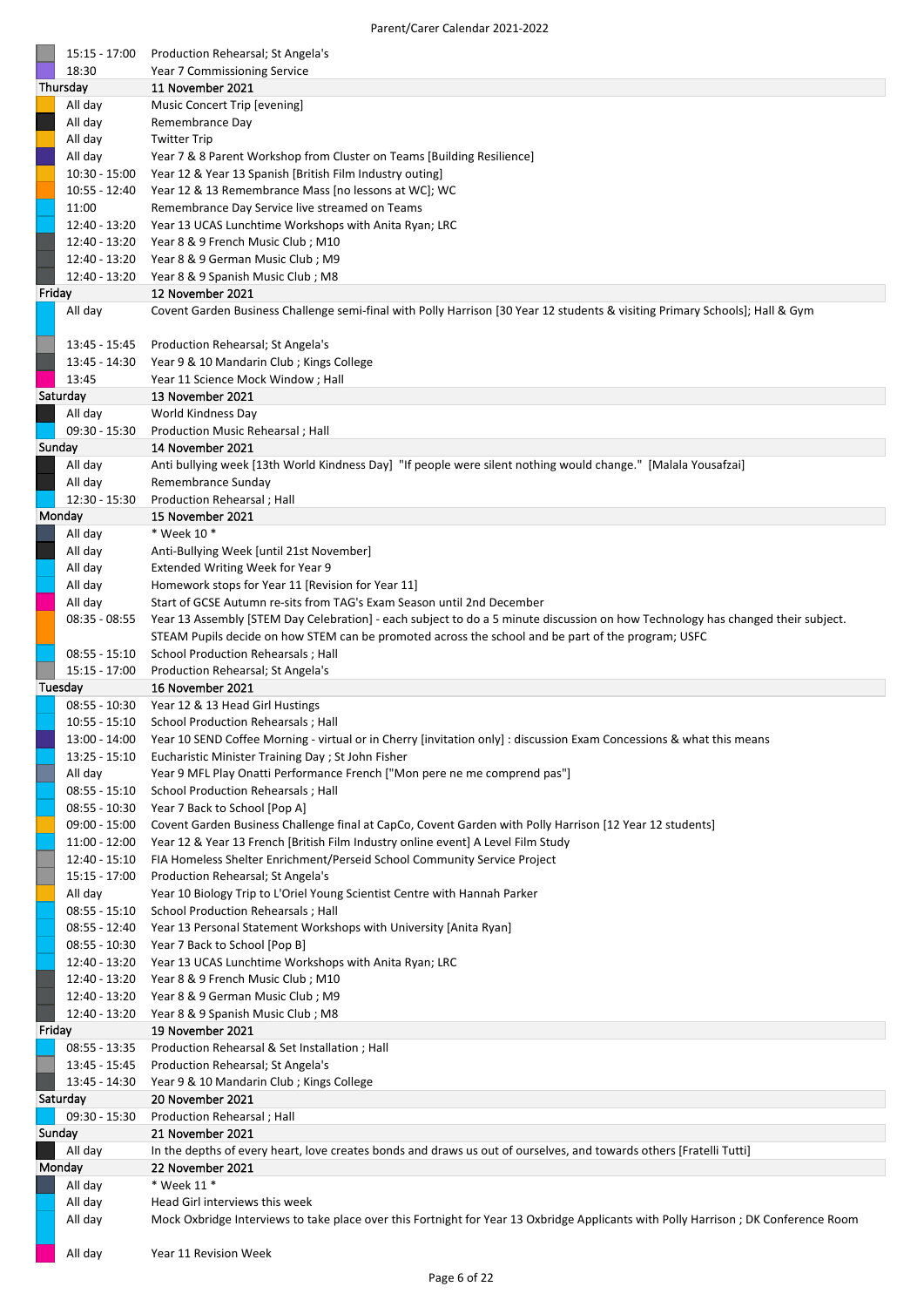| All day         | Year 7 & 8 Advent Services all week in the Chapel during RE Lessons                                                              |
|-----------------|----------------------------------------------------------------------------------------------------------------------------------|
| All day         | Year 7 Science Trip to the Science Museum                                                                                        |
| All day         | Year 9 & 10 Therapy & Challenge Week                                                                                             |
| $08:55 - 15:10$ | Production Rehearsal ; Hall                                                                                                      |
| Tuesday         | 23 November 2021                                                                                                                 |
| All day         | Year 11 SEND Coffee Morning - virtual or in Cherry [invitation only] : Revision Guidance & Preparing for Exams                   |
| $08:55 - 15:10$ | Production Rehearsal; Hall                                                                                                       |
| 09:45 - 10:30   | Year 12 PSHE [Mental Health Awareness] joint with WC                                                                             |
| 09:45 - 10:30   | Year 13 PSHE [Mental Health Awareness] joint with WC                                                                             |
| Wednesday       | 24 November 2021                                                                                                                 |
| All day         | Sociology A Level Trip [Beliefs in Society] to the Baitul Futuh Mosque                                                           |
| $08:55 - 15:10$ | Production Rehearsal ; Hall                                                                                                      |
| 10:00           | Primary Schools Visit to see School Production                                                                                   |
| $12:40 - 15:10$ | FIA Homeless Shelter Enrichment/Perseid School Community Service Project                                                         |
| Thursday        | 25 November 2021                                                                                                                 |
| $08:55 - 15:10$ | Production Rehearsal; Hall                                                                                                       |
|                 |                                                                                                                                  |
| $08:55 - 10:55$ | Personal Statement Workshop with University [Anita Ryan]                                                                         |
| 12:40 - 13:20   | Year 8 & 9 French Music Club; M10                                                                                                |
| 12:40 - 13:20   | Year 8 & 9 German Music Club; M9                                                                                                 |
| 12:40 - 13:20   | Year 8 & 9 Spanish Music Club; M8                                                                                                |
| 19:30           | <b>School Production</b>                                                                                                         |
| Friday          | 26 November 2021                                                                                                                 |
| 10:55 - 12:40   | Year 9 Christmas Fair with Tutors : sell to Year 7; Dining Hall                                                                  |
| 13:45 - 14:30   | Year 9 & 10 Mandarin Club; Kings College                                                                                         |
| 14:00           | <b>Christmas Tree Service</b>                                                                                                    |
| 19:30           | <b>School Production</b>                                                                                                         |
| Saturday        | 27 November 2021                                                                                                                 |
| Sunday          | 28 November 2021                                                                                                                 |
| All day         | First Day of Hanukkah [Jewish Holiday]                                                                                           |
| All day         | First Sunday of Advent                                                                                                           |
| All day         | Peace : [30th St Andrews day] "We are all responsible for the protection and care of the environment." [Laudato si]              |
| Monday          | 29 November 2021                                                                                                                 |
| All day         | * Week 12 *                                                                                                                      |
| All day         | Year 11 Catch Exam Concessions Assessments with Jo Thompson all week                                                             |
| All day         | Year 11 Full Reports to be completed by Thursday 6th January                                                                     |
| All day         | Year 11 Mock Exams begin; Hall                                                                                                   |
| All day         | Year 13 Oxbridge & Medic Interviews up to the end of term with Polly Harrison; DK Conference Room                                |
| Tuesday         | 30 November 2021                                                                                                                 |
| All day         | St Andrew's Day                                                                                                                  |
| All day         | Year 11 Mock Exams; Hall                                                                                                         |
| $08:10 - 08:20$ | Year Team Briefings                                                                                                              |
| $09:45 - 10:30$ | Year 12 PSHE [Peer on Peer Abuse] joint with WC                                                                                  |
| 09:45 - 10:30   | Year 13 PSHE [Peer on Peer Abuse] joint with WC                                                                                  |
| 15:20           | Steam Academy: RE [Discuss how religion mixes with Technology]                                                                   |
| Wednesday       | 01 December 2021                                                                                                                 |
| All day         | World Aids Day                                                                                                                   |
| All day         | Year 10 Art & Textiles [5 hour] Mock Exam                                                                                        |
| All day         | Year 11 Mock Exams; Hall                                                                                                         |
| $12:40 - 15:10$ | FIA Homeless Shelter Enrichment/Perseid School Community Service Project                                                         |
| $13:25 - 15:10$ | Year 12 & 13 Campion Mass [no lessons at WC]; WC                                                                                 |
| Thursday        | 02 December 2021                                                                                                                 |
| All day         | International Day for the Abolition of Slavery                                                                                   |
| All day         | Year 11 Mock Exams; Hall                                                                                                         |
| 12:40 - 13:20   | Year 8 & 9 French Music Club; M10                                                                                                |
| 12:40 - 13:20   | Year 8 & 9 German Music Club; M9                                                                                                 |
| 12:40 - 13:20   | Year 8 & 9 Spanish Music Club; M8                                                                                                |
| Friday          | 03 December 2021                                                                                                                 |
| All day         | Year 11 Mock Exams; Hall                                                                                                         |
| All day         | Year 12 & 13 Politics Trip to the Houses of Parliament & Supreme Court                                                           |
| 10:55 - 12:40   | Year 8 Christmas Fair with Tutors : sell to Year 9; Dining Hall                                                                  |
| 13:45 - 14:30   | Year 9 & 10 Mandarin Club; Kings College                                                                                         |
| 13:45           | Year 7 - 13 MFL Food Club on Teams                                                                                               |
| 14:00 - 15:30   | Year 7 & 8 Inter-House Netball Festival                                                                                          |
| 14:00           | STEAM Academy Action in Computer Science Virtual Trip                                                                            |
| Sunday          | 05 December 2021                                                                                                                 |
| All day         | Hope : [8th Immaculate conception} If we are to build a better world we cannot build this dream alone, we need to dream together |
|                 | Fratelli Tutti                                                                                                                   |
|                 |                                                                                                                                  |
| Monday          | 06 December 2021                                                                                                                 |
| All day         | * Week 13 *                                                                                                                      |
| All day         | Year 11 Mock Exams; Hall                                                                                                         |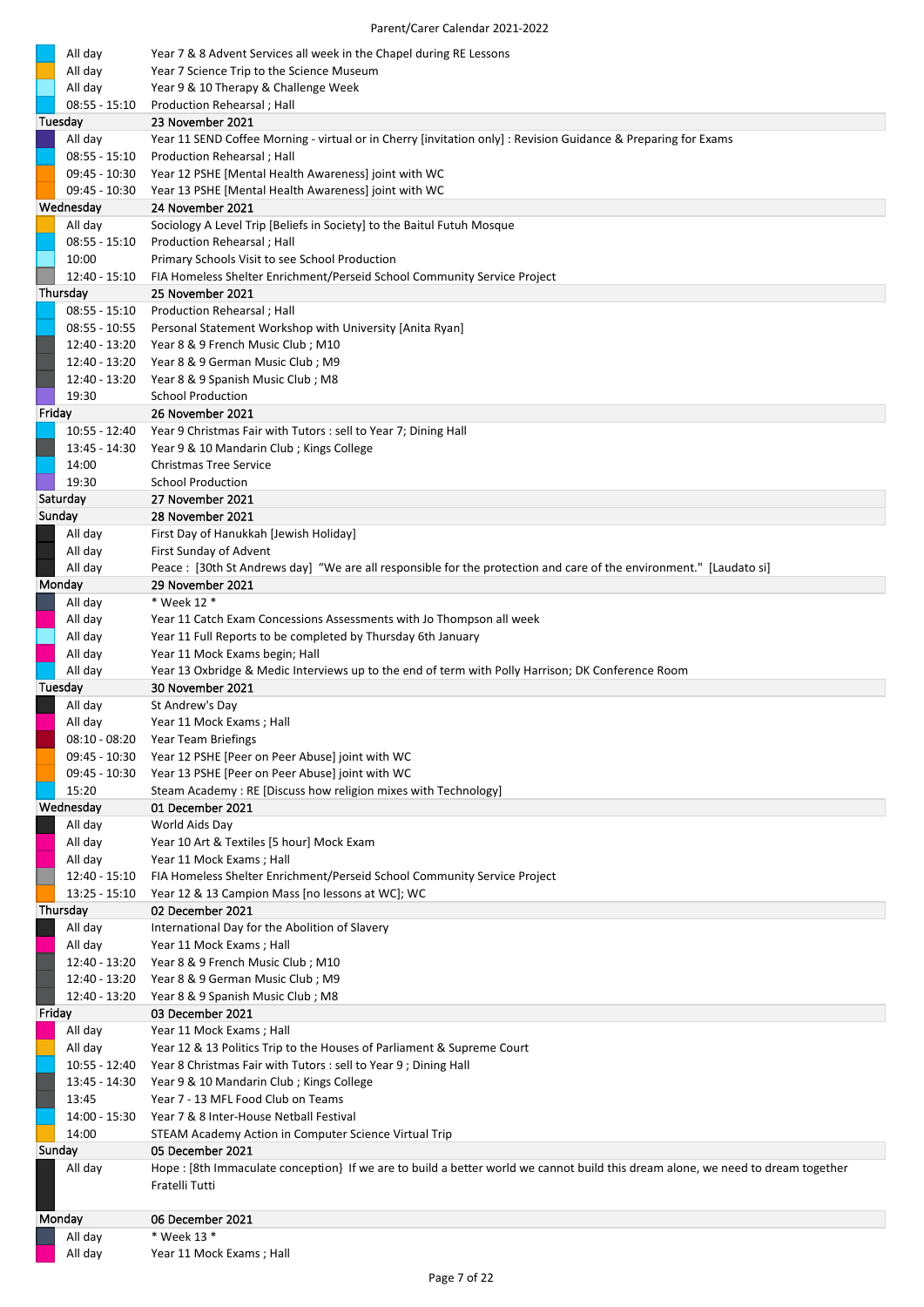| All day                          | Year 9 & 10 Reconciliation Services during RE lessons this week; Chapel                                                                              |
|----------------------------------|------------------------------------------------------------------------------------------------------------------------------------------------------|
| 07:50 - 08:05<br>Tuesday         | <b>SLT Review Meeting; Teams</b><br>07 December 2021                                                                                                 |
| All day                          | Legal London Tour - Year 13 Sociology Students                                                                                                       |
| All day                          | Year 11 Mock Exams; Hall                                                                                                                             |
| Wednesday                        | 08 December 2021                                                                                                                                     |
| All day                          | Feast of the Immaculate Conception                                                                                                                   |
| All day                          | Year 11 Mock Exams; Hall                                                                                                                             |
| 08:30 - 12:40<br>$12:40 - 15:10$ | Teach Wimbledon Open Morning; UHS                                                                                                                    |
| 13:30                            | FIA Homeless Shelter Enrichment/Perseid School Community Service Project<br>Year 13 English Language, Business & Geography full paper practice; SFSC |
| Thursday                         | 09 December 2021                                                                                                                                     |
| All day                          | Year 11 Mock Exams; Hall                                                                                                                             |
| 08:30 - 12:40                    | Teach Wimbledon Open Morning; UHS                                                                                                                    |
| 08:55 - 11:50                    | Year 13 Personal Statement Workshop with University [Anita Ryan]                                                                                     |
| 12:40 - 13:20                    | Year 13 UCAS Lunchtime Workshop with Anita Ryan; LRC                                                                                                 |
| 12:40 - 13:20                    | Year 8 & 9 French Music Club; M10                                                                                                                    |
| 12:40 - 13:20                    | Year 8 & 9 German Music Club; M9                                                                                                                     |
| 12:40 - 13:20<br>18:30 - 22:30   | Year 8 & 9 Spanish Music Club; M8<br>Key Stage 5 Theatre Trip to the Duke of York Theatre ['The Ocean at the End of the Lane']                       |
| Friday                           | 10 December 2021                                                                                                                                     |
| All day                          | Digital Trip [tbc]                                                                                                                                   |
| All day                          | Human Rights Day                                                                                                                                     |
| All day                          | Jumper for Jimmy                                                                                                                                     |
| All day                          | Last day of Hanukkah [Jewish Holiday]                                                                                                                |
| All day                          | Year 11 Mock Exams; Hall                                                                                                                             |
| $10:55 - 12:40$                  | Year 7 Christmas Fair with Tutors : sell to Year 8; Dining Hall                                                                                      |
| 13:30<br>13:45 - 14:30           | Year 13 Religious Studies & Chemistry full paper practice; SFSC<br>Year 9 & 10 Mandarin Club; Kings College                                          |
| 14:00 - 15:30                    | Year 9 & 10 Inter-House Netball Festival                                                                                                             |
| Sunday                           | 12 December 2021                                                                                                                                     |
| All day                          | Joy : She will give birth to a son, and you are to give him the name Jesus, because he will save his people from their sins." [Matthew               |
|                                  | 1:21                                                                                                                                                 |
| Monday                           | 13 December 2021                                                                                                                                     |
| All day                          | * Week 14 *                                                                                                                                          |
| All day                          | Year 11 Mock Exams; Hall                                                                                                                             |
| All day<br>$08:35 - 09:35$       | Year 12 & Year 13 Christmas Fair; SFSC & USFC<br>Rehearsal for Joint Christmas Carol Service [Readers]; Sacred Heart                                 |
| 11:00 - 12:30                    | Rehearsal for Joint Christmas Carol Service [Choir]; Sacred Heart                                                                                    |
| 20:00 - 21:00                    | Joint Christmas Carol Service with Wimbledon College ; Sacred Heart                                                                                  |
| Tuesday                          | 14 December 2021                                                                                                                                     |
| All day                          | Year 11 Mock Exams; Hall                                                                                                                             |
| 13:30 - 15:00                    | Christmas Party for retired members of the Parish led by Year 7 & Year 12 Chaplaincy Teams                                                           |
| Wednesday                        | 15 December 2021                                                                                                                                     |
| All day<br>$12:40 - 15:10$       | GCSE & A Level Certificate collection date for students who have left<br>FIA Homeless Shelter Enrichment/Perseid School Community Service Project    |
| 15:30 - 18:30                    | <b>GCSE Music Performing NEA Recording Session; Hall</b>                                                                                             |
| Thursday                         | 16 December 2021                                                                                                                                     |
| 12:40 - 13:20                    | Year 8 & 9 French Music Club; M10                                                                                                                    |
| 12:40 - 13:20                    | Year 8 & 9 German Music Club; M9                                                                                                                     |
| 12:40 - 13:20                    | Year 8 & 9 Spanish Music Club; M8                                                                                                                    |
| Friday                           | 17 December 2021                                                                                                                                     |
| $10:55 - 12:40$<br>10:55 - 11:45 | Year 12 & 13 Carol Service; WC<br>Christmas Assemblies : Year 12 [line up in the Quad] & Year 13 [line up in Brescia] - no lessons at WC; Hall       |
| 11:50 - 12:40                    | Christmas Assemblies: Year 9 [line up in the Quad] & Year 10 [line up in Brescia]; Hall                                                              |
| 12:40                            | School closes for Christmas                                                                                                                          |
| Monday                           | 20 December 2021                                                                                                                                     |
| All day                          | Christmas Holidays                                                                                                                                   |
| Tuesday                          | 21 December 2021                                                                                                                                     |
| All day                          | <b>Christmas Holidays</b>                                                                                                                            |
| All day                          | December Solstice                                                                                                                                    |
| Wednesday<br>All day             | 22 December 2021<br><b>Christmas Holidays</b>                                                                                                        |
| Thursday                         | 23 December 2021                                                                                                                                     |
| All day                          | <b>Christmas Holidays</b>                                                                                                                            |
| Friday                           | 24 December 2021                                                                                                                                     |
| All day                          | Christmas Eve                                                                                                                                        |
| All day                          | Christmas Holidays                                                                                                                                   |
| All day                          | School closes at lunchtime                                                                                                                           |
|                                  |                                                                                                                                                      |
| Saturday<br>All day              | 25 December 2021<br>Christmas Day                                                                                                                    |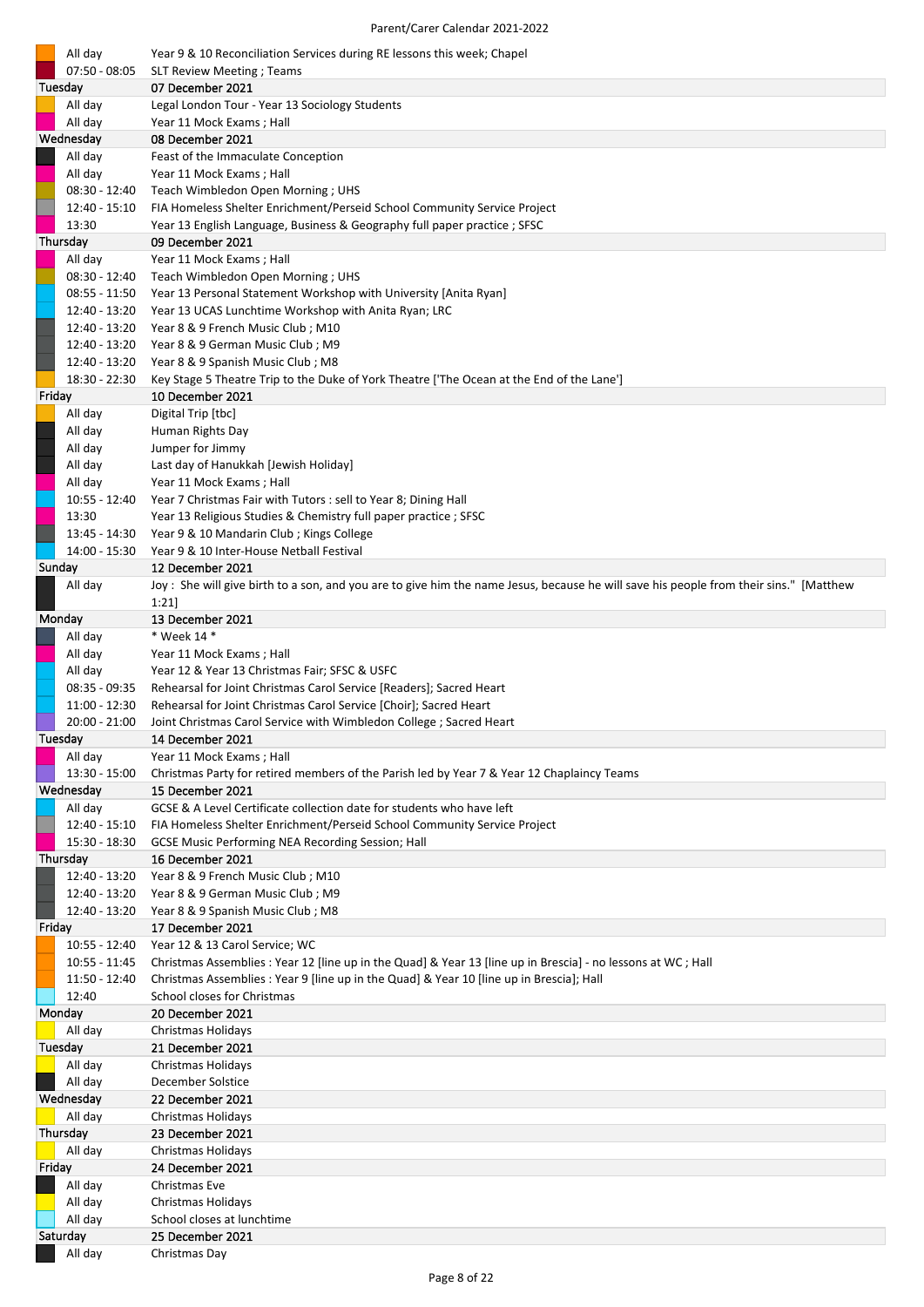| All day<br><b>Boxing Day</b><br>Monday<br>27 December 2021<br>All day<br>Christmas Holidays<br>All day<br>School closed<br>Tuesday<br>28 December 2021<br>All day<br>Christmas Holidays<br>All day<br>School closed<br>Wednesday<br>29 December 2021<br>Christmas Holidays<br>All day<br>All day<br>School closed<br>Thursday<br>30 December 2021<br>All day<br>Christmas Holidays<br>All day<br>School closed<br>Friday<br>31 December 2021<br>All day<br>Christmas Holidays<br>All day<br>New Year's Eve<br>All day<br>School closed<br>Saturday<br>01 January 2022<br>Hogatsu/Gantan-sai [New Years] - Shinto<br>All day<br>New Year's Day<br>All day<br>Sunday<br>02 January 2022<br>Feast of St Elizabeth of Seaton : [Epiphany] Cheerfulness prepares a glorious mind for all the greatest acts [Elizabeth Ann Seton]<br>All day<br>Monday<br>03 January 2022<br>All day<br>Bank Holiday<br>All day<br>Christmas Holidays<br>All day<br>School closed<br>Tuesday<br>04 January 2022<br>All day<br>* Week 15 *<br>All day<br>Feast of St Elizabeth<br>All day<br>Financial Wellness Month<br>All day<br>GCSE Art NEA Coursework Submission by students<br>All day<br>National Slavery & Human Trafficking Prevention Month<br>All day<br>School Returns - Uniform/Standards & Diary completed/EMBs Check at Registration [extended by 10 minutes]. Grades in Planners<br>Reminder<br>All day<br>Year 13 T Level Digital Students out on Industry Placements [until Friday 11th February]<br>Wednesday<br>05 January 2022<br>All day<br>Guru Gobindh Singh Birthday - Sikh<br>Year 13 T Level Digital Students out on Industry Placements<br>All day<br>12:40 - 15:10 FIA Homeless Shelter Enrichment/Perseid School Community Service Project<br>13:30<br>Year 13 English Literature & Economics full paper practice; SFSC<br>Thursday<br>06 January 2022<br>All day<br>Epiphany<br>Provisional BTEC Business Unit 2 Exam [Developing Marketing Campaign] - 3 hours<br>All day<br>All day<br>Provisional BTEC IT Unit 2 Exam [Creating Systems to Manage Information]<br>All day<br>Year 12 & 13 Physics Trip to Culham Centre for Fusion Energy with Alex Rushforth<br>All day<br>Year 13 T Level Digital Students out on Industry Placements<br>12:40 - 13:20<br>Year 8 & 9 French Music Club; M10<br>12:40 - 13:20<br>Year 8 & 9 German Music Club; M9<br>12:40 - 13:20<br>Year 8 & 9 Spanish Music Club; M8<br>Friday<br>07 January 2022<br>All day<br>Orthodox Christmas Day<br>Year 13 T Level Digital Students out on Industry Placements<br>All day<br>All day<br>Year 7 students visit to the Hindu Temple<br>13:30<br>Year 13 Maths full paper practice; SFSC<br>13:45 - 14:30<br>Year 9 & 10 Mandarin Club; Kings College<br>14:20 - 15:10<br>Brown Envelope Day for Year 11; Gym<br>Sunday<br>09 January 2022<br>All day<br>Be ready Pray, and get others to pray [7th Counsel/24]<br>Monday<br>10 January 2022<br>* Week 16 *<br>All day<br>All day<br>Racial Trauma Group this week<br>Virtual Exchange Week [students exchange videos with partner school : Largente - Bayonne, France/San Jose e La Montana - Valencia,<br>All day<br>Spain & Ursuline School - Koeln, Germany]<br>All day<br>Year 13 T Level Digital Students out on Industry Placements<br>All day<br>Year 7 Racial Justice Mentoring this week<br>All day<br>Year 9 PSHE Lessons [5 weeks of Careers Workshops & Employer Talks to Research & Prepare Students for Selecting GCSE Options] -<br>including using recorded content from Virtual Careers Fair October 2021<br>Tuesday<br>11 January 2022 | Sunday | 26 December 2021 |
|-----------------------------------------------------------------------------------------------------------------------------------------------------------------------------------------------------------------------------------------------------------------------------------------------------------------------------------------------------------------------------------------------------------------------------------------------------------------------------------------------------------------------------------------------------------------------------------------------------------------------------------------------------------------------------------------------------------------------------------------------------------------------------------------------------------------------------------------------------------------------------------------------------------------------------------------------------------------------------------------------------------------------------------------------------------------------------------------------------------------------------------------------------------------------------------------------------------------------------------------------------------------------------------------------------------------------------------------------------------------------------------------------------------------------------------------------------------------------------------------------------------------------------------------------------------------------------------------------------------------------------------------------------------------------------------------------------------------------------------------------------------------------------------------------------------------------------------------------------------------------------------------------------------------------------------------------------------------------------------------------------------------------------------------------------------------------------------------------------------------------------------------------------------------------------------------------------------------------------------------------------------------------------------------------------------------------------------------------------------------------------------------------------------------------------------------------------------------------------------------------------------------------------------------------------------------------------------------------------------------------------------------------------------------------------------------------------------------------------------------------------------------------------------------------------------------------------------------------------------------------------------------------------------------------------------------------------------------------------------------------------------------------------------------------------------------------------------------------------------------------------------------------------------------------------------------------------------------------------------------------------------------------------------------------------------------------------------------------------------------------------------------------------------------------------------------------------------------------------------------------------------------------------------------------------------------------------------------------|--------|------------------|
|                                                                                                                                                                                                                                                                                                                                                                                                                                                                                                                                                                                                                                                                                                                                                                                                                                                                                                                                                                                                                                                                                                                                                                                                                                                                                                                                                                                                                                                                                                                                                                                                                                                                                                                                                                                                                                                                                                                                                                                                                                                                                                                                                                                                                                                                                                                                                                                                                                                                                                                                                                                                                                                                                                                                                                                                                                                                                                                                                                                                                                                                                                                                                                                                                                                                                                                                                                                                                                                                                                                                                                                               |        |                  |
|                                                                                                                                                                                                                                                                                                                                                                                                                                                                                                                                                                                                                                                                                                                                                                                                                                                                                                                                                                                                                                                                                                                                                                                                                                                                                                                                                                                                                                                                                                                                                                                                                                                                                                                                                                                                                                                                                                                                                                                                                                                                                                                                                                                                                                                                                                                                                                                                                                                                                                                                                                                                                                                                                                                                                                                                                                                                                                                                                                                                                                                                                                                                                                                                                                                                                                                                                                                                                                                                                                                                                                                               |        |                  |
|                                                                                                                                                                                                                                                                                                                                                                                                                                                                                                                                                                                                                                                                                                                                                                                                                                                                                                                                                                                                                                                                                                                                                                                                                                                                                                                                                                                                                                                                                                                                                                                                                                                                                                                                                                                                                                                                                                                                                                                                                                                                                                                                                                                                                                                                                                                                                                                                                                                                                                                                                                                                                                                                                                                                                                                                                                                                                                                                                                                                                                                                                                                                                                                                                                                                                                                                                                                                                                                                                                                                                                                               |        |                  |
|                                                                                                                                                                                                                                                                                                                                                                                                                                                                                                                                                                                                                                                                                                                                                                                                                                                                                                                                                                                                                                                                                                                                                                                                                                                                                                                                                                                                                                                                                                                                                                                                                                                                                                                                                                                                                                                                                                                                                                                                                                                                                                                                                                                                                                                                                                                                                                                                                                                                                                                                                                                                                                                                                                                                                                                                                                                                                                                                                                                                                                                                                                                                                                                                                                                                                                                                                                                                                                                                                                                                                                                               |        |                  |
|                                                                                                                                                                                                                                                                                                                                                                                                                                                                                                                                                                                                                                                                                                                                                                                                                                                                                                                                                                                                                                                                                                                                                                                                                                                                                                                                                                                                                                                                                                                                                                                                                                                                                                                                                                                                                                                                                                                                                                                                                                                                                                                                                                                                                                                                                                                                                                                                                                                                                                                                                                                                                                                                                                                                                                                                                                                                                                                                                                                                                                                                                                                                                                                                                                                                                                                                                                                                                                                                                                                                                                                               |        |                  |
|                                                                                                                                                                                                                                                                                                                                                                                                                                                                                                                                                                                                                                                                                                                                                                                                                                                                                                                                                                                                                                                                                                                                                                                                                                                                                                                                                                                                                                                                                                                                                                                                                                                                                                                                                                                                                                                                                                                                                                                                                                                                                                                                                                                                                                                                                                                                                                                                                                                                                                                                                                                                                                                                                                                                                                                                                                                                                                                                                                                                                                                                                                                                                                                                                                                                                                                                                                                                                                                                                                                                                                                               |        |                  |
|                                                                                                                                                                                                                                                                                                                                                                                                                                                                                                                                                                                                                                                                                                                                                                                                                                                                                                                                                                                                                                                                                                                                                                                                                                                                                                                                                                                                                                                                                                                                                                                                                                                                                                                                                                                                                                                                                                                                                                                                                                                                                                                                                                                                                                                                                                                                                                                                                                                                                                                                                                                                                                                                                                                                                                                                                                                                                                                                                                                                                                                                                                                                                                                                                                                                                                                                                                                                                                                                                                                                                                                               |        |                  |
|                                                                                                                                                                                                                                                                                                                                                                                                                                                                                                                                                                                                                                                                                                                                                                                                                                                                                                                                                                                                                                                                                                                                                                                                                                                                                                                                                                                                                                                                                                                                                                                                                                                                                                                                                                                                                                                                                                                                                                                                                                                                                                                                                                                                                                                                                                                                                                                                                                                                                                                                                                                                                                                                                                                                                                                                                                                                                                                                                                                                                                                                                                                                                                                                                                                                                                                                                                                                                                                                                                                                                                                               |        |                  |
|                                                                                                                                                                                                                                                                                                                                                                                                                                                                                                                                                                                                                                                                                                                                                                                                                                                                                                                                                                                                                                                                                                                                                                                                                                                                                                                                                                                                                                                                                                                                                                                                                                                                                                                                                                                                                                                                                                                                                                                                                                                                                                                                                                                                                                                                                                                                                                                                                                                                                                                                                                                                                                                                                                                                                                                                                                                                                                                                                                                                                                                                                                                                                                                                                                                                                                                                                                                                                                                                                                                                                                                               |        |                  |
|                                                                                                                                                                                                                                                                                                                                                                                                                                                                                                                                                                                                                                                                                                                                                                                                                                                                                                                                                                                                                                                                                                                                                                                                                                                                                                                                                                                                                                                                                                                                                                                                                                                                                                                                                                                                                                                                                                                                                                                                                                                                                                                                                                                                                                                                                                                                                                                                                                                                                                                                                                                                                                                                                                                                                                                                                                                                                                                                                                                                                                                                                                                                                                                                                                                                                                                                                                                                                                                                                                                                                                                               |        |                  |
|                                                                                                                                                                                                                                                                                                                                                                                                                                                                                                                                                                                                                                                                                                                                                                                                                                                                                                                                                                                                                                                                                                                                                                                                                                                                                                                                                                                                                                                                                                                                                                                                                                                                                                                                                                                                                                                                                                                                                                                                                                                                                                                                                                                                                                                                                                                                                                                                                                                                                                                                                                                                                                                                                                                                                                                                                                                                                                                                                                                                                                                                                                                                                                                                                                                                                                                                                                                                                                                                                                                                                                                               |        |                  |
|                                                                                                                                                                                                                                                                                                                                                                                                                                                                                                                                                                                                                                                                                                                                                                                                                                                                                                                                                                                                                                                                                                                                                                                                                                                                                                                                                                                                                                                                                                                                                                                                                                                                                                                                                                                                                                                                                                                                                                                                                                                                                                                                                                                                                                                                                                                                                                                                                                                                                                                                                                                                                                                                                                                                                                                                                                                                                                                                                                                                                                                                                                                                                                                                                                                                                                                                                                                                                                                                                                                                                                                               |        |                  |
|                                                                                                                                                                                                                                                                                                                                                                                                                                                                                                                                                                                                                                                                                                                                                                                                                                                                                                                                                                                                                                                                                                                                                                                                                                                                                                                                                                                                                                                                                                                                                                                                                                                                                                                                                                                                                                                                                                                                                                                                                                                                                                                                                                                                                                                                                                                                                                                                                                                                                                                                                                                                                                                                                                                                                                                                                                                                                                                                                                                                                                                                                                                                                                                                                                                                                                                                                                                                                                                                                                                                                                                               |        |                  |
|                                                                                                                                                                                                                                                                                                                                                                                                                                                                                                                                                                                                                                                                                                                                                                                                                                                                                                                                                                                                                                                                                                                                                                                                                                                                                                                                                                                                                                                                                                                                                                                                                                                                                                                                                                                                                                                                                                                                                                                                                                                                                                                                                                                                                                                                                                                                                                                                                                                                                                                                                                                                                                                                                                                                                                                                                                                                                                                                                                                                                                                                                                                                                                                                                                                                                                                                                                                                                                                                                                                                                                                               |        |                  |
|                                                                                                                                                                                                                                                                                                                                                                                                                                                                                                                                                                                                                                                                                                                                                                                                                                                                                                                                                                                                                                                                                                                                                                                                                                                                                                                                                                                                                                                                                                                                                                                                                                                                                                                                                                                                                                                                                                                                                                                                                                                                                                                                                                                                                                                                                                                                                                                                                                                                                                                                                                                                                                                                                                                                                                                                                                                                                                                                                                                                                                                                                                                                                                                                                                                                                                                                                                                                                                                                                                                                                                                               |        |                  |
|                                                                                                                                                                                                                                                                                                                                                                                                                                                                                                                                                                                                                                                                                                                                                                                                                                                                                                                                                                                                                                                                                                                                                                                                                                                                                                                                                                                                                                                                                                                                                                                                                                                                                                                                                                                                                                                                                                                                                                                                                                                                                                                                                                                                                                                                                                                                                                                                                                                                                                                                                                                                                                                                                                                                                                                                                                                                                                                                                                                                                                                                                                                                                                                                                                                                                                                                                                                                                                                                                                                                                                                               |        |                  |
|                                                                                                                                                                                                                                                                                                                                                                                                                                                                                                                                                                                                                                                                                                                                                                                                                                                                                                                                                                                                                                                                                                                                                                                                                                                                                                                                                                                                                                                                                                                                                                                                                                                                                                                                                                                                                                                                                                                                                                                                                                                                                                                                                                                                                                                                                                                                                                                                                                                                                                                                                                                                                                                                                                                                                                                                                                                                                                                                                                                                                                                                                                                                                                                                                                                                                                                                                                                                                                                                                                                                                                                               |        |                  |
|                                                                                                                                                                                                                                                                                                                                                                                                                                                                                                                                                                                                                                                                                                                                                                                                                                                                                                                                                                                                                                                                                                                                                                                                                                                                                                                                                                                                                                                                                                                                                                                                                                                                                                                                                                                                                                                                                                                                                                                                                                                                                                                                                                                                                                                                                                                                                                                                                                                                                                                                                                                                                                                                                                                                                                                                                                                                                                                                                                                                                                                                                                                                                                                                                                                                                                                                                                                                                                                                                                                                                                                               |        |                  |
|                                                                                                                                                                                                                                                                                                                                                                                                                                                                                                                                                                                                                                                                                                                                                                                                                                                                                                                                                                                                                                                                                                                                                                                                                                                                                                                                                                                                                                                                                                                                                                                                                                                                                                                                                                                                                                                                                                                                                                                                                                                                                                                                                                                                                                                                                                                                                                                                                                                                                                                                                                                                                                                                                                                                                                                                                                                                                                                                                                                                                                                                                                                                                                                                                                                                                                                                                                                                                                                                                                                                                                                               |        |                  |
|                                                                                                                                                                                                                                                                                                                                                                                                                                                                                                                                                                                                                                                                                                                                                                                                                                                                                                                                                                                                                                                                                                                                                                                                                                                                                                                                                                                                                                                                                                                                                                                                                                                                                                                                                                                                                                                                                                                                                                                                                                                                                                                                                                                                                                                                                                                                                                                                                                                                                                                                                                                                                                                                                                                                                                                                                                                                                                                                                                                                                                                                                                                                                                                                                                                                                                                                                                                                                                                                                                                                                                                               |        |                  |
|                                                                                                                                                                                                                                                                                                                                                                                                                                                                                                                                                                                                                                                                                                                                                                                                                                                                                                                                                                                                                                                                                                                                                                                                                                                                                                                                                                                                                                                                                                                                                                                                                                                                                                                                                                                                                                                                                                                                                                                                                                                                                                                                                                                                                                                                                                                                                                                                                                                                                                                                                                                                                                                                                                                                                                                                                                                                                                                                                                                                                                                                                                                                                                                                                                                                                                                                                                                                                                                                                                                                                                                               |        |                  |
|                                                                                                                                                                                                                                                                                                                                                                                                                                                                                                                                                                                                                                                                                                                                                                                                                                                                                                                                                                                                                                                                                                                                                                                                                                                                                                                                                                                                                                                                                                                                                                                                                                                                                                                                                                                                                                                                                                                                                                                                                                                                                                                                                                                                                                                                                                                                                                                                                                                                                                                                                                                                                                                                                                                                                                                                                                                                                                                                                                                                                                                                                                                                                                                                                                                                                                                                                                                                                                                                                                                                                                                               |        |                  |
|                                                                                                                                                                                                                                                                                                                                                                                                                                                                                                                                                                                                                                                                                                                                                                                                                                                                                                                                                                                                                                                                                                                                                                                                                                                                                                                                                                                                                                                                                                                                                                                                                                                                                                                                                                                                                                                                                                                                                                                                                                                                                                                                                                                                                                                                                                                                                                                                                                                                                                                                                                                                                                                                                                                                                                                                                                                                                                                                                                                                                                                                                                                                                                                                                                                                                                                                                                                                                                                                                                                                                                                               |        |                  |
|                                                                                                                                                                                                                                                                                                                                                                                                                                                                                                                                                                                                                                                                                                                                                                                                                                                                                                                                                                                                                                                                                                                                                                                                                                                                                                                                                                                                                                                                                                                                                                                                                                                                                                                                                                                                                                                                                                                                                                                                                                                                                                                                                                                                                                                                                                                                                                                                                                                                                                                                                                                                                                                                                                                                                                                                                                                                                                                                                                                                                                                                                                                                                                                                                                                                                                                                                                                                                                                                                                                                                                                               |        |                  |
|                                                                                                                                                                                                                                                                                                                                                                                                                                                                                                                                                                                                                                                                                                                                                                                                                                                                                                                                                                                                                                                                                                                                                                                                                                                                                                                                                                                                                                                                                                                                                                                                                                                                                                                                                                                                                                                                                                                                                                                                                                                                                                                                                                                                                                                                                                                                                                                                                                                                                                                                                                                                                                                                                                                                                                                                                                                                                                                                                                                                                                                                                                                                                                                                                                                                                                                                                                                                                                                                                                                                                                                               |        |                  |
|                                                                                                                                                                                                                                                                                                                                                                                                                                                                                                                                                                                                                                                                                                                                                                                                                                                                                                                                                                                                                                                                                                                                                                                                                                                                                                                                                                                                                                                                                                                                                                                                                                                                                                                                                                                                                                                                                                                                                                                                                                                                                                                                                                                                                                                                                                                                                                                                                                                                                                                                                                                                                                                                                                                                                                                                                                                                                                                                                                                                                                                                                                                                                                                                                                                                                                                                                                                                                                                                                                                                                                                               |        |                  |
|                                                                                                                                                                                                                                                                                                                                                                                                                                                                                                                                                                                                                                                                                                                                                                                                                                                                                                                                                                                                                                                                                                                                                                                                                                                                                                                                                                                                                                                                                                                                                                                                                                                                                                                                                                                                                                                                                                                                                                                                                                                                                                                                                                                                                                                                                                                                                                                                                                                                                                                                                                                                                                                                                                                                                                                                                                                                                                                                                                                                                                                                                                                                                                                                                                                                                                                                                                                                                                                                                                                                                                                               |        |                  |
|                                                                                                                                                                                                                                                                                                                                                                                                                                                                                                                                                                                                                                                                                                                                                                                                                                                                                                                                                                                                                                                                                                                                                                                                                                                                                                                                                                                                                                                                                                                                                                                                                                                                                                                                                                                                                                                                                                                                                                                                                                                                                                                                                                                                                                                                                                                                                                                                                                                                                                                                                                                                                                                                                                                                                                                                                                                                                                                                                                                                                                                                                                                                                                                                                                                                                                                                                                                                                                                                                                                                                                                               |        |                  |
|                                                                                                                                                                                                                                                                                                                                                                                                                                                                                                                                                                                                                                                                                                                                                                                                                                                                                                                                                                                                                                                                                                                                                                                                                                                                                                                                                                                                                                                                                                                                                                                                                                                                                                                                                                                                                                                                                                                                                                                                                                                                                                                                                                                                                                                                                                                                                                                                                                                                                                                                                                                                                                                                                                                                                                                                                                                                                                                                                                                                                                                                                                                                                                                                                                                                                                                                                                                                                                                                                                                                                                                               |        |                  |
|                                                                                                                                                                                                                                                                                                                                                                                                                                                                                                                                                                                                                                                                                                                                                                                                                                                                                                                                                                                                                                                                                                                                                                                                                                                                                                                                                                                                                                                                                                                                                                                                                                                                                                                                                                                                                                                                                                                                                                                                                                                                                                                                                                                                                                                                                                                                                                                                                                                                                                                                                                                                                                                                                                                                                                                                                                                                                                                                                                                                                                                                                                                                                                                                                                                                                                                                                                                                                                                                                                                                                                                               |        |                  |
|                                                                                                                                                                                                                                                                                                                                                                                                                                                                                                                                                                                                                                                                                                                                                                                                                                                                                                                                                                                                                                                                                                                                                                                                                                                                                                                                                                                                                                                                                                                                                                                                                                                                                                                                                                                                                                                                                                                                                                                                                                                                                                                                                                                                                                                                                                                                                                                                                                                                                                                                                                                                                                                                                                                                                                                                                                                                                                                                                                                                                                                                                                                                                                                                                                                                                                                                                                                                                                                                                                                                                                                               |        |                  |
|                                                                                                                                                                                                                                                                                                                                                                                                                                                                                                                                                                                                                                                                                                                                                                                                                                                                                                                                                                                                                                                                                                                                                                                                                                                                                                                                                                                                                                                                                                                                                                                                                                                                                                                                                                                                                                                                                                                                                                                                                                                                                                                                                                                                                                                                                                                                                                                                                                                                                                                                                                                                                                                                                                                                                                                                                                                                                                                                                                                                                                                                                                                                                                                                                                                                                                                                                                                                                                                                                                                                                                                               |        |                  |
|                                                                                                                                                                                                                                                                                                                                                                                                                                                                                                                                                                                                                                                                                                                                                                                                                                                                                                                                                                                                                                                                                                                                                                                                                                                                                                                                                                                                                                                                                                                                                                                                                                                                                                                                                                                                                                                                                                                                                                                                                                                                                                                                                                                                                                                                                                                                                                                                                                                                                                                                                                                                                                                                                                                                                                                                                                                                                                                                                                                                                                                                                                                                                                                                                                                                                                                                                                                                                                                                                                                                                                                               |        |                  |
|                                                                                                                                                                                                                                                                                                                                                                                                                                                                                                                                                                                                                                                                                                                                                                                                                                                                                                                                                                                                                                                                                                                                                                                                                                                                                                                                                                                                                                                                                                                                                                                                                                                                                                                                                                                                                                                                                                                                                                                                                                                                                                                                                                                                                                                                                                                                                                                                                                                                                                                                                                                                                                                                                                                                                                                                                                                                                                                                                                                                                                                                                                                                                                                                                                                                                                                                                                                                                                                                                                                                                                                               |        |                  |
|                                                                                                                                                                                                                                                                                                                                                                                                                                                                                                                                                                                                                                                                                                                                                                                                                                                                                                                                                                                                                                                                                                                                                                                                                                                                                                                                                                                                                                                                                                                                                                                                                                                                                                                                                                                                                                                                                                                                                                                                                                                                                                                                                                                                                                                                                                                                                                                                                                                                                                                                                                                                                                                                                                                                                                                                                                                                                                                                                                                                                                                                                                                                                                                                                                                                                                                                                                                                                                                                                                                                                                                               |        |                  |
|                                                                                                                                                                                                                                                                                                                                                                                                                                                                                                                                                                                                                                                                                                                                                                                                                                                                                                                                                                                                                                                                                                                                                                                                                                                                                                                                                                                                                                                                                                                                                                                                                                                                                                                                                                                                                                                                                                                                                                                                                                                                                                                                                                                                                                                                                                                                                                                                                                                                                                                                                                                                                                                                                                                                                                                                                                                                                                                                                                                                                                                                                                                                                                                                                                                                                                                                                                                                                                                                                                                                                                                               |        |                  |
|                                                                                                                                                                                                                                                                                                                                                                                                                                                                                                                                                                                                                                                                                                                                                                                                                                                                                                                                                                                                                                                                                                                                                                                                                                                                                                                                                                                                                                                                                                                                                                                                                                                                                                                                                                                                                                                                                                                                                                                                                                                                                                                                                                                                                                                                                                                                                                                                                                                                                                                                                                                                                                                                                                                                                                                                                                                                                                                                                                                                                                                                                                                                                                                                                                                                                                                                                                                                                                                                                                                                                                                               |        |                  |
|                                                                                                                                                                                                                                                                                                                                                                                                                                                                                                                                                                                                                                                                                                                                                                                                                                                                                                                                                                                                                                                                                                                                                                                                                                                                                                                                                                                                                                                                                                                                                                                                                                                                                                                                                                                                                                                                                                                                                                                                                                                                                                                                                                                                                                                                                                                                                                                                                                                                                                                                                                                                                                                                                                                                                                                                                                                                                                                                                                                                                                                                                                                                                                                                                                                                                                                                                                                                                                                                                                                                                                                               |        |                  |
|                                                                                                                                                                                                                                                                                                                                                                                                                                                                                                                                                                                                                                                                                                                                                                                                                                                                                                                                                                                                                                                                                                                                                                                                                                                                                                                                                                                                                                                                                                                                                                                                                                                                                                                                                                                                                                                                                                                                                                                                                                                                                                                                                                                                                                                                                                                                                                                                                                                                                                                                                                                                                                                                                                                                                                                                                                                                                                                                                                                                                                                                                                                                                                                                                                                                                                                                                                                                                                                                                                                                                                                               |        |                  |
|                                                                                                                                                                                                                                                                                                                                                                                                                                                                                                                                                                                                                                                                                                                                                                                                                                                                                                                                                                                                                                                                                                                                                                                                                                                                                                                                                                                                                                                                                                                                                                                                                                                                                                                                                                                                                                                                                                                                                                                                                                                                                                                                                                                                                                                                                                                                                                                                                                                                                                                                                                                                                                                                                                                                                                                                                                                                                                                                                                                                                                                                                                                                                                                                                                                                                                                                                                                                                                                                                                                                                                                               |        |                  |
|                                                                                                                                                                                                                                                                                                                                                                                                                                                                                                                                                                                                                                                                                                                                                                                                                                                                                                                                                                                                                                                                                                                                                                                                                                                                                                                                                                                                                                                                                                                                                                                                                                                                                                                                                                                                                                                                                                                                                                                                                                                                                                                                                                                                                                                                                                                                                                                                                                                                                                                                                                                                                                                                                                                                                                                                                                                                                                                                                                                                                                                                                                                                                                                                                                                                                                                                                                                                                                                                                                                                                                                               |        |                  |
|                                                                                                                                                                                                                                                                                                                                                                                                                                                                                                                                                                                                                                                                                                                                                                                                                                                                                                                                                                                                                                                                                                                                                                                                                                                                                                                                                                                                                                                                                                                                                                                                                                                                                                                                                                                                                                                                                                                                                                                                                                                                                                                                                                                                                                                                                                                                                                                                                                                                                                                                                                                                                                                                                                                                                                                                                                                                                                                                                                                                                                                                                                                                                                                                                                                                                                                                                                                                                                                                                                                                                                                               |        |                  |
|                                                                                                                                                                                                                                                                                                                                                                                                                                                                                                                                                                                                                                                                                                                                                                                                                                                                                                                                                                                                                                                                                                                                                                                                                                                                                                                                                                                                                                                                                                                                                                                                                                                                                                                                                                                                                                                                                                                                                                                                                                                                                                                                                                                                                                                                                                                                                                                                                                                                                                                                                                                                                                                                                                                                                                                                                                                                                                                                                                                                                                                                                                                                                                                                                                                                                                                                                                                                                                                                                                                                                                                               |        |                  |
|                                                                                                                                                                                                                                                                                                                                                                                                                                                                                                                                                                                                                                                                                                                                                                                                                                                                                                                                                                                                                                                                                                                                                                                                                                                                                                                                                                                                                                                                                                                                                                                                                                                                                                                                                                                                                                                                                                                                                                                                                                                                                                                                                                                                                                                                                                                                                                                                                                                                                                                                                                                                                                                                                                                                                                                                                                                                                                                                                                                                                                                                                                                                                                                                                                                                                                                                                                                                                                                                                                                                                                                               |        |                  |
|                                                                                                                                                                                                                                                                                                                                                                                                                                                                                                                                                                                                                                                                                                                                                                                                                                                                                                                                                                                                                                                                                                                                                                                                                                                                                                                                                                                                                                                                                                                                                                                                                                                                                                                                                                                                                                                                                                                                                                                                                                                                                                                                                                                                                                                                                                                                                                                                                                                                                                                                                                                                                                                                                                                                                                                                                                                                                                                                                                                                                                                                                                                                                                                                                                                                                                                                                                                                                                                                                                                                                                                               |        |                  |
|                                                                                                                                                                                                                                                                                                                                                                                                                                                                                                                                                                                                                                                                                                                                                                                                                                                                                                                                                                                                                                                                                                                                                                                                                                                                                                                                                                                                                                                                                                                                                                                                                                                                                                                                                                                                                                                                                                                                                                                                                                                                                                                                                                                                                                                                                                                                                                                                                                                                                                                                                                                                                                                                                                                                                                                                                                                                                                                                                                                                                                                                                                                                                                                                                                                                                                                                                                                                                                                                                                                                                                                               |        |                  |
|                                                                                                                                                                                                                                                                                                                                                                                                                                                                                                                                                                                                                                                                                                                                                                                                                                                                                                                                                                                                                                                                                                                                                                                                                                                                                                                                                                                                                                                                                                                                                                                                                                                                                                                                                                                                                                                                                                                                                                                                                                                                                                                                                                                                                                                                                                                                                                                                                                                                                                                                                                                                                                                                                                                                                                                                                                                                                                                                                                                                                                                                                                                                                                                                                                                                                                                                                                                                                                                                                                                                                                                               |        |                  |
|                                                                                                                                                                                                                                                                                                                                                                                                                                                                                                                                                                                                                                                                                                                                                                                                                                                                                                                                                                                                                                                                                                                                                                                                                                                                                                                                                                                                                                                                                                                                                                                                                                                                                                                                                                                                                                                                                                                                                                                                                                                                                                                                                                                                                                                                                                                                                                                                                                                                                                                                                                                                                                                                                                                                                                                                                                                                                                                                                                                                                                                                                                                                                                                                                                                                                                                                                                                                                                                                                                                                                                                               |        |                  |
|                                                                                                                                                                                                                                                                                                                                                                                                                                                                                                                                                                                                                                                                                                                                                                                                                                                                                                                                                                                                                                                                                                                                                                                                                                                                                                                                                                                                                                                                                                                                                                                                                                                                                                                                                                                                                                                                                                                                                                                                                                                                                                                                                                                                                                                                                                                                                                                                                                                                                                                                                                                                                                                                                                                                                                                                                                                                                                                                                                                                                                                                                                                                                                                                                                                                                                                                                                                                                                                                                                                                                                                               |        |                  |
|                                                                                                                                                                                                                                                                                                                                                                                                                                                                                                                                                                                                                                                                                                                                                                                                                                                                                                                                                                                                                                                                                                                                                                                                                                                                                                                                                                                                                                                                                                                                                                                                                                                                                                                                                                                                                                                                                                                                                                                                                                                                                                                                                                                                                                                                                                                                                                                                                                                                                                                                                                                                                                                                                                                                                                                                                                                                                                                                                                                                                                                                                                                                                                                                                                                                                                                                                                                                                                                                                                                                                                                               |        |                  |
|                                                                                                                                                                                                                                                                                                                                                                                                                                                                                                                                                                                                                                                                                                                                                                                                                                                                                                                                                                                                                                                                                                                                                                                                                                                                                                                                                                                                                                                                                                                                                                                                                                                                                                                                                                                                                                                                                                                                                                                                                                                                                                                                                                                                                                                                                                                                                                                                                                                                                                                                                                                                                                                                                                                                                                                                                                                                                                                                                                                                                                                                                                                                                                                                                                                                                                                                                                                                                                                                                                                                                                                               |        |                  |
|                                                                                                                                                                                                                                                                                                                                                                                                                                                                                                                                                                                                                                                                                                                                                                                                                                                                                                                                                                                                                                                                                                                                                                                                                                                                                                                                                                                                                                                                                                                                                                                                                                                                                                                                                                                                                                                                                                                                                                                                                                                                                                                                                                                                                                                                                                                                                                                                                                                                                                                                                                                                                                                                                                                                                                                                                                                                                                                                                                                                                                                                                                                                                                                                                                                                                                                                                                                                                                                                                                                                                                                               |        |                  |
|                                                                                                                                                                                                                                                                                                                                                                                                                                                                                                                                                                                                                                                                                                                                                                                                                                                                                                                                                                                                                                                                                                                                                                                                                                                                                                                                                                                                                                                                                                                                                                                                                                                                                                                                                                                                                                                                                                                                                                                                                                                                                                                                                                                                                                                                                                                                                                                                                                                                                                                                                                                                                                                                                                                                                                                                                                                                                                                                                                                                                                                                                                                                                                                                                                                                                                                                                                                                                                                                                                                                                                                               |        |                  |
|                                                                                                                                                                                                                                                                                                                                                                                                                                                                                                                                                                                                                                                                                                                                                                                                                                                                                                                                                                                                                                                                                                                                                                                                                                                                                                                                                                                                                                                                                                                                                                                                                                                                                                                                                                                                                                                                                                                                                                                                                                                                                                                                                                                                                                                                                                                                                                                                                                                                                                                                                                                                                                                                                                                                                                                                                                                                                                                                                                                                                                                                                                                                                                                                                                                                                                                                                                                                                                                                                                                                                                                               |        |                  |
|                                                                                                                                                                                                                                                                                                                                                                                                                                                                                                                                                                                                                                                                                                                                                                                                                                                                                                                                                                                                                                                                                                                                                                                                                                                                                                                                                                                                                                                                                                                                                                                                                                                                                                                                                                                                                                                                                                                                                                                                                                                                                                                                                                                                                                                                                                                                                                                                                                                                                                                                                                                                                                                                                                                                                                                                                                                                                                                                                                                                                                                                                                                                                                                                                                                                                                                                                                                                                                                                                                                                                                                               |        |                  |
|                                                                                                                                                                                                                                                                                                                                                                                                                                                                                                                                                                                                                                                                                                                                                                                                                                                                                                                                                                                                                                                                                                                                                                                                                                                                                                                                                                                                                                                                                                                                                                                                                                                                                                                                                                                                                                                                                                                                                                                                                                                                                                                                                                                                                                                                                                                                                                                                                                                                                                                                                                                                                                                                                                                                                                                                                                                                                                                                                                                                                                                                                                                                                                                                                                                                                                                                                                                                                                                                                                                                                                                               |        |                  |
|                                                                                                                                                                                                                                                                                                                                                                                                                                                                                                                                                                                                                                                                                                                                                                                                                                                                                                                                                                                                                                                                                                                                                                                                                                                                                                                                                                                                                                                                                                                                                                                                                                                                                                                                                                                                                                                                                                                                                                                                                                                                                                                                                                                                                                                                                                                                                                                                                                                                                                                                                                                                                                                                                                                                                                                                                                                                                                                                                                                                                                                                                                                                                                                                                                                                                                                                                                                                                                                                                                                                                                                               |        |                  |
|                                                                                                                                                                                                                                                                                                                                                                                                                                                                                                                                                                                                                                                                                                                                                                                                                                                                                                                                                                                                                                                                                                                                                                                                                                                                                                                                                                                                                                                                                                                                                                                                                                                                                                                                                                                                                                                                                                                                                                                                                                                                                                                                                                                                                                                                                                                                                                                                                                                                                                                                                                                                                                                                                                                                                                                                                                                                                                                                                                                                                                                                                                                                                                                                                                                                                                                                                                                                                                                                                                                                                                                               |        |                  |
|                                                                                                                                                                                                                                                                                                                                                                                                                                                                                                                                                                                                                                                                                                                                                                                                                                                                                                                                                                                                                                                                                                                                                                                                                                                                                                                                                                                                                                                                                                                                                                                                                                                                                                                                                                                                                                                                                                                                                                                                                                                                                                                                                                                                                                                                                                                                                                                                                                                                                                                                                                                                                                                                                                                                                                                                                                                                                                                                                                                                                                                                                                                                                                                                                                                                                                                                                                                                                                                                                                                                                                                               |        |                  |
|                                                                                                                                                                                                                                                                                                                                                                                                                                                                                                                                                                                                                                                                                                                                                                                                                                                                                                                                                                                                                                                                                                                                                                                                                                                                                                                                                                                                                                                                                                                                                                                                                                                                                                                                                                                                                                                                                                                                                                                                                                                                                                                                                                                                                                                                                                                                                                                                                                                                                                                                                                                                                                                                                                                                                                                                                                                                                                                                                                                                                                                                                                                                                                                                                                                                                                                                                                                                                                                                                                                                                                                               |        |                  |
|                                                                                                                                                                                                                                                                                                                                                                                                                                                                                                                                                                                                                                                                                                                                                                                                                                                                                                                                                                                                                                                                                                                                                                                                                                                                                                                                                                                                                                                                                                                                                                                                                                                                                                                                                                                                                                                                                                                                                                                                                                                                                                                                                                                                                                                                                                                                                                                                                                                                                                                                                                                                                                                                                                                                                                                                                                                                                                                                                                                                                                                                                                                                                                                                                                                                                                                                                                                                                                                                                                                                                                                               |        |                  |
|                                                                                                                                                                                                                                                                                                                                                                                                                                                                                                                                                                                                                                                                                                                                                                                                                                                                                                                                                                                                                                                                                                                                                                                                                                                                                                                                                                                                                                                                                                                                                                                                                                                                                                                                                                                                                                                                                                                                                                                                                                                                                                                                                                                                                                                                                                                                                                                                                                                                                                                                                                                                                                                                                                                                                                                                                                                                                                                                                                                                                                                                                                                                                                                                                                                                                                                                                                                                                                                                                                                                                                                               |        |                  |
|                                                                                                                                                                                                                                                                                                                                                                                                                                                                                                                                                                                                                                                                                                                                                                                                                                                                                                                                                                                                                                                                                                                                                                                                                                                                                                                                                                                                                                                                                                                                                                                                                                                                                                                                                                                                                                                                                                                                                                                                                                                                                                                                                                                                                                                                                                                                                                                                                                                                                                                                                                                                                                                                                                                                                                                                                                                                                                                                                                                                                                                                                                                                                                                                                                                                                                                                                                                                                                                                                                                                                                                               |        |                  |
|                                                                                                                                                                                                                                                                                                                                                                                                                                                                                                                                                                                                                                                                                                                                                                                                                                                                                                                                                                                                                                                                                                                                                                                                                                                                                                                                                                                                                                                                                                                                                                                                                                                                                                                                                                                                                                                                                                                                                                                                                                                                                                                                                                                                                                                                                                                                                                                                                                                                                                                                                                                                                                                                                                                                                                                                                                                                                                                                                                                                                                                                                                                                                                                                                                                                                                                                                                                                                                                                                                                                                                                               |        |                  |
|                                                                                                                                                                                                                                                                                                                                                                                                                                                                                                                                                                                                                                                                                                                                                                                                                                                                                                                                                                                                                                                                                                                                                                                                                                                                                                                                                                                                                                                                                                                                                                                                                                                                                                                                                                                                                                                                                                                                                                                                                                                                                                                                                                                                                                                                                                                                                                                                                                                                                                                                                                                                                                                                                                                                                                                                                                                                                                                                                                                                                                                                                                                                                                                                                                                                                                                                                                                                                                                                                                                                                                                               |        |                  |

All day Provisional BTEC Business Unit 3 Exam [Personal & Business Finance] - 2 hours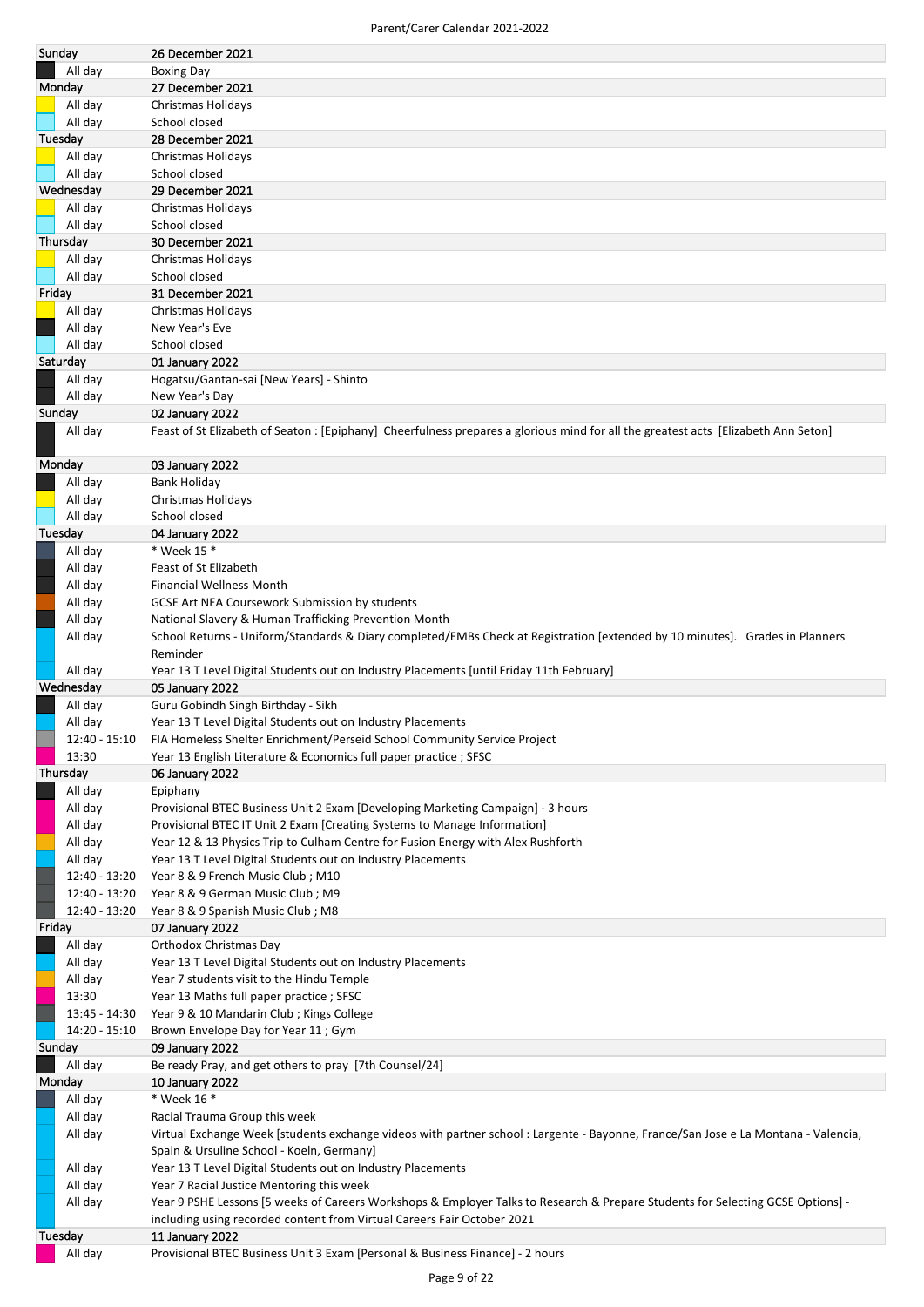|        | All day                 | Year 13 T Level Digital Students out on Industry Placements                                                                                |
|--------|-------------------------|--------------------------------------------------------------------------------------------------------------------------------------------|
|        | Wednesday               | 12 January 2022                                                                                                                            |
|        | All day                 | Year 13 T Level Digital Students out on Industry Placements                                                                                |
|        | All day                 | Year 7 Learning Conference; Hall                                                                                                           |
|        | 12:40 - 15:10           | FIA Homeless Shelter Enrichment/Perseid School Community Service Project                                                                   |
|        | 13:30                   | Year 13 Sociology full paper practice; SFSC                                                                                                |
|        | Thursday                | 13 January 2022                                                                                                                            |
|        | All day<br>All day      | Deadline for Year 11 Tutor Report to be completed<br>Maghi - Sikh                                                                          |
|        | All day                 | Year 13 T Level Digital Students out on Industry Placements                                                                                |
|        | All day                 | Year 9 MFL Play Onatti Performance German ["Horoskop"]                                                                                     |
|        | 12:40 - 13:20           | Year 8 & 9 French Music Club; M10                                                                                                          |
|        | 12:40 - 13:20           | Year 8 & 9 German Music Club; M9                                                                                                           |
|        | 12:40 - 13:20           | Year 8 & 9 Spanish Music Club; M8                                                                                                          |
|        | $16:00 - 20:00$         | Wimbledon Library Recruitment Event                                                                                                        |
|        | 16:00 - 18:30           | Year 13 UHS/WC Parents' Evening on School Cloud [joint platform]                                                                           |
|        | $16:15 - 17:15$         | Wimbledon GCSE Reinforcement Classes in Core Subjects                                                                                      |
| Friday |                         | 14 January 2022                                                                                                                            |
|        | All day                 | <b>Orthodox New Year</b>                                                                                                                   |
|        | All day                 | Year 11 Maths Mock Exam 3                                                                                                                  |
|        | All day                 | Year 12 Sixth Form Prefect Training; USFC                                                                                                  |
|        | All day                 | Year 13 T Level Digital Students out on Industry Placements                                                                                |
|        | All day<br>13:30        | Year 8 Retreat [Pop A]; Parish Hall, St John Fisher<br>Year 13 Biology & History full paper practice; USFC                                 |
|        | 13:45 - 14:30           | Year 9 & 10 Mandarin Club; Kings College                                                                                                   |
|        | Sunday                  | 16 January 2022                                                                                                                            |
|        | All day                 | Holocaust memorial : "It is during our darkest moments that we must focus to see the light." [Aristotle]                                   |
|        | All day                 | Tu B'Shevat [Arbor Day] - Jewish Holiday                                                                                                   |
|        | Monday                  | 17 January 2022                                                                                                                            |
|        | All day                 | * Week 17 *                                                                                                                                |
|        | All day                 | Inter-House Competition [Martin Luther King Day] - Black Lives Matter online Quiz & Written Speech Competition                             |
|        | All day                 | Year 13 T Level Digital Students out on Industry Placements                                                                                |
|        | All day                 | Year 9 & 10 Assessment Week                                                                                                                |
|        | All day                 | Year 9 Exam Concessions Assessments with Jo Thompson all week                                                                              |
|        | Tuesday                 | 18 January 2022                                                                                                                            |
|        | All day                 | Provisional BTEC Applied Science Unit 5 [Principles & Application of Science 2] : Physics [50 minutes - am], Chemistry [50 minutes - pm] & |
|        |                         | Biology [50 minutes - pm]                                                                                                                  |
|        |                         |                                                                                                                                            |
|        | All day                 | Year 13 T Level Digital Students out on Industry Placements                                                                                |
|        | $13:25 - 15:10$         | Year 12 & 13 Founders Day Mass [no lessons at WC]; WC                                                                                      |
|        | 18:00<br>Wednesday      | Pathways Presentation to Year 9 Parents on Teams; Hall<br>19 January 2022                                                                  |
|        | All day                 | Provisional BTEC Applied Science Unit 5 Exam [Principles & Application of Science 2] : Physics [50 minutes - am], Chemistry [50 minutes -  |
|        |                         | pm] & Biology [50 minutes - pm]                                                                                                            |
|        | All day                 | Year 13 T Level Digital Students out on Industry Placements                                                                                |
|        | $08:55 - 15:10$         | Sociology Conference                                                                                                                       |
|        | 12:40 - 15:10           | FIA Homeless Shelter Enrichment/Perseid School Community Service Project                                                                   |
|        | 13:30                   | Year 13 French, Spanish, Drama, Politics & Physics full paper practice; USFC                                                               |
|        | Thursday                | <b>20 January 2022</b>                                                                                                                     |
|        | All day                 | BTEC & Year 12 & Year 13 Biology Trip to Kingston University Laboratories with Matthew Breese                                              |
|        | All day                 | Key Stage 3 Drug Parental Workshop                                                                                                         |
|        | All day                 | Year 11 Parents' Evening - Full Reports Distributed, including Year 11 Interviews for Sixth Form & Confirmation of Choices; Hall & Gym     |
|        | All day                 | Year 13 T Level Digital Students out on Industry Placements                                                                                |
|        | 12:40 - 13:20           | Year 8 & 9 French Music Club; M10                                                                                                          |
|        | 12:40 - 13:20           | Year 8 & 9 German Music Club; M9                                                                                                           |
|        | 12:40 - 13:20           | Year 8 & 9 Spanish Music Club; M8                                                                                                          |
|        | 15:30 - 16:00           | Year 7 - 13 Consultative Group Meeting                                                                                                     |
|        | $16:00 - 18:00$         | Morden Library Recruitment Event                                                                                                           |
|        | 16:15 - 17:15           | Wimbledon GCSE Reinforcement Classes in Core Subjects                                                                                      |
| Friday |                         | 21 January 2022                                                                                                                            |
|        | All day                 | Pathways Taster Day for Year 9; Classrooms                                                                                                 |
|        | All day                 | Year 11 English Mock Window [pm]                                                                                                           |
|        | All day                 | Year 13 T Level Digital Students out on Industry Placements                                                                                |
|        | All day                 | Year 8 Retreat [Pop B]; Parish Hall, St John Fisher                                                                                        |
|        | 13:30                   | Year 13 Psychology Walking Talking Mock; USFC                                                                                              |
|        | 13:45 - 14:30<br>Sunday | Year 9 & 10 Mandarin Club; Kings College<br>23 January 2022                                                                                |
|        | All day                 | St Angela : [27th Feast of Angela] Live in harmony, united together, all of one heart and one will [Last Counsel/1]                        |
|        | Monday                  | 24 January 2022                                                                                                                            |
|        | All day<br>All day      | * Week 18 *<br>Feast of St Angela                                                                                                          |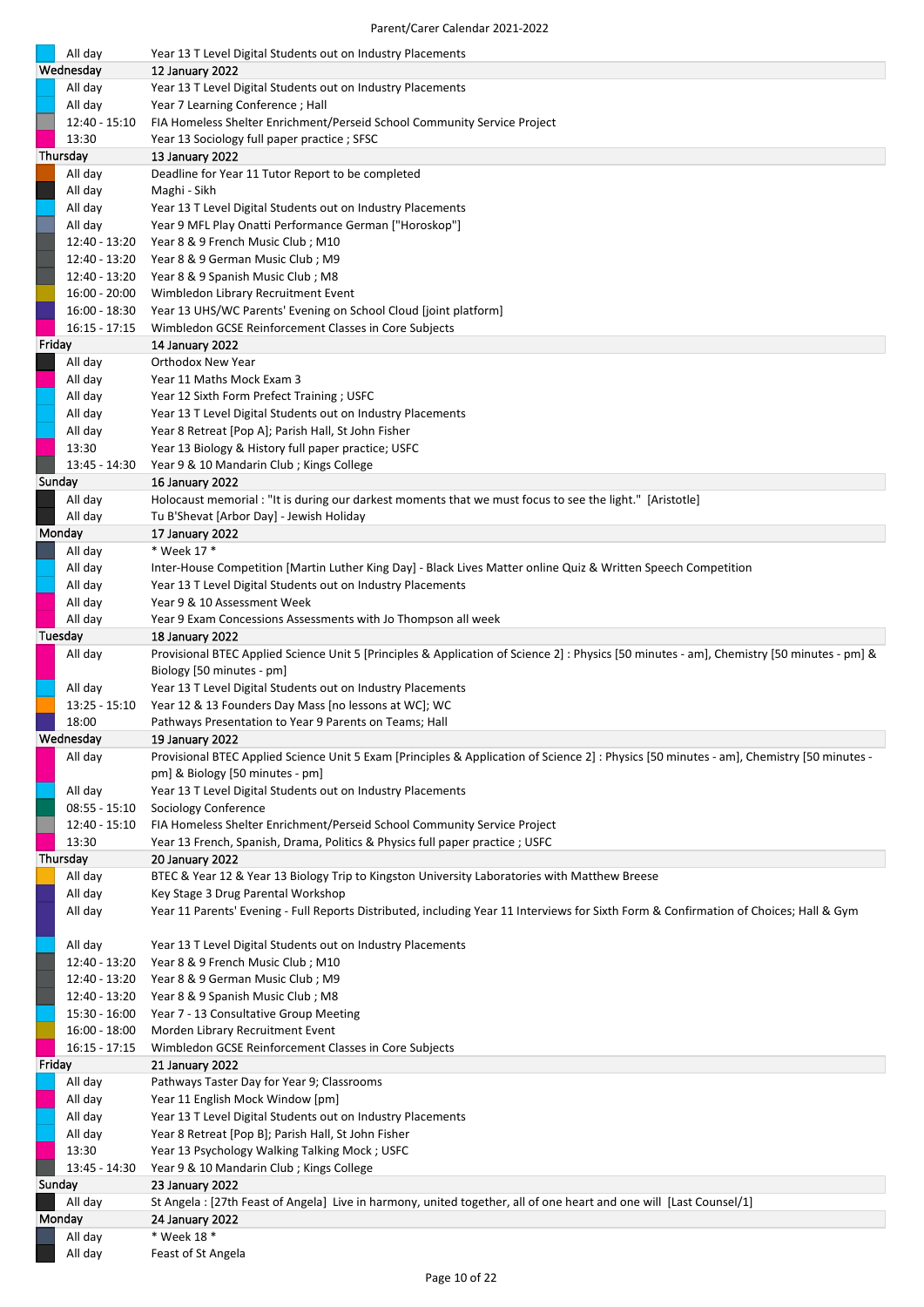| All day         | International Day of Education                                                                                                |
|-----------------|-------------------------------------------------------------------------------------------------------------------------------|
| All day         | Year 12 Cumulative Assessments in IL in the USFC [all week]                                                                   |
| All day         | Year 13 T Level Digital Students out on Industry Placements                                                                   |
| All day         | Year 7 & 8 Test Assessment Week                                                                                               |
| Tuesday         | 25 January 2022                                                                                                               |
| All day         | Jack Petchey Speak Out Challenge for Year 10 [Pop B] with Polly Harrison                                                      |
| All day         | Year 13 T Level Digital Students out on Industry Placements                                                                   |
| All day         | Year 7 Ethos Day                                                                                                              |
|                 |                                                                                                                               |
| 09:45 - 10:30   | Year 12 PSHE [LGBTQI+] joint with WC                                                                                          |
| 14:20 - 15:10   | Feast of St Angela Mass - Year 7 [line up in the Quad]; Hall                                                                  |
| Wednesday       | 26 January 2022                                                                                                               |
| All day         | Year 13 T Level Digital Students out on Industry Placements                                                                   |
| $10:55 - 11:45$ | Feast of St Angela Mass - Year 13 [line up in the Quad] & Year 10 [line up in Brescia] ; Hall                                 |
| Thursday        | 27 January 2022                                                                                                               |
| All day         | Feast of St Angela                                                                                                            |
| All day         | <b>Holocaust Memorial Day</b>                                                                                                 |
| All day         | Music Concert Trip [Evening]                                                                                                  |
| All day         | Year 13 Art Coursework Submission by Students                                                                                 |
| All day         | Year 13 T Level Digital Students out on Industry Placements                                                                   |
| $10:55 - 11:45$ | Feast of St Angela Mass - Year 12 [line up in the Quad] & Year 11 [line up in Brescia] : Parents Welcome; Hall                |
| 12:40 - 13:20   | Year 8 & 9 French Music Club; M10                                                                                             |
|                 |                                                                                                                               |
| 12:40 - 13:20   | Year 8 & 9 German Music Club; M9                                                                                              |
| 12:40 - 13:20   | Year 8 & 9 Spanish Music Club; M8                                                                                             |
| 13:00 - 19:00   | GCSE Drama Theatre Trip ['The Woman in Black'] - 11A DR & 11B DR                                                              |
| $16:00 - 18:00$ | Mitcham Library Recruitment Event                                                                                             |
| $16:15 - 17:15$ | Wimbledon GCSE Reinforcement Classes in Core Subjects                                                                         |
| 18:30           | Key Stage 4 & Key Stage 5 Drug Parental Workshop; online                                                                      |
| Friday          | <b>28 January 2022</b>                                                                                                        |
| All day         | Year 11 Biology Paper [1 hour]; Hall                                                                                          |
| All day         | Year 13 T Level Digital Students out on Industry Placements                                                                   |
| 10:55 - 11:45   | Feast of St Angela Mass - Year 8 [line up in the Quad] & Year 9 [line up in Brescia]; Hall                                    |
| 12:00 - 16:30   | Wimbledon Partnership 'Preparing for University' Workshop for Year 11 Group; King's College School                            |
| 13:45 - 14:30   | Year 9 & 10 Mandarin Club; Kings College                                                                                      |
| Sunday          | 30 January 2022                                                                                                               |
| All day         | World Interfaith Harmony Week : "Spread love everywhere you go. Let no one ever come to you without leaving happier." [Mother |
|                 |                                                                                                                               |
|                 |                                                                                                                               |
|                 | Teresa]                                                                                                                       |
| Monday          | 31 January 2022                                                                                                               |
| All day         | * Week 19 *                                                                                                                   |
| All day         | Year 13 T Level Digital Students out on Industry Placements                                                                   |
| Tuesday         | 01 February 2022                                                                                                              |
| All day         | Chinese New Year                                                                                                              |
| All day         | Inter-House Competition [LGBT History Month] - Rainbow Laces Fundraiser                                                       |
| All day         | <b>LGBT History Month begins</b>                                                                                              |
| All day         | Year 13 T Level Digital Students out on Industry Placements                                                                   |
| Wednesday       | 02 February 2022                                                                                                              |
| All day         | Year 13 T Level Digital Students out on Industry Placements                                                                   |
| 12:40 - 15:10   | FIA Homeless Shelter Enrichment/Perseid School Community Service Project                                                      |
| Thursday        | 03 February 2022                                                                                                              |
| All day         | Year 12 History Trip to Hampton Court                                                                                         |
| All day         | Year 13 T Level Digital Students out on Industry Placements                                                                   |
| All day         | Year 9 & 10 Intermediate Maths Challenge [date tbc]                                                                           |
| 12:40 - 13:20   |                                                                                                                               |
|                 | Year 8 & 9 French Music Club; M10                                                                                             |
| 12:40 - 13:20   | Year 8 & 9 German Music Club; M9                                                                                              |
| 12:40 - 13:20   | Year 8 & 9 Spanish Music Club; M8                                                                                             |
| Friday          | 04 February 2022                                                                                                              |
| All day         | Year 11 Maths Mock Exam 4 [pm]; Hall                                                                                          |
| All day         | Year 13 T Level Digital Students out on Industry Placements                                                                   |
| 13:45 - 14:30   | Year 9 & 10 Mandarin Club; Kings College                                                                                      |
| 14:00 - 15:00   | <b>School Council Meeting</b>                                                                                                 |
| Saturday        | 05 February 2022                                                                                                              |
| All day         | Vasant Panchami [Hindu]                                                                                                       |
| Sunday          | 06 February 2022                                                                                                              |
| All day         | International Day of Zero Tolerance to Female Genital Mutilation                                                              |
| All day         | Love: LGBTQI "If you judge people, you have no time to love them." [Mother Teresa]                                            |
| Monday          | 07 February 2022                                                                                                              |
| All day         | * Week 20 *                                                                                                                   |
| All day         | Year 13 T Level Digital Students out on Industry Placements                                                                   |
| 08:55 - 12:40   | Year 10A Retreat                                                                                                              |
| 08:55 - 12:40   | NEA2 Food Practical for 11 Angela                                                                                             |
| 08:55 - 12:40   | Year 10B Retreat                                                                                                              |
| 09:45 - 10:30   | Year 13 Student Finance Talk - Royal Holloway with Anita Ryan; USFC                                                           |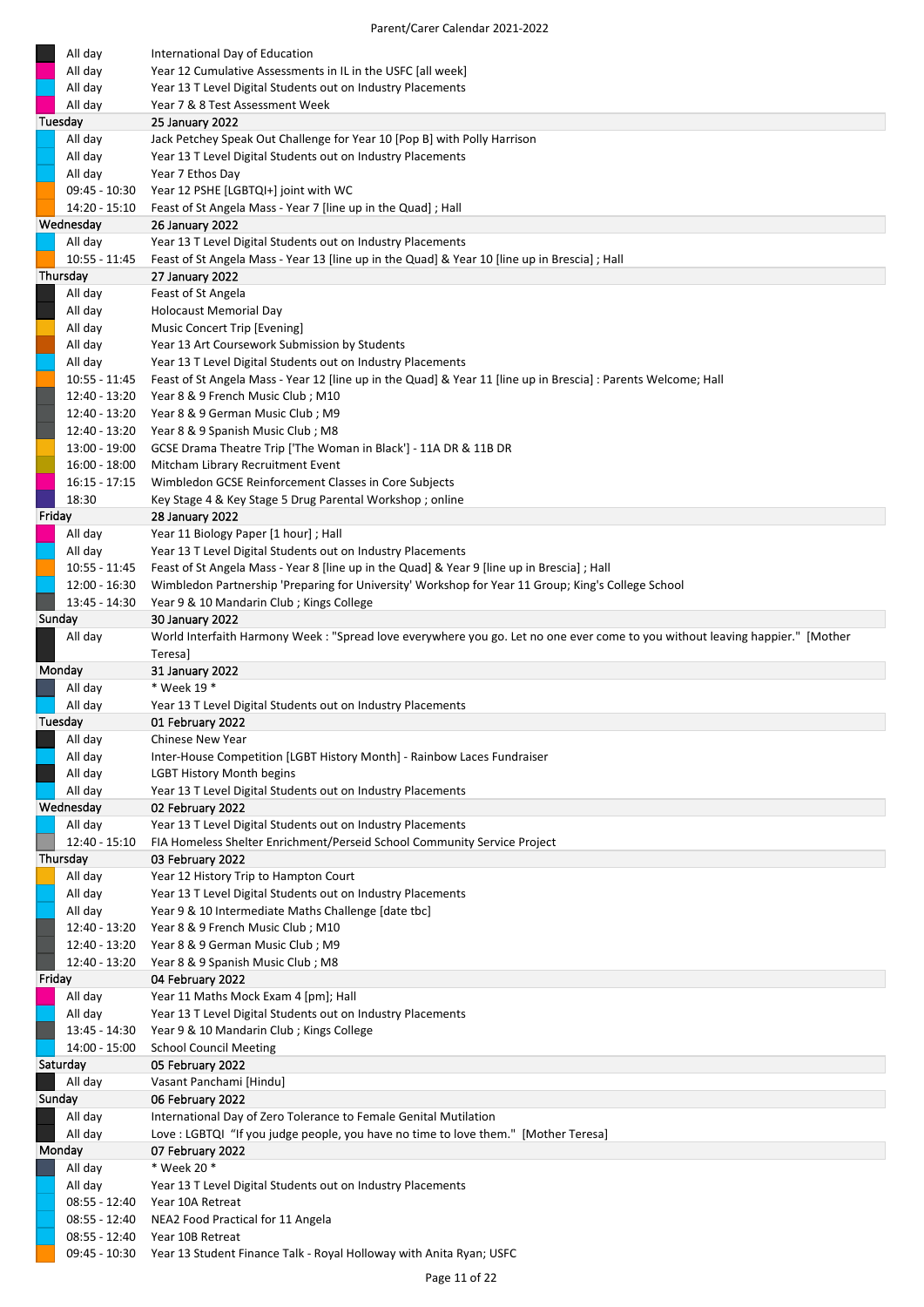|                 | 09 February 2022                                                                                                                       |
|-----------------|----------------------------------------------------------------------------------------------------------------------------------------|
| All day         | Safer Internet Day                                                                                                                     |
| All day         | Year 13 T Level Digital Students out on Industry Placements                                                                            |
| $08:35 - 08:55$ | Year 8 Children's Mental Health Week Assembly with Rachael Gilmore ; Hall                                                              |
| $08:55 - 12:40$ | NEA2 Food Practical for rest of 11 Angela & half of 11 Catherine                                                                       |
|                 |                                                                                                                                        |
| $08:55 - 12:40$ | Year 9 GCSE Options Employer Fair; Hall                                                                                                |
| $12:40 - 15:10$ | FIA Homeless Shelter Enrichment/Perseid School Community Service Project                                                               |
| 15:30 - 18:30   | <b>GCSE Music Performing NEA Recording Session; Hall</b>                                                                               |
| Thursday        | 10 February 2022                                                                                                                       |
| All day         | Year 11 Triple Physics Trip to Royal Institute with Alex Rushforth                                                                     |
| All day         | Year 13 T Level Digital Students out on Industry Placements                                                                            |
| $08:55 - 12:40$ | NEA2 Food Practical for 11 Catherine                                                                                                   |
| $08:55 - 12:40$ | Year 10C Retreat                                                                                                                       |
|                 |                                                                                                                                        |
| $10:55 - 15:10$ | Rehearsal for Drama Showcase; Hall                                                                                                     |
| 12:40 - 13:20   | Year 8 & 9 French Music Club; M10                                                                                                      |
| 12:40 - 13:20   | Year 8 & 9 German Music Club; M9                                                                                                       |
| 12:40 - 13:20   | Year 8 & 9 Spanish Music Club; M8                                                                                                      |
| 18:30 - 20:30   | Key Stage 3 Drama Showcase Evening                                                                                                     |
| Friday          | 11 February 2022                                                                                                                       |
| All day         | Quiz Bowl at the American School with a Team of 5 Year 12 Students [Polly Harrison]                                                    |
| All day         | Year 13 T Level Digital Students out on Industry Placements                                                                            |
| $08:55 - 12:40$ | Year 10F Retreat                                                                                                                       |
| 13:45 - 14:30   | Year 9 & 10 Mandarin Club; Kings College                                                                                               |
|                 |                                                                                                                                        |
| 14:00           | Science CPD [Waves] - Year 9 & 10 Double run by Alex Rushforth; S9                                                                     |
| Saturday        | 12 February 2022                                                                                                                       |
| All day         | Chinese New Year                                                                                                                       |
| Monday          | 14 February 2022                                                                                                                       |
| All day         | <b>Half Term</b>                                                                                                                       |
| All day         | Valentine's Day                                                                                                                        |
| Tuesday         | 15 February 2022                                                                                                                       |
| All day         | <b>Half Term</b>                                                                                                                       |
| All day         | Nirvana Day [Buddhist]                                                                                                                 |
| Wednesday       | 16 February 2022                                                                                                                       |
| All day         | <b>Half Term</b>                                                                                                                       |
| All day         | Magha Puja Day [Buddhist]                                                                                                              |
| Thursday        | 17 February 2022                                                                                                                       |
|                 | Half Term                                                                                                                              |
|                 |                                                                                                                                        |
| All day         |                                                                                                                                        |
| Friday          | 18 February 2022                                                                                                                       |
| All day         | Half Term                                                                                                                              |
| Sunday          | 20 February 2022                                                                                                                       |
| All day         | Hope/Pray "Be attentive in prayer, with a generous heart and great desire." [St Angela]                                                |
| All day         | World Day of Social Justice                                                                                                            |
| Monday          | 21 February 2022                                                                                                                       |
| All day         | * Week 21 *                                                                                                                            |
| All day         | International Mother Language Day                                                                                                      |
| $08:55 - 15:10$ | <b>INSET DAY</b>                                                                                                                       |
| Tuesday         | 22 February 2022                                                                                                                       |
| All day         | School Returns - Uniform/Standards & Diary completed/EMBs Check at Registration [extended by 10 minutes]. Grades in Planners           |
|                 | Reminder                                                                                                                               |
| All day         | Year 12 VTQ Mocks until Friday 25th; SFSC                                                                                              |
| All day         | Year 13 A Level Mocks start until Tuesday 1st March; USFC                                                                              |
| $08:55 - 12:40$ | Year 10M Retreat                                                                                                                       |
| Wednesday       | 23 February 2022                                                                                                                       |
|                 |                                                                                                                                        |
| All day         | UHSFest Option Forms given to students                                                                                                 |
| All day         | Year 9 Parents' Evening for Subject Teachers only; Sports Hall or online                                                               |
| 12:40 - 15:10   | FIA Homeless Shelter Enrichment/Perseid School Community Service Project                                                               |
| 14:00 - 15:30   | Wimbledon Partnership 'Getting to know you' activities for Year 9 Group ; King's College School                                        |
| Thursday        | 24 February 2022                                                                                                                       |
| All day         | Year 11 Chemistry Trip to the Royal Institute - Spectacular Colour Chemistry Programme with Enda Daly                                  |
| $08:55 - 12:40$ | Year 10T Retreat                                                                                                                       |
| 12:40 - 13:20   | Year 8 & 9 French Music Club; M10                                                                                                      |
| 12:40 - 13:20   | Year 8 & 9 German Music Club; M9                                                                                                       |
| 12:40 - 13:20   | Year 8 & 9 Spanish Music Club; M8                                                                                                      |
| $16:15 - 17:15$ | Wimbledon GCSE Reinforcement Classes in Core Subjects                                                                                  |
| Friday          | 25 February 2022                                                                                                                       |
| $08:55 - 12:40$ | Year 10U Retreat                                                                                                                       |
| 13:45 - 14:30   | Year 9 & 10 Mandarin Club; Kings College                                                                                               |
| Sunday          | 27 February 2022                                                                                                                       |
| All day         | Lent : [1st March St David's Day] We cannot ignore suffering; we cannot allow anyone to go through life as an outcast [Fratelli Tutti] |
|                 |                                                                                                                                        |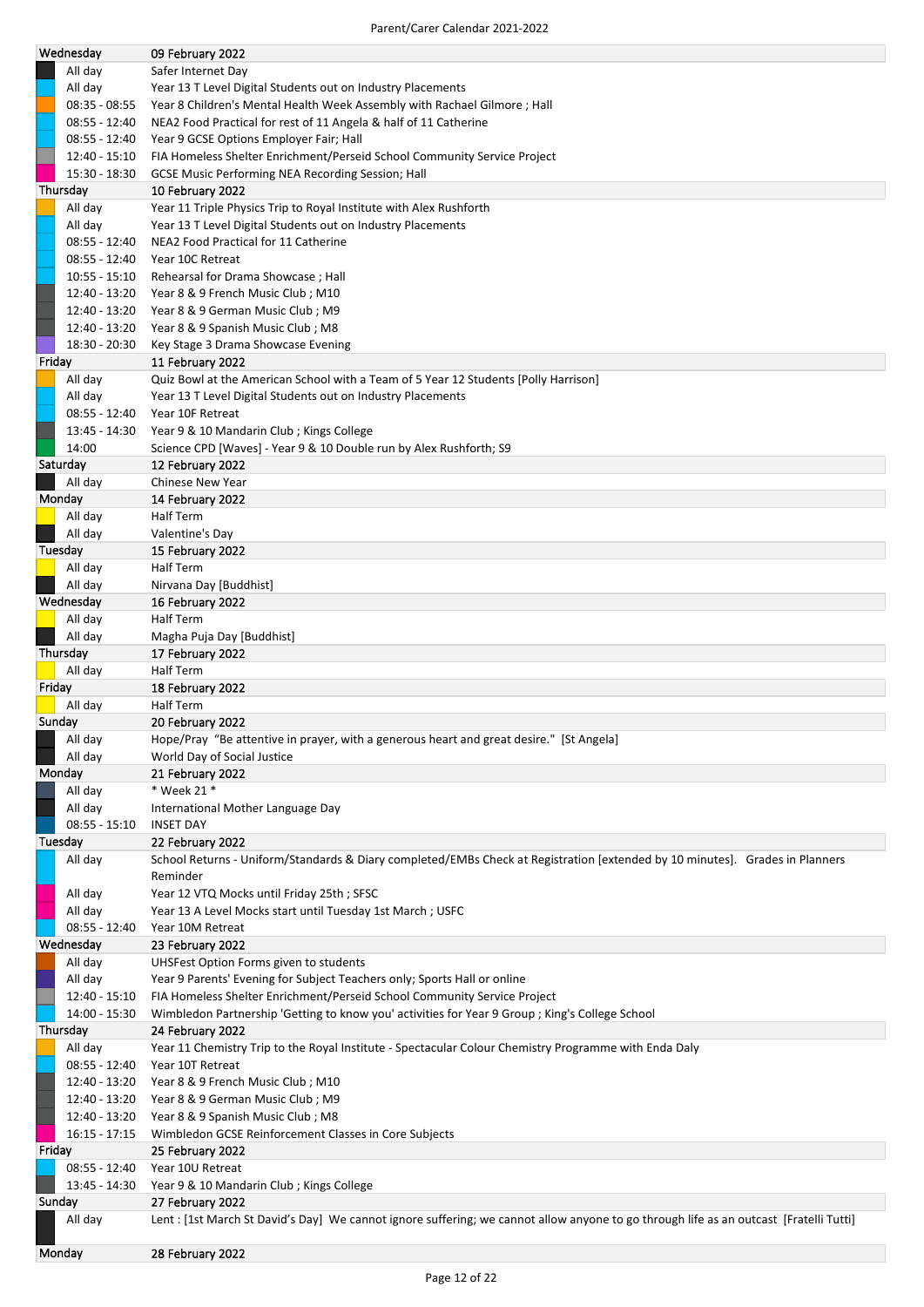| All day            | * Week 22 *                                                                                                                                                |
|--------------------|------------------------------------------------------------------------------------------------------------------------------------------------------------|
| All day            | <b>Eating Disorders Awareness Week</b>                                                                                                                     |
| All day            | Isra and Mi'raj [Islam]                                                                                                                                    |
| All day            | Racial Trauma Group this week                                                                                                                              |
| Tuesday            | 01 March 2022                                                                                                                                              |
| All day            | Maha Shivaratri [Hindu Holiday]                                                                                                                            |
| All day            | Shrove Tuesday                                                                                                                                             |
| All day            | St David's Day                                                                                                                                             |
| All day            | Year 10 Triple Physics Trip to Dungeness Power Station with Alex Rushforth                                                                                 |
| All day            | Year 12 & Year 13 Digital [Step into Stem Workshop/Women in Stem Speaker]                                                                                  |
| 09:45 - 10:30      | Year 12 PSHE [Drugs, Alcohol & Tobacco] joint with WC                                                                                                      |
| Wednesday          | 02 March 2022                                                                                                                                              |
| All day            | Ash Wednesday                                                                                                                                              |
| 08:45              | Year 9 Ash Wednesday Service; Hall                                                                                                                         |
| 09:10              | Year 7 Ash Wednesday Service; Hall                                                                                                                         |
| 09:40              | Year 8 Ash Wednesday Service; Hall                                                                                                                         |
| 10:05              | Year 10 Ash Wednesday Service; Hall                                                                                                                        |
| 10:55              | Year 11 Ash Wednesday Service; Hall                                                                                                                        |
| 11:25              | Year 12 Ash Wednesday Service; Hall                                                                                                                        |
| 12:05              | Year 13 Ash Wednesday Service ; Hall                                                                                                                       |
| 12:40 - 15:10      | FIA Homeless Shelter Enrichment/Perseid School Community Service Project                                                                                   |
| 13:25 - 14:20      | Year 12 Ash Wednesday Service; WC                                                                                                                          |
| Thursday           | 03 March 2022                                                                                                                                              |
| All day            | Steam Academy: Trip [World War 2 Escape Room Decoding Real Experience] with Halima Bhayat & 1 other member of staff                                        |
|                    |                                                                                                                                                            |
| All day<br>All day | World Book Day<br>World Wildlife Day                                                                                                                       |
| All day            | Year 9 Chemistry Trip to The Royal Institute - Forensic Science Programme with Enda Daly                                                                   |
| 12:40 - 13:20      | Year 8 & 9 French Music Club; M10                                                                                                                          |
| 12:40 - 13:20      | Year 8 & 9 German Music Club; M9                                                                                                                           |
| 12:40 - 13:20      | Year 8 & 9 Spanish Music Club; M8                                                                                                                          |
| $16:15 - 17:15$    | Wimbledon GCSE Reinforcement Classes in Core Subjects                                                                                                      |
| 18:00 - 20:00      | Key Stage 3 Art Exhibition; St Angela's                                                                                                                    |
| Friday             | 04 March 2022                                                                                                                                              |
| All day            | Year 11 Maths Mock Exam 5 [pm]; Hall                                                                                                                       |
| 13:45 - 14:30      | Year 9 & 10 Mandarin Club; Kings College                                                                                                                   |
|                    |                                                                                                                                                            |
| 14:00              | Science CPD [Rates & Equilibrium] - Year 9 & 10 Double run by Enda Daly; S8                                                                                |
| Sunday             | 06 March 2022                                                                                                                                              |
| All day            | International Women's Day [8th March]: "The size of your dreams must always exceed your current capacity to achieve them. If your                          |
|                    | dreams do not scare you, they are not big enough."                                                                                                         |
| All day            | [Ellen Johnson Sirleaf, former President of Liberia and 1st elected female leader in Africa]                                                               |
| Monday             | 07 March 2022                                                                                                                                              |
| All day            | * Week 23 *                                                                                                                                                |
| All day            | Year 11 English Literature Revision Day                                                                                                                    |
| All day            | Year 7 & 8 Bookfest Event; Wimbledon Theatre                                                                                                               |
| All day            | Year 7 & 8 Reconciliation Services during RE Lessons this week                                                                                             |
| All day            | Year 7 & 8 Test Assessment Week                                                                                                                            |
| All day            | Year 9 & 10 Therapy Challenge Week                                                                                                                         |
| Tuesday            | 08 March 2022                                                                                                                                              |
| All day            | International Women's Day                                                                                                                                  |
| All day<br>All day | Year 12 International Women's Day Event with Polly Harrison<br>Year 13 Faith Day; WC                                                                       |
| 18:30 - 19:30      | Year 10 Sixth Form Transitions Parents' Evening ; Teams                                                                                                    |
| Wednesday          | 09 March 2022                                                                                                                                              |
| All day            | Music Concert Trip [evening]                                                                                                                               |
| Thursday           | 10 March 2022                                                                                                                                              |
| All day            | 11C GCSE Drama Final Component 2 Performance Exam                                                                                                          |
| All day            | Year 10 Chemistry Trip to Hogsmill Sewage Treatment Works with Enda Daly                                                                                   |
| 12:40 - 13:20      | Year 8 & 9 French Music Club; M10                                                                                                                          |
| 12:40 - 13:20      | Year 8 & 9 German Music Club; M9                                                                                                                           |
| 12:40 - 13:20      | Year 8 & 9 Spanish Music Club; M8                                                                                                                          |
| Friday             | 11 March 2022                                                                                                                                              |
| All day            | Year 11 English Mock Exam [pm]; Hall                                                                                                                       |
| All day            | Year 12 EMB [including VTQ Mock Grade & Predicted Grade for WC boys]                                                                                       |
| All day            | Year 9 Bookfest Event; Wimbledon Theatre                                                                                                                   |
| 13:45 - 14:30      | Year 9 & 10 Mandarin Club; Kings College                                                                                                                   |
| Sunday             | 13 March 2022<br>[17th St Patrick's Day] "Fight for the things you care about but do it in a way that will lead others to join you." [Ruth Bader Ginsburg] |
| All day            |                                                                                                                                                            |
| Monday             | 14 March 2022                                                                                                                                              |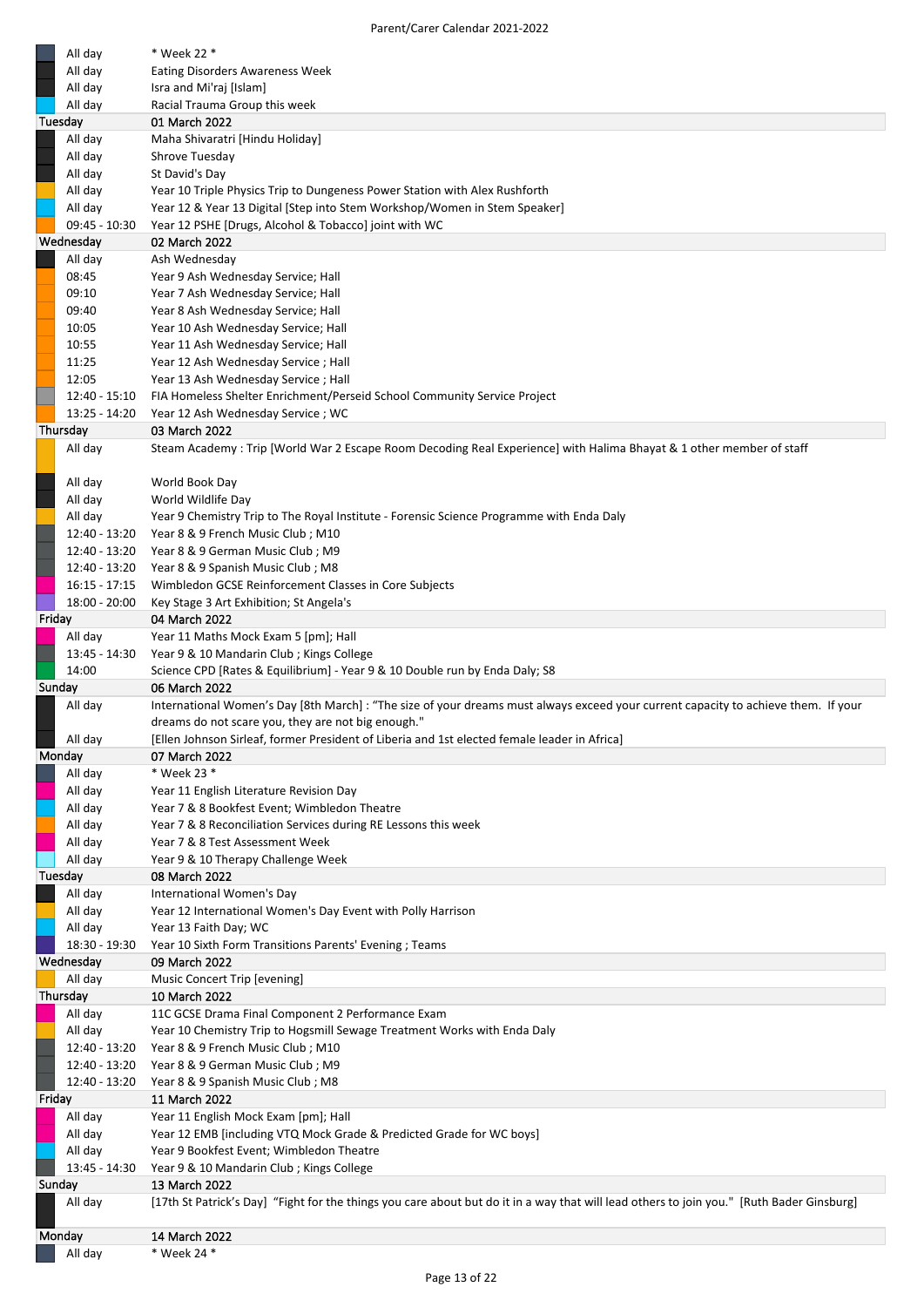| All day                   | Virtual Exchange Week [students exchange videos with partner school : Largente - Bayonne, France/San Jose e La Montana - Valencia,      |
|---------------------------|-----------------------------------------------------------------------------------------------------------------------------------------|
|                           | Spain & Ursuline School - Koeln, Germany]                                                                                               |
| All day                   | Year 12 & 13 UHS/WC Data Exchange [Year 13 Mocks, Year 13 PGs, Year 12 Data including VTQ Mocks & PGs for boys]                         |
| All day<br>Tuesday        | Year 7 & 8 Reconciliation Services during RE Lessons this week<br>15 March 2022                                                         |
| $08:55 - 16:00$           | 11ADR GCSE Drama Component 2 Final Performance Exam                                                                                     |
| 19:00 - 20:00             | Oxbridge Alumni Evening for Year 12 Oxbridge Students with Polly Harrison; Hall [if not online]                                         |
| Wednesday                 | 16 March 2022                                                                                                                           |
| All day                   | Purim [Jewish Holiday]                                                                                                                  |
| $08:30 - 15:30$           | Epsom Downs Oxbridge Outreach Event for Oxbridge Programme Students with Polly Harrison                                                 |
| $08:55 - 16:00$           | 11BDR GCSE Drama Component 2 Final Performance Exam                                                                                     |
| $08:55 - 15:10$           | Rehearsals for St Cecilia Concert; Hall                                                                                                 |
| 12:45 - 13:20             | Enrichment [Community Service - Perseid & Homeless] ; Chapel                                                                            |
| Thursday<br>All day       | 17 March 2022<br>St Patrick's Day                                                                                                       |
| All day                   | Year 12 & 13 trip to Cern with Alex Rushforth                                                                                           |
| 12:40 - 13:20             | Year 8 & 9 French Music Club; M10                                                                                                       |
| 12:40 - 13:20             | Year 8 & 9 German Music Club; M9                                                                                                        |
| 12:40 - 13:20             | Year 8 & 9 Spanish Music Club; M8                                                                                                       |
| 15:20 - 16:20             | ECF Training for ECTs [UCAS & Careers] with Tom Glavina; M10                                                                            |
| 19:30                     | Concert for St Cecilia; Hall                                                                                                            |
| Friday                    | 18 March 2022                                                                                                                           |
| All day                   | Lailat al Bara'ah [Islam]                                                                                                               |
| All day<br>All day        | National Child Sexual Exploitation Awareness Day<br>Year 11 Maths Mock Exam [pm]; Hall                                                  |
| All day                   | Year 12 & 13 trip to Cern with Alex Rushforth                                                                                           |
| 13:45 - 14:30             | Year 9 & 10 Mandarin Club; Kings College                                                                                                |
| Saturday                  | 19 March 2022                                                                                                                           |
| All day                   | Holi [Hindu Holiday]                                                                                                                    |
| Sunday                    | 20 March 2022                                                                                                                           |
| All day                   | International Day of Happiness                                                                                                          |
| All day                   | St Margret of Clitherow: "I ground my faith upon Jesus Christ, and by Him I steadfastly believe to be saved." [St Margret of Clitherow] |
| Monday                    | 21 March 2022                                                                                                                           |
| All day                   | * Week 25 *                                                                                                                             |
|                           |                                                                                                                                         |
| All day                   | Inter-House Competition [World Poetry Day] - Online Poetry Competition with the theme of Music & Sound                                  |
| All day                   | International Day for the Elimination of Racial Discrimination                                                                          |
| All day                   | Year 12 & 13 Chemistry Trip to UCL Spectroscopy Day with Enda Daly                                                                      |
| All day                   | Year 7 & 8 Reconciliation Services during RE Lessons this week                                                                          |
| All day                   | Year 7 visit to the Mosque                                                                                                              |
| Tuesday                   | 22 March 2022                                                                                                                           |
| All day                   | Multicultural Evening; Hall                                                                                                             |
| All day<br>Wednesday      | World Water Day<br>23 March 2022                                                                                                        |
| 15:30 - 18:30             | GCSE Music Performing NEA Recording Session; St Angela's                                                                                |
| Thursday                  | 24 March 2022                                                                                                                           |
| All day                   | Steam Academy: Science Trip [Ecological, Holland Park] with JW                                                                          |
| All day                   | Year 11 Triple Biology Trip to Holland Park Ecology Centre with Hannah Parker                                                           |
| 12:40 - 13:20             | Year 8 & 9 French Music Club; M10                                                                                                       |
| 12:40 - 13:20             | Year 8 & 9 German Music Club; M9                                                                                                        |
| 12:40 - 13:20             | Year 8 & 9 Spanish Music Club; M8                                                                                                       |
| $16:00 - 18:30$<br>Friday | Year 12 UHS/WC Parents' Evening on School Cloud [joint platform]<br>25 March 2022                                                       |
| All day                   | Feast of St Margaret Clitherow                                                                                                          |
| All day                   | The Feast of the Annunciation                                                                                                           |
| 13:45 - 14:30             | Year 9 & 10 Mandarin Club; Kings College                                                                                                |
| 13:45                     | Year 11 Mock Open Window; Hall                                                                                                          |
| Sunday                    | 27 March 2022                                                                                                                           |
| All day                   | Easter [2nd April Ramadan begins] "Apart from the cross, there is no other ladder by which we may get to heaven." [St. Rose of Lima]    |
|                           |                                                                                                                                         |
| Monday<br>All day         | 28 March 2022<br>* Week 26 *                                                                                                            |
| Tuesday                   | 29 March 2022                                                                                                                           |
| All day                   | A Level Literature NEA Moderation Day                                                                                                   |
| All day                   | A level English Literature Moderation                                                                                                   |
| All day                   | Year 11 Spring B EMB Grades to be posted home & available online                                                                        |
| $13:00 - 15:10$           | 13DDR A Level Drama Component 2 Final Performance Exam                                                                                  |
| $13:25 - 15:10$           | Academic Review Day for Year 7, 8, 9 & 10. Targets Reviewed                                                                             |
| Wednesday                 | 30 March 2022                                                                                                                           |
| All day<br>All day        | Academic Review Day for Year 7, 8, 9 & 10. Targets Reviewed<br>Year 13 UHS/WC Target Reports uploaded on Progresso                      |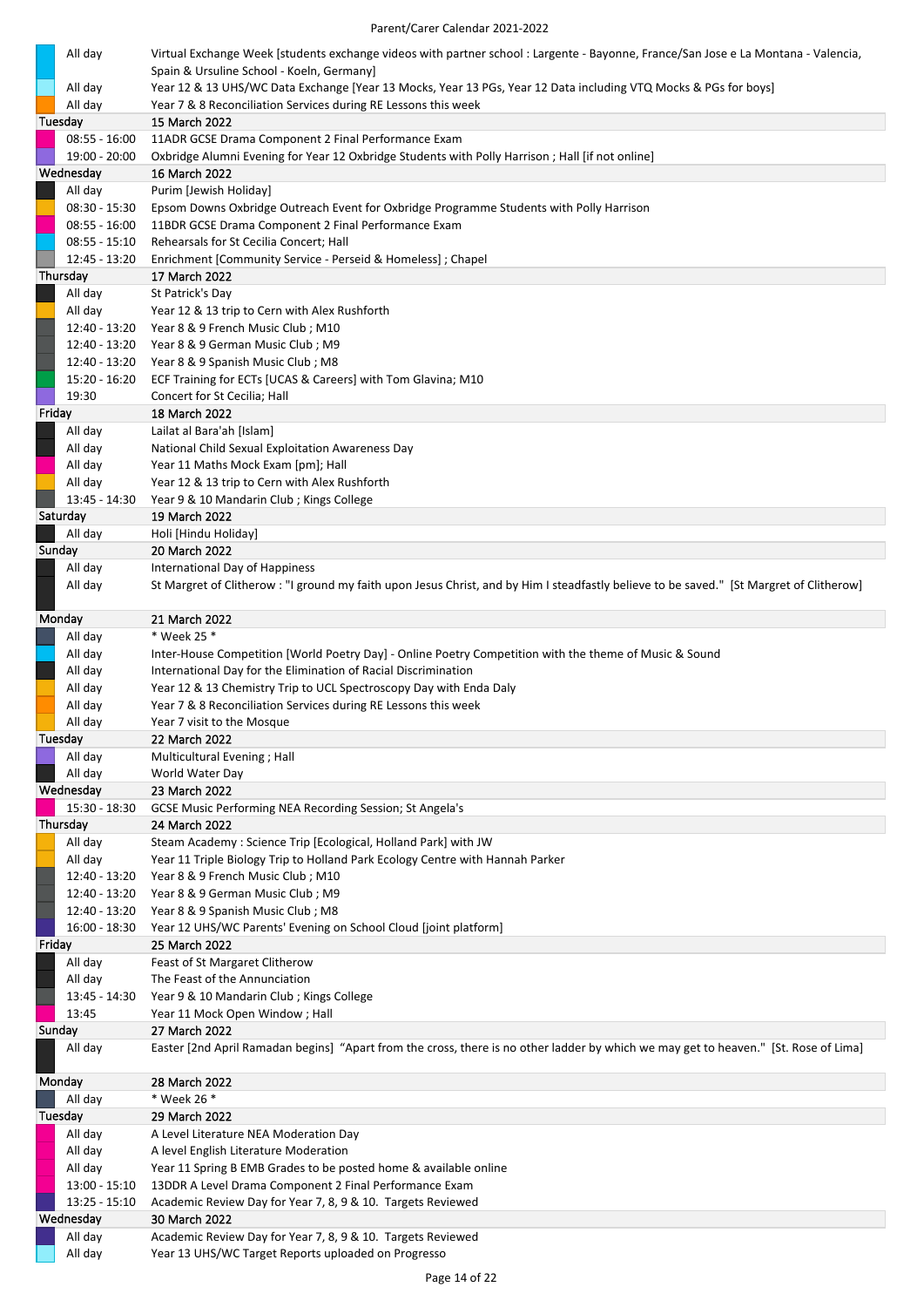|        | 08:55 - 12:40                  | Year 13 Faith Development Day                                                                                                            |
|--------|--------------------------------|------------------------------------------------------------------------------------------------------------------------------------------|
|        | Thursday                       | 31 March 2022                                                                                                                            |
|        | All day                        | SEN Intervention letter changes for Summer A sent home                                                                                   |
|        | 09:45 - 10:30                  | Passion Service - Year 9 [line up in the Quad] & Year 11 [line up in Brescia]; Hall                                                      |
|        | 10:55 - 11:45                  | Passion Service - Year 8 [line up in the Quad] & Year 10 [line up in Brescia]; Hall                                                      |
|        | 11:50 - 12:45                  | Passion Service - Year 12 [line up in the Quad] & Year 13 [line up in Brescia] ; Hall                                                    |
|        | 12:40 - 13:20                  | Year 8 & 9 French Music Club; M10                                                                                                        |
|        | 12:40 - 13:20<br>12:40 - 13:20 | Year 8 & 9 German Music Club; M9<br>Year 8 & 9 Spanish Music Club; M8                                                                    |
|        | 12:45 - 13:35                  | Passion Service - Year 7 [line up in the Quad]; Hall                                                                                     |
| Friday |                                | 01 April 2022                                                                                                                            |
|        | All day                        | End of Term                                                                                                                              |
|        | All day                        | Celebrate Diversity Month                                                                                                                |
|        | All day                        | <b>Stress Awareness Month</b>                                                                                                            |
|        | Saturday                       | 02 April 2022                                                                                                                            |
|        | All day                        | Ramadan starts [Islam]                                                                                                                   |
|        | Monday                         | 04 April 2022                                                                                                                            |
|        | All day                        | Easter Holidays                                                                                                                          |
|        | Tuesday                        | 05 April 2022                                                                                                                            |
|        | All day<br>Wednesday           | Easter Holidays                                                                                                                          |
|        | All day                        | 06 April 2022<br>Easter Holidays                                                                                                         |
|        | Thursday                       | 07 April 2022                                                                                                                            |
|        | All day                        | <b>Easter Holidays</b>                                                                                                                   |
|        | All day                        | World Health Day                                                                                                                         |
| Friday |                                | 08 April 2022                                                                                                                            |
|        | All day                        | Easter Holidays                                                                                                                          |
| Sunday |                                | 10 April 2022                                                                                                                            |
|        | All day                        | Palm Sunday                                                                                                                              |
|        | All day                        | Ramanavami [Hindu]                                                                                                                       |
|        | Monday                         | 11 April 2022                                                                                                                            |
|        | All day<br>Tuesday             | Easter Holidays                                                                                                                          |
|        | All day                        | 12 April 2022<br>Easter Holidays                                                                                                         |
|        | Wednesday                      | 13 April 2022                                                                                                                            |
|        | All day                        | Easter Holidays                                                                                                                          |
|        | Thursday                       | 14 April 2022                                                                                                                            |
|        | All day                        | Baisakhi [Vaisakhi] - Sikh                                                                                                               |
|        | All day                        | Easter Holidays                                                                                                                          |
|        | All day                        | Maundy Thursday                                                                                                                          |
| Friday |                                | 15 April 2022                                                                                                                            |
|        | All day                        | Easter Holidays                                                                                                                          |
|        | All day<br>All day             | First Day of Passover [Jewish]<br>Good Friday                                                                                            |
|        | Saturday                       | 16 April 2022                                                                                                                            |
|        | All day                        | Hanuman Jayanti [Hindu]                                                                                                                  |
|        | All day                        | <b>Holy Saturday</b>                                                                                                                     |
| Sunday |                                | 17 April 2022                                                                                                                            |
|        | All day                        | Easter Sunday                                                                                                                            |
|        | All day                        | Feast of St Bernadette [16th April & 23rd St George's day] "Love overcomes, love delights, those who love Jesus rejoice." [St Bernadette |
|        |                                | Soubirous]                                                                                                                               |
|        | Monday                         | 18 April 2022                                                                                                                            |
|        | All day<br>All day             | Easter Holidays<br>Easter Monday                                                                                                         |
|        | All day                        | Lag B'Omer [Jewish Holiday]                                                                                                              |
|        | Tuesday                        | 19 April 2022                                                                                                                            |
|        | All day                        | * Week 27 *                                                                                                                              |
|        | All day                        | Feast of St Bernadette                                                                                                                   |
|        | All day                        | School Returns - Uniform/Standards & Diary completed/EMBs Check at Registration [extended by 10 minutes]. Grades in Planners             |
|        |                                | Reminder                                                                                                                                 |
|        | All day                        | Year 12 [A Level] Homework is Revision for Internal Exams                                                                                |
|        | 08:55 - 09:40                  | Year 12 Easter Service [no lessons P1 at WC]; WC                                                                                         |
|        | 09:45 - 10:30                  | Year 13 Easter Service [no lessons P2 at WC]; WC                                                                                         |
|        | 18:30<br>Wednesday             | Year 8 Parents' Revision Evening for Internal Exams; online<br>20 April 2022                                                             |
|        | All day                        | International Day of Happiness                                                                                                           |
|        | 12:40 - 15:10                  | FIA Homeless Shelter Enrichment/Perseid School Community Service Project                                                                 |
|        | $13:25 - 15:10$                | Year 13 Biology Full Paper Practice [1.5 hours]                                                                                          |
|        | Thursday                       | 21 April 2022                                                                                                                            |
|        | 08:30                          | Year 8 Chaplaincy Retreat to Desenzarno House                                                                                            |
|        | 12:40 - 13:20                  | Year 8 & 9 French Music Club; M10                                                                                                        |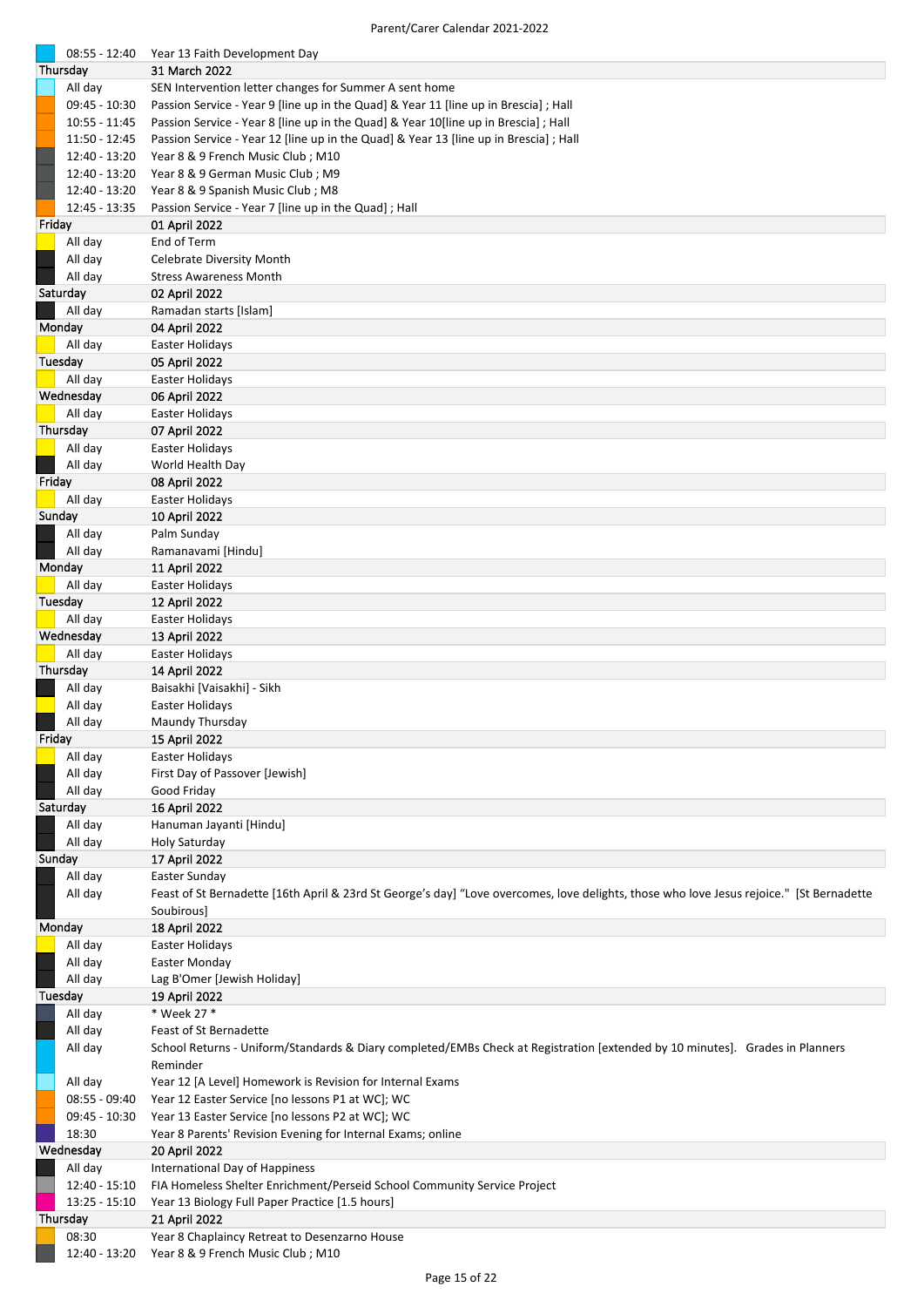|        | 12:40 - 13:20      | Year 8 & 9 German Music Club; M9                                                                                            |
|--------|--------------------|-----------------------------------------------------------------------------------------------------------------------------|
|        | 12:40 - 13:20      | Year 8 & 9 Spanish Music Club; M8                                                                                           |
|        | 18:30              | Welcome Year 6 Information Evening on Teams                                                                                 |
| Friday |                    | 22 April 2022                                                                                                               |
|        | All day            | Earth Day Liturgy in Forms                                                                                                  |
|        | All day            | International Earth Day                                                                                                     |
|        | All day            | Stephen Lawrence Day                                                                                                        |
|        | 13:45 - 14:30      | Year 9 & 10 Mandarin Club; Kings College                                                                                    |
|        | 13:45              | Year 11 Maths Mock Exam; Hall                                                                                               |
|        | 14:00              | Year 8 Chaplaincy return from Retreat to Desenzarno House                                                                   |
|        | Saturday           | 23 April 2022                                                                                                               |
|        | All day            | Last Day of Passover [Jewish Holiday]                                                                                       |
|        | All day            | St George's Day                                                                                                             |
|        | All day            | Year 6 Assessment Day                                                                                                       |
|        | $09:00 - 15:00$    | GCSE Art Exam Preparation Session & Year 13 Art Exam Preparation Session ; St Angela's                                      |
|        | Sunday             | 24 April 2022                                                                                                               |
|        | All day            | Feast of St Catherine of Siena : "Proclaim the truth and do not be silent through fear." [St Catherine of Siena]            |
|        | Monday             | 25 April 2022                                                                                                               |
|        | All day            | * Week 28 *                                                                                                                 |
|        | All day            | Racial Trauma Group this week                                                                                               |
|        | All day<br>All day | Year 11 English Language Day                                                                                                |
|        | All day            | Year 7 & 8 Science Trip to Thorpe Park [STEM Day]<br>Year 7 & 8 Test Assessment Week                                        |
|        | All day            | Year 7 Racial Justice Mentoring this week                                                                                   |
|        | Tuesday            | 26 April 2022                                                                                                               |
|        | All day            | 130th Anniversary of the Foundation of the School                                                                           |
|        | All day            | Feast of Our Lady of Good Counsel                                                                                           |
|        | All day            | Year 10 Learning Conference; Hall                                                                                           |
|        | 18:30 - 23:00      | Year 9 Theatre Trip ['Everybody's Talking about Jamie']                                                                     |
|        | Wednesday          | 27 April 2022                                                                                                               |
|        | All day            | Yom HaShoah [Jewish commemoration]                                                                                          |
|        | Thursday           | 28 April 2022                                                                                                               |
|        | All day            | Feast of St Catherine                                                                                                       |
|        | All day            | Year 12 A Level Internal Exams start until 6th May ; USFC & Gym                                                             |
|        | All day            | Year 8 Parents' Evening ; Hall & Gym                                                                                        |
|        | 08:30              | Year 10 Chaplaincy Retreat to Desenzarno House                                                                              |
|        | 08:35 - 08:55      | Year 10 Assembly; Hall                                                                                                      |
|        | $08:55 - 15:10$    | Year 8 Philanthropy Rehearsal [35 students] with Polly Harrison; Hall & Gym                                                 |
|        | 12:40 - 13:20      | Year 8 & 9 French Music Club; M10                                                                                           |
|        | 12:40 - 13:20      | Year 8 & 9 German Music Club; M9                                                                                            |
|        |                    | 12:40 - 13:20 Year 8 & 9 Spanish Music Club; M8                                                                             |
| Friday |                    | 29 April 2022                                                                                                               |
|        | All day            | Year 11 EMB                                                                                                                 |
|        | 13:45 - 14:30      | Year 9 & 10 Mandarin Club; Kings College                                                                                    |
|        | 14:00 - 15:00      | Key Stage 3 Production Rehearsal; St Angela's                                                                               |
|        | 14:00              | Year 10 return from Chaplaincy Retreat to Desenzarno House                                                                  |
|        | Saturday           | 30 April 2022                                                                                                               |
|        | All day            | Steam Academy : Trip to Thorpe Park [STEM Trip Day with Science] with Jessica Foley & 1 other member of staff               |
|        | Sunday             | 01 May 2022                                                                                                                 |
|        | All day            | Strive - stick with it. [2nd Eid] For it is not enough to begin, if one does not also persevere." [Prologue to the Rule/11] |
|        | Monday             | 02 May 2022                                                                                                                 |
|        | All day            | Eid ul Fitr [Islam]                                                                                                         |
|        | All day            | School closed for May Day                                                                                                   |
|        | All day<br>Tuesday | World Autism Awareness Day<br>03 May 2022                                                                                   |
|        | All day            | * Week 29 *                                                                                                                 |
|        | All day            | Year 10 Geography Trip to Juniper Hall for Unit 3 Exam [40 students]                                                        |
|        | All day            | Year 11 Art Exam [x 10 hours]                                                                                               |
|        | All day            | Year 12 A Level Internal Exams start until 6th May; USFC & Gym                                                              |
|        | All day            | Year 12 L2 Provisional Leavers Celebration; WC                                                                              |
|        | All day            | Year 12 One Year Leavers Mass; UHS                                                                                          |
|        | All day            | Year 13 T Level Industry Placement Catch ups [for students with insufficient IP time] until Friday 17th June                |
|        | All day            | Year 7 Parents' Revision Evening for Internal Exams [on Teams]; Hall                                                        |
|        | Wednesday          | 04 May 2022                                                                                                                 |
|        | All day            | Year 10 Geography Trip to Juniper Hall for Unit 3 Exam [40 students]                                                        |
|        | All day            | Year 11 Art Exam [x 10 hours]                                                                                               |
|        | All day            | Year 13 T Level Industry Placement Catch ups [for students with insufficient IP time]                                       |
|        | 13:20 - 15:10      | Rehearsal for Year 13 Celebration Mass; Sacred Heart Church                                                                 |
|        | Thursday           | 05 May 2022                                                                                                                 |
|        | All day            | Year 11 Art Exam Moderation Day                                                                                             |
|        | All day            | Year 13 Final Predicted Grade [for all students]                                                                            |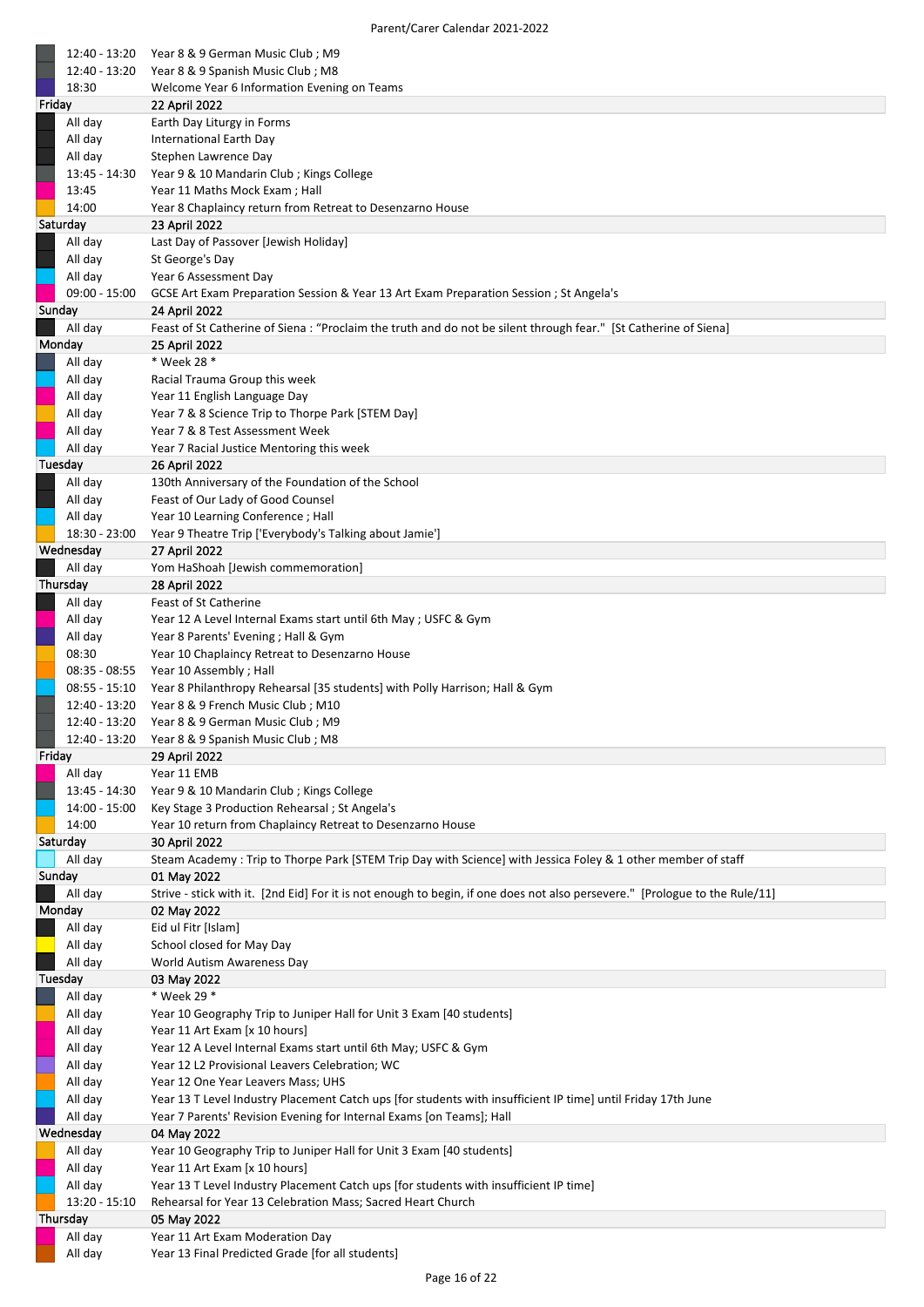|        | All day<br>All day                 | Year 13 T Level Industry Placement Catch ups [for students with insufficient IP time]<br>Yom HaAtzmaut [Jewish Holiday]                                              |
|--------|------------------------------------|----------------------------------------------------------------------------------------------------------------------------------------------------------------------|
|        | 12:40 - 13:20                      | Year 8 & 9 French Music Club; M10                                                                                                                                    |
|        | 12:40 - 13:20                      | Year 8 & 9 German Music Club; M9                                                                                                                                     |
|        | 12:40 - 13:20                      | Year 8 & 9 Spanish Music Club; M8                                                                                                                                    |
| Friday | All day                            | 06 May 2022<br>UHSFest Letters & online Course Forms to Students                                                                                                     |
|        | All day                            | Year 11 Art Exam Moderation Day                                                                                                                                      |
|        | All day                            | Year 11 Final Mock Exam Window                                                                                                                                       |
|        | All day                            | Year 12 A Level Internal Exams finish                                                                                                                                |
|        | All day                            | Year 13 T Level Industry Placement Catch ups [for students with insufficient IP time]                                                                                |
|        | 13:45 - 14:30                      | Year 9 & 10 Mandarin Club; Kings College                                                                                                                             |
|        | 14:00 - 15:00<br>18:30 - 19:30     | Key Stage 3 Production Rehearsal; St Angela's<br>Year 13 Leavers' Celebration Mass; Sacred Heart Church & USFC                                                       |
|        | Saturday                           | 07 May 2022                                                                                                                                                          |
|        | All day                            | Year 6 Assessment Day                                                                                                                                                |
| Sunday |                                    | 08 May 2022                                                                                                                                                          |
|        | All day                            | Mental Health Awareness Week: [2Asking for help is always a sign of strength. [Michelle Obama]                                                                       |
|        | All day                            | Waqf al Arafa [Islam]                                                                                                                                                |
|        | Monday<br>All day                  | 09 May 2022<br>* Week 30 *                                                                                                                                           |
|        | All day                            | GCSE & GCE Exams start [provisional] ; Hall, Gym & USFC                                                                                                              |
|        | All day                            | Year 13 T Level Industry Placement Catch ups [for students with insufficient IP time]                                                                                |
|        | All day                            | Year 9 & 10 Test Assessment Week                                                                                                                                     |
|        | $08:30 - 08:55$                    | Year 7 Mental Health Awareness Week Assembly with Rachael Gilmore; Hall                                                                                              |
|        | Tuesday                            | 10 May 2022                                                                                                                                                          |
|        | All day                            | Art Textiles GCSE Exam                                                                                                                                               |
|        | All day<br>All day                 | Steam Academy: Further Education [Trip to Oxford exploring Pathways & Applications to Oxford] with Polly Harrison<br>Year 12 BTEC Business Unit 2 Exam [180 minutes] |
|        | All day                            | Year 12 BTEC IT Unit 2 Exam [10 hours supervised]                                                                                                                    |
|        | All day                            | Year 13 Art A Level Exam [x 15 hours]                                                                                                                                |
|        | All day                            | Year 13 T Level Industry Placement Catch ups [for students with insufficient IP time]                                                                                |
|        | $08:30 - 08:55$                    | Year 12 Mental Health Awareness Week Assembly with Rachael Gilmore ; USFC                                                                                            |
|        | 08:35 - 15:10                      | Year 10 Oxbridge Programme Trip to Merton College Oxford with Polly Harrison                                                                                         |
|        | $08:35 - 15:10$<br>$08:55 - 12:40$ | Year 10 Raising Aspirations Trip to Royal Holloway [all students except those going to Merton College Oxbridge]<br>Year 9A Retreat                                   |
|        | Wednesday                          | 11 May 2022                                                                                                                                                          |
|        | All day                            | Art Textiles GCSE Exam                                                                                                                                               |
|        | All day                            | Year 10 compulsory Geography Trip to Juniper Hall for Unit 3 Exam [40 student                                                                                        |
|        | All day                            | Year 12 BTEC Business Unit 2 Exam [180 minutes]                                                                                                                      |
|        | All day                            | Year 13 Art A Level Exam [x 15 hours]                                                                                                                                |
|        | All day<br>$08:55 - 12:40$         | Year 13 T Level Industry Placement Catch ups [for students with insufficient IP time]<br>Year 9B Retreat                                                             |
|        | Thursday                           | 12 May 2022                                                                                                                                                          |
|        | All day                            | Year 11 Graduation                                                                                                                                                   |
|        | All day                            | Year 13 Art A Level Exam [x 15 hours]                                                                                                                                |
|        | All day                            | Year 13 T Level Industry Placement Catch ups [for students with insufficient IP time]                                                                                |
|        | 08:55 - 09:40<br>09:45 - 10:30     | Year 11 Leavers Mass; Hall<br>Year 11 Tutor Presentation; Hall                                                                                                       |
|        | 10:30 - 10:55                      | Year 11 Refreshments at break time                                                                                                                                   |
|        | 10:55                              | Year 11 Leave after break                                                                                                                                            |
|        | 12:40 - 13:20                      | Year 8 & 9 French Music Club; M10                                                                                                                                    |
|        | 12:40 - 13:20                      | Year 8 & 9 German Music Club; M9                                                                                                                                     |
|        | 12:40 - 13:20                      | Year 8 & 9 Spanish Music Club; M8                                                                                                                                    |
| Friday | All day                            | 13 May 2022<br>Year 13 T Level Industry Placement Catch ups [for students with insufficient IP time]                                                                 |
|        | $08:55 - 12:40$                    | Year 9C Retreat                                                                                                                                                      |
|        | 13:45 - 14:30                      | Year 9 & 10 Mandarin Club; Kings College                                                                                                                             |
|        | 14:00 - 15:00                      | Key Stage 3 Production Rehearsal; St Angela's                                                                                                                        |
|        | Saturday                           | 14 May 2022                                                                                                                                                          |
|        | All day                            | Year 6 Assessment Day                                                                                                                                                |
| Sunday | All day                            | 15 May 2022<br>What kind of world do we want to leave to those who come after us, to children who are now growing up? [Laudato Si]                                   |
|        | Monday                             | 16 May 2022                                                                                                                                                          |
|        | All day                            | * Week 31 *                                                                                                                                                          |
|        | All day                            | BTEC & Year 12 Biology Trip to London Zoo with Matthew Breese                                                                                                        |
|        | All day                            | Year 10 compulsory Geography Trip to Juniper Hall for Unit 3 Exam [40 student                                                                                        |
|        | All day                            | Year 13 Art Exam Moderation Day                                                                                                                                      |
|        | All day<br>All day                 | Year 13 T Level Industry Placement Catch ups [for students with insufficient IP time]<br>Year 9 & 10 PiXL Therapy & Challenge Week                                   |
|        | Tuesday                            | 17 May 2022                                                                                                                                                          |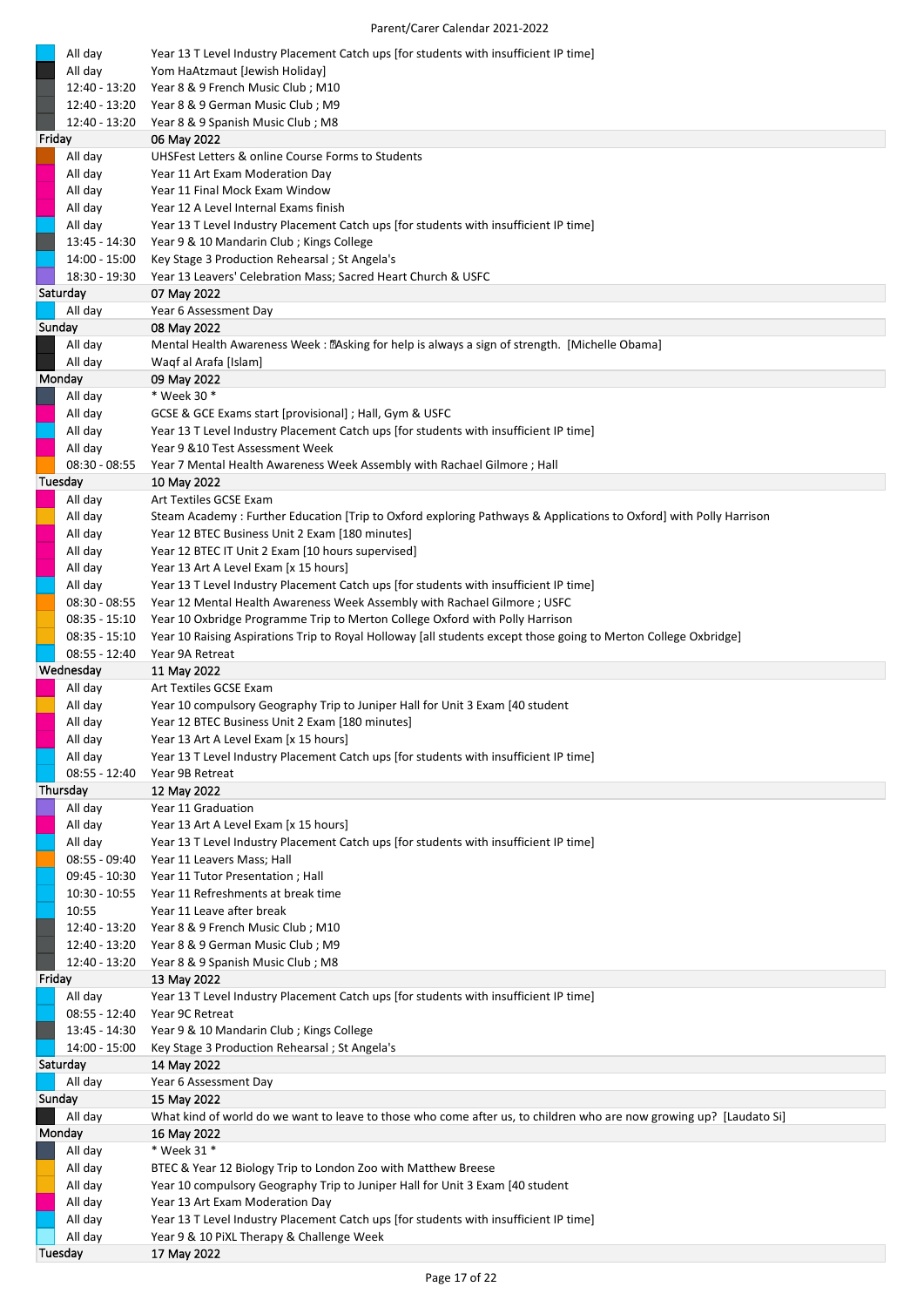| All day                          | IDAHOBIT Day [International Day against Homophobia, Biphobia & Transphobia]                                              |
|----------------------------------|--------------------------------------------------------------------------------------------------------------------------|
| All day                          | Year 10 Geography Trip to Juniper Hall for Unit 3 Exam [40 students]                                                     |
| All day                          | Year 12 Trip to Balliol College Oxford with Polly Harrison                                                               |
| All day                          | Year 13 T Level Industry Placement Catch ups [for students with insufficient IP time]                                    |
| $08:55 - 12:40$                  | Year 9F Retreat                                                                                                          |
| 09:45 - 10:30                    | Year 12 PSHE [Racial Equality] joint with WC                                                                             |
| 18:30                            | Year 9 Parents' Revision Evening for Internal Exams on Teams; online                                                     |
| Wednesday                        | 18 May 2022                                                                                                              |
| All day                          | Year 10 Geography Trip to Juniper Hall for Unit 3 Exam [40 students]                                                     |
| All day                          | Year 13 T Level Industry Placement Catch ups [for students with insufficient IP time]                                    |
| $08:55 - 12:40$                  | Year 9M Retreat                                                                                                          |
| Thursday                         | 19 May 2022                                                                                                              |
| All day                          | <b>Twitter Trip</b>                                                                                                      |
| $08:55 - 12:40$                  | Year 9T Retreat                                                                                                          |
| 12:40 - 13:20                    | Year 8 & 9 French Music Club; M10                                                                                        |
| 12:40 - 13:20                    | Year 8 & 9 German Music Club; M9                                                                                         |
| 12:40 - 13:20                    | Year 8 & 9 Spanish Music Club; M8                                                                                        |
| 15:30 - 16:00                    | Year 7 - 13 Consultative Group Meeting                                                                                   |
| Friday                           | 20 May 2022                                                                                                              |
|                                  | Year 13 T Level Industry Placement Catch ups [for students with insufficient IP time]                                    |
| All day                          |                                                                                                                          |
| $08:55 - 12:40$<br>13:45 - 14:30 | Year 9U Retreat<br>Year 9 & 10 Mandarin Club; Kings College                                                              |
| 14:00 - 15:30                    | Wimbledon Partnership Science Talk on Cassini Space Mission for Year 10 Group                                            |
| Saturday                         |                                                                                                                          |
| All day                          | 21 May 2022<br>World Day for Cultural Diversity                                                                          |
| Sunday                           | 22 May 2022                                                                                                              |
|                                  | [26th Ascension Day] In the depths of every heart, love creates bonds and draws us out of ourselves, and towards others. |
| All day                          |                                                                                                                          |
| Monday                           | 23 May 2022                                                                                                              |
| All day                          | * Week 32 *                                                                                                              |
| All day                          | Year 12 Biology Trip to Amsterdam [a Journey through the Human Body] with Hannah Parker                                  |
| All day                          | Year 13 T Level Industry Placement Catch ups [for students with insufficient IP time]                                    |
| All day                          | Year 7 End of Year Exam Week; Bubble Block                                                                               |
| All day                          | Year 12 Biology Trip to Amsterdam [a Journey through the Human Body] with Hannah Parker                                  |
| All day                          | Year 13 T Level Industry Placement Catch ups [for students with insufficient IP time]                                    |
|                                  |                                                                                                                          |
|                                  |                                                                                                                          |
| 18:30                            | Year 10 Parents' Revision Evening for Internal Exams; on Teams                                                           |
| Wednesday                        | 25 May 2022                                                                                                              |
| All day                          | Anniversary of George Floyd                                                                                              |
| All day                          | Music Concert Trip [evening]                                                                                             |
| All day                          | Year 12 Biology Trip to Amsterdam [a Journey through the Human Body] with Hannah Parker                                  |
| All day                          | Year 13 T Level Industry Placement Catch ups [for students with insufficient IP time]                                    |
| 15:30 - 18:30                    | Year 10 GCSE Music Performing NEA Recording Session; Hall                                                                |
| Thursday                         | 26 May 2022                                                                                                              |
| All day                          | <b>Ascension Day</b>                                                                                                     |
| All day                          | Year 13 T Level Industry Placement Catch ups [for students with insufficient IP time]                                    |
| 12:40 - 13:25                    | Holy Day of Obligation Mass; Chapel                                                                                      |
| 12:40 - 13:20                    | Year 8 & 9 French Music Club; M10                                                                                        |
| 12:40 - 13:20                    | Year 8 & 9 German Music Club; M9                                                                                         |
| 12:40 - 13:20                    | Year 8 & 9 Spanish Music Club; M8                                                                                        |
| $13:25 - 14:20$                  | Year 12 Ascension Day Mass Vigil [no lessons at WC]; WC                                                                  |
| 18:30 - 20:30                    | Year 10 GCSE Drama Showcase                                                                                              |
| Friday                           | 27 May 2022                                                                                                              |
| All day                          | Deadline for completion of Student Leadership Projects                                                                   |
| All day                          | SEN Intervention letter changes for Summer B sent home                                                                   |
| All day                          | Year 13 T Level Industry Placement Catch ups [for students with insufficient IP time]                                    |
| 13:45 - 14:30                    | Year 9 & 10 Mandarin Club; Kings College                                                                                 |
| 14:00 - 15:00                    | Key Stage 3 Production Rehearsal ; St Angela's                                                                           |
| Saturday<br>All day              | 28 May 2022<br>Laylatul Qadr [Night of Power] - Islam                                                                    |
| Monday                           | 30 May 2022                                                                                                              |
| All day                          | Half Term                                                                                                                |
| Tuesday                          | 31 May 2022                                                                                                              |
| All day                          | Half Term                                                                                                                |
| Wednesday                        | 01 June 2022                                                                                                             |
| All day                          | Half Term                                                                                                                |
| All day                          | <b>LGBT Pride Month</b>                                                                                                  |
| Thursday                         | 02 June 2022                                                                                                             |
| All day                          | Half Term                                                                                                                |
| All day                          | Queen's Jubilee Bank Holiday                                                                                             |
| Friday                           | 03 June 2022                                                                                                             |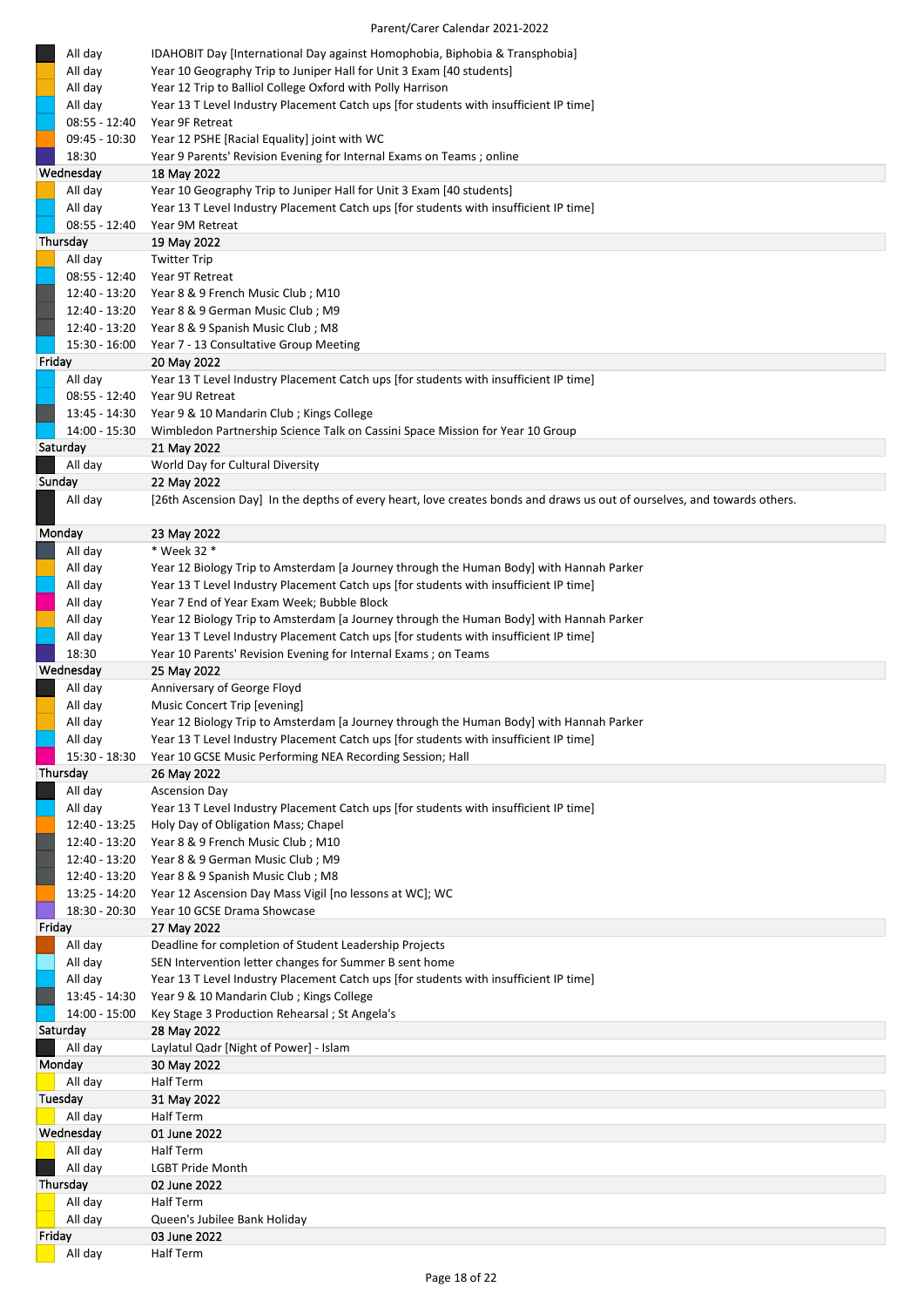| All day                        | Queen's Jubilee Bank Holiday                                                                                                                          |
|--------------------------------|-------------------------------------------------------------------------------------------------------------------------------------------------------|
| Sunday                         | 05 June 2022                                                                                                                                          |
| All day                        | Pentecost                                                                                                                                             |
| All day                        | World Environmental Day Moral                                                                                                                         |
| All day                        | You will see marvellous things. [5th Pentecost and World Environment Day] without doubt you will see marvellous things." [Prologue,                   |
|                                | Counsel 16-18. p37]                                                                                                                                   |
| Monday                         | 06 June 2022                                                                                                                                          |
| All day                        | * Week 33 *                                                                                                                                           |
| All day                        | School Returns - Uniform/Standards & Diary completed/EMBs Check at Registration [extended by 10 minutes]. Grades in Planners                          |
| All day                        | Reminder<br>Year 13 T Level Industry Placement Catch ups [for students with insufficient IP time]                                                     |
| All day                        | Year 6 School visits commence this week                                                                                                               |
| All day                        | Year 8 End of Year Exam Week; Bubble Block                                                                                                            |
| Tuesday                        | 07 June 2022                                                                                                                                          |
| All day                        | Year 13 T Level Industry Placement Catch ups [for students with insufficient IP time]                                                                 |
| Wednesday                      | 08 June 2022                                                                                                                                          |
| All day                        | Music Concert Trip [Evening]                                                                                                                          |
| All day                        | World Oceans Day                                                                                                                                      |
| All day                        | Year 13 T Level Industry Placement Catch ups [for students with insufficient IP time]                                                                 |
| Thursday                       | 09 June 2022                                                                                                                                          |
| All day                        | Steam Academy: Trip [Harry Potter Studios to view what technology is used for film making] with Halima Bhayat                                         |
| All day<br>12:40 - 13:20       | Year 13 T Level Industry Placement Catch ups [for students with insufficient IP time]<br>Year 8 & 9 French Music Club; M10                            |
|                                | 12:40 - 13:20 Year 8 & 9 German Music Club; M9                                                                                                        |
| 12:40 - 13:20                  | Year 8 & 9 Spanish Music Club; M8                                                                                                                     |
| 15:30 - 16:30                  | Professional Studies for School Direct & PGCE Trainees with Collette Farley; Training Room                                                            |
| Friday                         | 10 June 2022                                                                                                                                          |
| All day                        | Year 13 T Level Industry Placement Catch ups [for students with insufficient IP time]                                                                 |
| 13:45 - 14:30                  | Year 9 & 10 Mandarin Club; Kings College                                                                                                              |
| 14:00 - 15:00                  | <b>School Council Meeting</b>                                                                                                                         |
| Sunday                         | 12 June 2022                                                                                                                                          |
| All day<br>All day             | Queen's Birthday<br><b>Trinity Sunday</b>                                                                                                             |
| All day                        | [12th Trinity Sunday and 16th Corpus Christi] We must regain the conviction that we need one another, that we have a shared                           |
|                                | responsibility for others and the world. [Laudato si]                                                                                                 |
| Monday                         | 13 June 2022                                                                                                                                          |
| All day                        | * Week 34 *                                                                                                                                           |
| All day                        | British Nutrition Foundation Healthy Eating Week                                                                                                      |
| All day                        | Racial Trauma Group this week                                                                                                                         |
| All day                        | Virtual Exchange Week [students exchange videos with partner school: Largente - Bayonne, France/San Jose e La Montana - Valencia,                     |
|                                | Spain & Ursuline School - Koeln, Germany]                                                                                                             |
| All day<br>All day             | Year 13 T Level Industry Placement Catch ups [for students with insufficient IP time]<br>Year 7 Racial Justice Mentoring this week                    |
| All day                        | Year 9 End of Year Exam Week; Bubble Block                                                                                                            |
| Tuesday                        | 14 June 2022                                                                                                                                          |
| All day                        | Year 13 T Level Industry Placement Catch ups [for students with insufficient IP time]                                                                 |
| Wednesday                      | 15 June 2022                                                                                                                                          |
| All day                        | Year 13 T Level Industry Placement Catch ups [for students with insufficient IP time]                                                                 |
| Thursday                       | 16 June 2022                                                                                                                                          |
| All day                        | Corpus Christi                                                                                                                                        |
| All day                        | Guru Arjan Martyrdom [Sikh]                                                                                                                           |
| All day                        | Year 13 T Level Industry Placement Catch ups [for students with insufficient IP time]<br>Year 8 & 9 French Music Club; M10                            |
| 12:40 - 13:20<br>12:40 - 13:20 | Year 8 & 9 German Music Club; M9                                                                                                                      |
| 12:40 - 13:20                  | Year 8 & 9 Spanish Music Club; M8                                                                                                                     |
| 18:30                          | Key Stage 4 & Key Stage 5 Relationships & Sexual Health Parental Workshop; online                                                                     |
| Friday                         | 17 June 2022                                                                                                                                          |
| All day                        | Year 13 T Level Industry Placement Catch ups [for students with insufficient IP time]                                                                 |
| 13:45 - 14:30                  | Year 9 & 10 Mandarin Club; Kings College                                                                                                              |
| 14:00 - 16:00                  | Wimbledon Partnership Workshops [Chinese, Music, Drama & Engineering] for Year 9 Group and [Geography, Computing & Ancient                            |
|                                | Greek] for Year 10; King's College School                                                                                                             |
| 14:00                          | Year 9 Chaplaincy return from Retreat to Desenzarno House                                                                                             |
| Sunday<br>All day              | 19 June 2022<br>Refugee week: ([2nd Windrush Day] In the depths of every heart, love creates bonds and draws us out of ourselves, and towards others. |
|                                |                                                                                                                                                       |
|                                | Fratelli Tutti                                                                                                                                        |
| Monday                         | 20 June 2022                                                                                                                                          |
| All day                        | * Week 35 *                                                                                                                                           |
| All day                        | Pride Diversity Week                                                                                                                                  |
| All day                        | World Refugee Day                                                                                                                                     |
| All day                        | Year 10 End of Year Exam Week; Bubble Block                                                                                                           |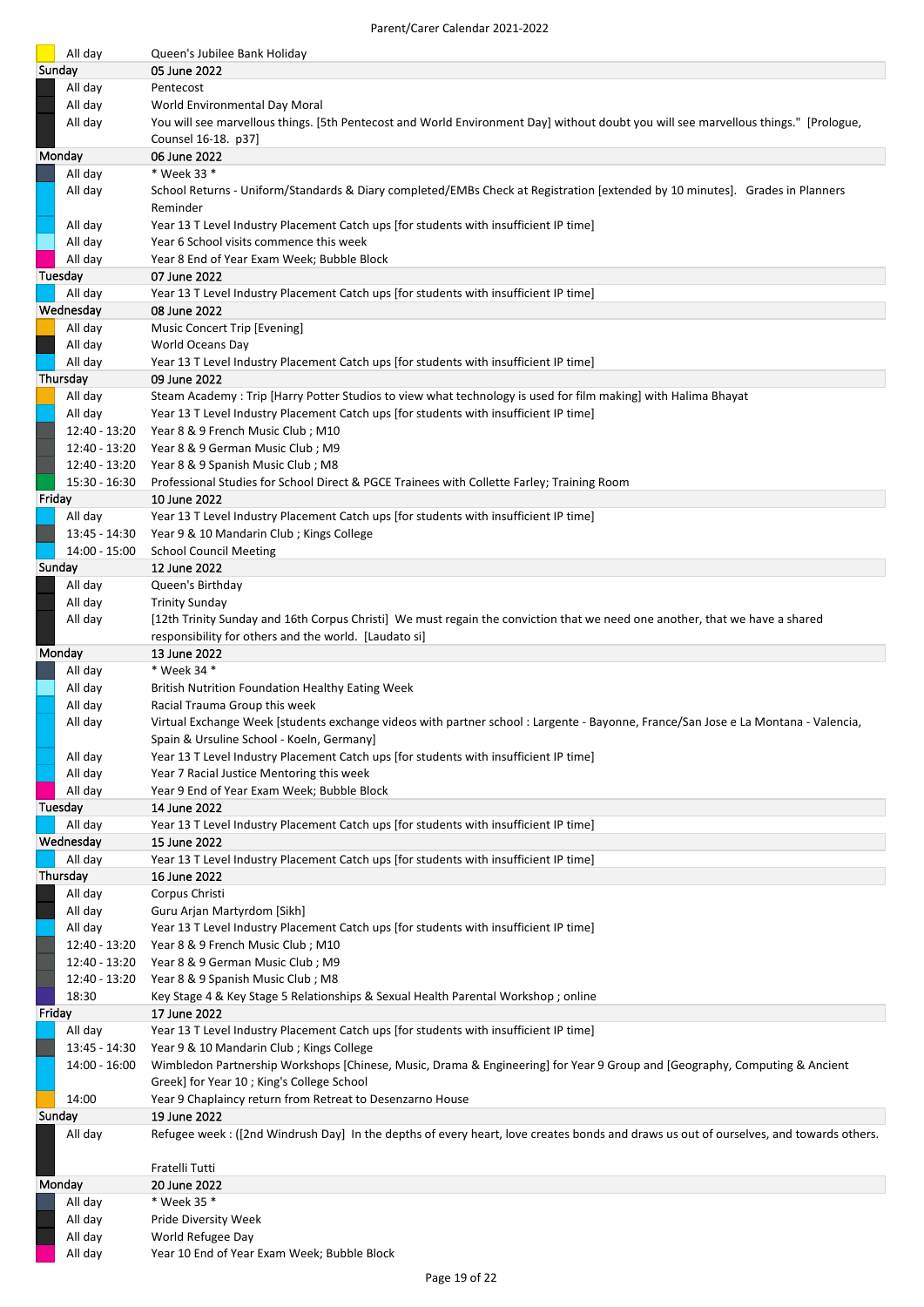| Tuesday |                            | 21 June 2022                                                                                                                               |
|---------|----------------------------|--------------------------------------------------------------------------------------------------------------------------------------------|
|         | All day                    | June Solstice                                                                                                                              |
|         | All day                    | Year 8 Physics Trip to Eu Space Centre, Belgium with Alex Rushforth                                                                        |
|         | $09:45 - 10:30$            | Year 12 PSHE [Intersectionality] joint with WC                                                                                             |
|         | Wednesday                  | 22 June 2022                                                                                                                               |
|         | All day                    | Windrush Day                                                                                                                               |
|         | All day                    | Write an opinion piece for a broadsheet newspaper about the importance today of the arrival of the 'Empire Windrush' in 1948               |
|         | All day                    | Year 8 Physics Trip to Eu Space Centre, Belgium with Alex Rushforth                                                                        |
|         | $08:55 - 12:40$            | Year 11 Externals Induction to the Sixth Form                                                                                              |
|         | Thursday                   | 23 June 2022                                                                                                                               |
|         | All day                    | Year 8 Physics Trip to Eu Space Centre, Belgium with Alex Rushforth                                                                        |
|         | $08:55 - 15:10$            | All Year 11 Induction to the Sixth Form                                                                                                    |
|         | $08:55 - 10:30$            | Year 8 Introduction to the World of Work [Employer Talk & Workshop]; online                                                                |
|         | 12:40 - 13:20              | Year 8 & 9 French Music Club; M10                                                                                                          |
|         | 12:40 - 13:20              | Year 8 & 9 German Music Club; M9                                                                                                           |
|         | 12:40 - 13:20              | Year 8 & 9 Spanish Music Club; M8                                                                                                          |
|         | 17:00 - 20:00              | Art Exhibition Evening                                                                                                                     |
|         | Friday                     | 24 June 2022                                                                                                                               |
|         | All day                    | Feast of the Sacred Heart                                                                                                                  |
|         | All day                    | Year 7 Retreat [Pop A]; St John Fisher                                                                                                     |
|         |                            | Year 8 Physics Trip to Eu Space Centre, Belgium with Alex Rushforth                                                                        |
|         | All day<br>$10:55 - 12:40$ |                                                                                                                                            |
|         |                            | Year 12 Feast of the Sacred Heart [no lessons at WC]; WC                                                                                   |
|         | 13:45 - 14:30              | Year 9 & 10 Mandarin Club; Kings College                                                                                                   |
|         | 13:45                      | Year 7 - 13 MFL Food Club on Teams                                                                                                         |
|         | 14:00 - 15:00              | Key Stage 3 Production Rehearsal; St Angela's                                                                                              |
|         | Sunday                     | 26 June 2022                                                                                                                               |
|         | All day                    | Armed Forces Day                                                                                                                           |
|         | All day                    | Diversity week: [29th Sts Peter and Paul] All of us can cooperate as instruments of God for the care of creation, each according to his or |
|         |                            | her own culture, experience, involvements and talents." [Laudato Si' 14]                                                                   |
|         | All day                    | Drug Awareness Day                                                                                                                         |
|         | Monday                     | 27 June 2022                                                                                                                               |
|         | All day                    | * Week 36 *                                                                                                                                |
|         | All day                    | Year 10 Mock Exams continued                                                                                                               |
|         | All day                    | Year 12 E/U re-sit Exams [all week]; USFC                                                                                                  |
|         | All day                    | Year 9 Science Trip to Wimbledon Common [Ecology]                                                                                          |
|         |                            | 28 June 2022                                                                                                                               |
|         | Tuesday                    |                                                                                                                                            |
|         | All day                    | Year 9 Science Trip to Wimbledon Common [Ecology]                                                                                          |
|         | Wednesday                  | 29 June 2022                                                                                                                               |
|         | All day                    | Feast of St Peter & St Paul                                                                                                                |
|         | All day                    | Year 10 Mock Exams finish                                                                                                                  |
|         | $08:55 - 15:10$            | Key Stage 3 Production Rehearsal; Hall                                                                                                     |
|         | 12:40 - 13:20              | Holy Day of Obligation Mass [St Peter & St Paul]; Chapel                                                                                   |
|         | $13:25 - 15:10$            | Year 12 Feast of SS Peter & Paul [no lessons at WC]; WC                                                                                    |
|         | 15:30 - 18:30              | GCSE Music Performing NEA Recording Session; Hall                                                                                          |
|         | Thursday                   | 30 June 2022                                                                                                                               |
|         | All day                    | Year 10 visit to the Jewish Synagogue                                                                                                      |
|         | $08:55 - 15:10$            | Key Stage 3 Production Rehearsal; Hall                                                                                                     |
|         | 08:55 - 12:40              | Year 10 Taster Day for Sixth Form Courses                                                                                                  |
|         | 12:40 - 13:20              | Year 8 & 9 French Music Club; M10                                                                                                          |
|         | 12:40 - 13:20              | Year 8 & 9 German Music Club; M9                                                                                                           |
|         | 12:40 - 13:20              | Year 8 & 9 Spanish Music Club; M8                                                                                                          |
|         | Friday                     | 01 July 2022                                                                                                                               |
|         | All day                    | Year 13 Prom                                                                                                                               |
|         |                            |                                                                                                                                            |
|         | 08:55 - 13:35              | Whole School Sports Day; Kingsmeadow, Kingston                                                                                             |
|         | 19:30                      | Key Stage 3 Production Performance; Hall                                                                                                   |
|         | Sunday                     | 03 July 2022                                                                                                                               |
|         | All day                    | "Whoever is happy will make others happy too." [Anne Frank]                                                                                |
|         | Monday                     | 04 July 2022                                                                                                                               |
|         | All day                    | * Week 37 *                                                                                                                                |
|         | All day                    | Year 11 Work Experience for 2 weeks until 15th July [Shirley Ward]                                                                         |
|         | All day                    | Year 12 Geography Residential Trip to Juniper Hall for NEA                                                                                 |
|         | All day                    | Year 7 & 8 EMB Assessment Week                                                                                                             |
|         | $08:55 - 12:40$            | Year 10 Taster Day for Sixth Form Courses                                                                                                  |
|         | $10:55 - 15:10$            | Year 7 & 8 Debates Rehearsals; Hall                                                                                                        |
|         | $13:25 - 14:15$            | <b>UHSFest Staff &amp; Students Meeting</b>                                                                                                |
|         | Tuesday                    | 05 July 2022                                                                                                                               |
|         | All day                    | Year 10 Interviews for Sixth Form Courses [Pop A]                                                                                          |
|         |                            |                                                                                                                                            |
|         |                            |                                                                                                                                            |
|         | All day<br>All day         | Year 12 Geography Residential Trip to Juniper Hall for NEA<br>Year 12 Summer Conference with Polly Harrison; USFC                          |

08:55 - 12:40 Year 12 Summer Conference. No Year 12 lessons at UHS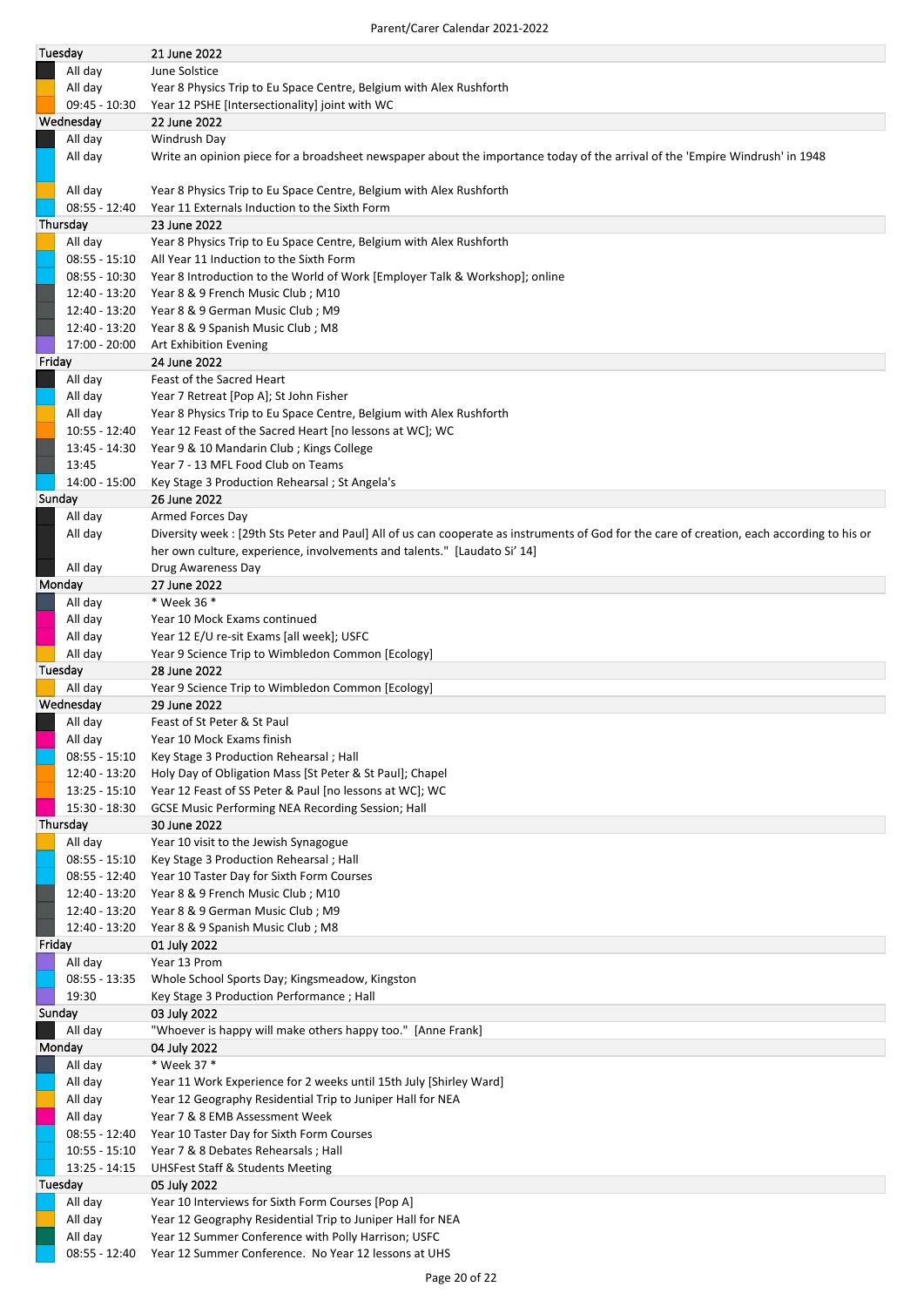|          | 18:30 - 21:30   | <b>LAMDA Showcase Evening</b>                                                                                          |
|----------|-----------------|------------------------------------------------------------------------------------------------------------------------|
|          | Wednesday       | 06 July 2022                                                                                                           |
|          | All day         | Year 10 Interviews for Sixth Form Courses [Pop B]                                                                      |
|          | All day         | Year 12 Geography Residential Trip to Juniper Hall for NEA                                                             |
|          | 09:00 - 14:45   | Year 6 Transitions Day                                                                                                 |
|          | 19:30           | Student Leader Celebration; Hall                                                                                       |
| Thursday |                 | 07 July 2022                                                                                                           |
|          | All day         | Year 12 Geography Residential Trip to Juniper Hall for NEA                                                             |
|          | All day         | Year 12 Oxbridge Programme to Cambridge [residential at Churchill College]                                             |
|          | All day         | Year 7 Parents' Evening - Full Reports & Exam Grades Distributed; Hall & Gym                                           |
|          | $10:55 - 15:10$ | Year 9 & 10 Debates Rehearsals; Hall                                                                                   |
|          | 12:40 - 13:20   | Year 8 & 9 French Music Club; M10                                                                                      |
|          | 12:40 - 13:20   | Year 8 & 9 German Music Club; M9                                                                                       |
|          | 12:40 - 13:20   | Year 8 & 9 Spanish Music Club; M8                                                                                      |
|          | 15:30 - 16:00   | Year 7 - 13 Consultative Group Meeting                                                                                 |
|          | 19:30           | Peripatetic Concert ; St Angela's                                                                                      |
| Friday   |                 | 08 July 2022                                                                                                           |
|          | All day         | Year 12 Deadline of Second Draft of Personal Statements to Tutors [Anita Ryan]                                         |
|          | All day         | Year 12 EMB [including re-sit Grades]                                                                                  |
|          | All day         | Year 7 Retreat [Pop B]; St John Fisher                                                                                 |
|          | All day         | Year 9 History Trip to the WWI Battlefields; Belgium                                                                   |
|          | 13:45 - 14:30   | Year 9 & 10 Mandarin Club; Kings College                                                                               |
|          | 15:00           | Year 12 Oxbridge Programme returns from Cambridge [residential at Churchill College]                                   |
|          | Saturday        | 09 July 2022                                                                                                           |
|          | All day         | Eid ul Adha [Islam]                                                                                                    |
|          | Sunday          | 10 July 2022                                                                                                           |
|          | All day         | What kind of world do we want to leave to those who come after us, to children who are now growing up [Laudato Si']    |
|          | Monday          | 11 July 2022                                                                                                           |
|          | All day         | * Week 38 *                                                                                                            |
|          | All day         | Steam Academy: 2 Day Digital Insight Day [Insight for Year 10s into the World of Technology] with STEAM Ambassadors    |
|          | $08:55 - 10:30$ | Year 8 Debates ; Hall                                                                                                  |
|          | 10:55 - 12:40   | Rehearsals for End of Year Concert; Hall/Morley Park [tbc]                                                             |
|          | $13:25 - 15:10$ | Year 7 Celebration; Hall                                                                                               |
|          | Tuesday         | 12 July 2022                                                                                                           |
|          | All day         | Steam Academy: 2 Day Digital Insight Day [Insight for Year 10s into the World of Technology] with STEAM Ambassadors    |
|          | $08:55 - 10:30$ | Year 7 Debates; Hall                                                                                                   |
|          | 10:55 - 12:40   | Rehearsals for End of Year Concert; Hall/Morley Park [tbc]                                                             |
|          | Wednesday       | 13 July 2022                                                                                                           |
|          | All day         | Alternative date for Year 12 Summer Conference with Polly Harrison; Hall                                               |
|          | All day         | Asalha Puja Day [Buddhist]                                                                                             |
|          | All day         | Year 10 Parents' Evening ; Sports Hall                                                                                 |
|          | $08:55 - 10:30$ | Year 10 Debates ; Hall                                                                                                 |
|          | $13:25 - 15:10$ | Year 9 Celebration; Hall                                                                                               |
|          | Thursday        | 14 July 2022                                                                                                           |
|          | All day         |                                                                                                                        |
|          |                 | Year 12 Faith Day; WC                                                                                                  |
|          | $08:55 - 10:30$ | Year 9 Debates ; Hall                                                                                                  |
|          | 12:40 - 13:20   | Year 8 & 9 French Music Club; M10                                                                                      |
|          | 12:40 - 13:20   | Year 8 & 9 German Music Club; M9                                                                                       |
|          | 12:40 - 13:20   | Year 8 & 9 Spanish Music Club; M8                                                                                      |
|          | $13:25 - 15:10$ | Year 10 Celebration; Hall                                                                                              |
|          | $13:25 - 15:10$ |                                                                                                                        |
|          | 19:30           | Year 12 Career Pathway Day/ARD & re-enrolment on Year 13 Courses ; Hal                                                 |
| Friday   |                 | End of Year Concert; Hall/Morley Park [tbc]<br>15 July 2022                                                            |
|          | All day         | Inter-House Competition [Whole School Inter-House Quiz] - PowerPoint & Quiz Questions delivered by Tutors on Final Day |
|          |                 |                                                                                                                        |
|          | All day         | Sports Awards Dinner all Day/Evening; Hall                                                                             |
|          | All day         | Year 10 Celebration                                                                                                    |
|          | 11:50 - 12:40   | Year 7 Liddington Meeting for Students; Hall                                                                           |
|          | Sunday          | 17 July 2022                                                                                                           |
|          | All day         | It is time to dream a new dream. [Fratelli Tutti]                                                                      |
|          | Monday          | 18 July 2022                                                                                                           |
|          | All day         | * Week 39 *                                                                                                            |
|          | All day         | OAA Year 9 & 10 Trip to Ireland [tbc]                                                                                  |
|          | All day         | <b>UHSFEST Week</b>                                                                                                    |
|          | All day         | Year 12 Biology Field Trip                                                                                             |
|          | All day         | Year 12 T Level Industry Placement [Week 1]                                                                            |
|          | All day         | Year 12 Work Shadowing Week [Anita Ryan]                                                                               |
|          | All day         | Year 7 Liddington Trip until 20th July                                                                                 |
|          | Tuesday         | 19 July 2022                                                                                                           |
|          | All day         | <b>UHSFEST Week</b>                                                                                                    |